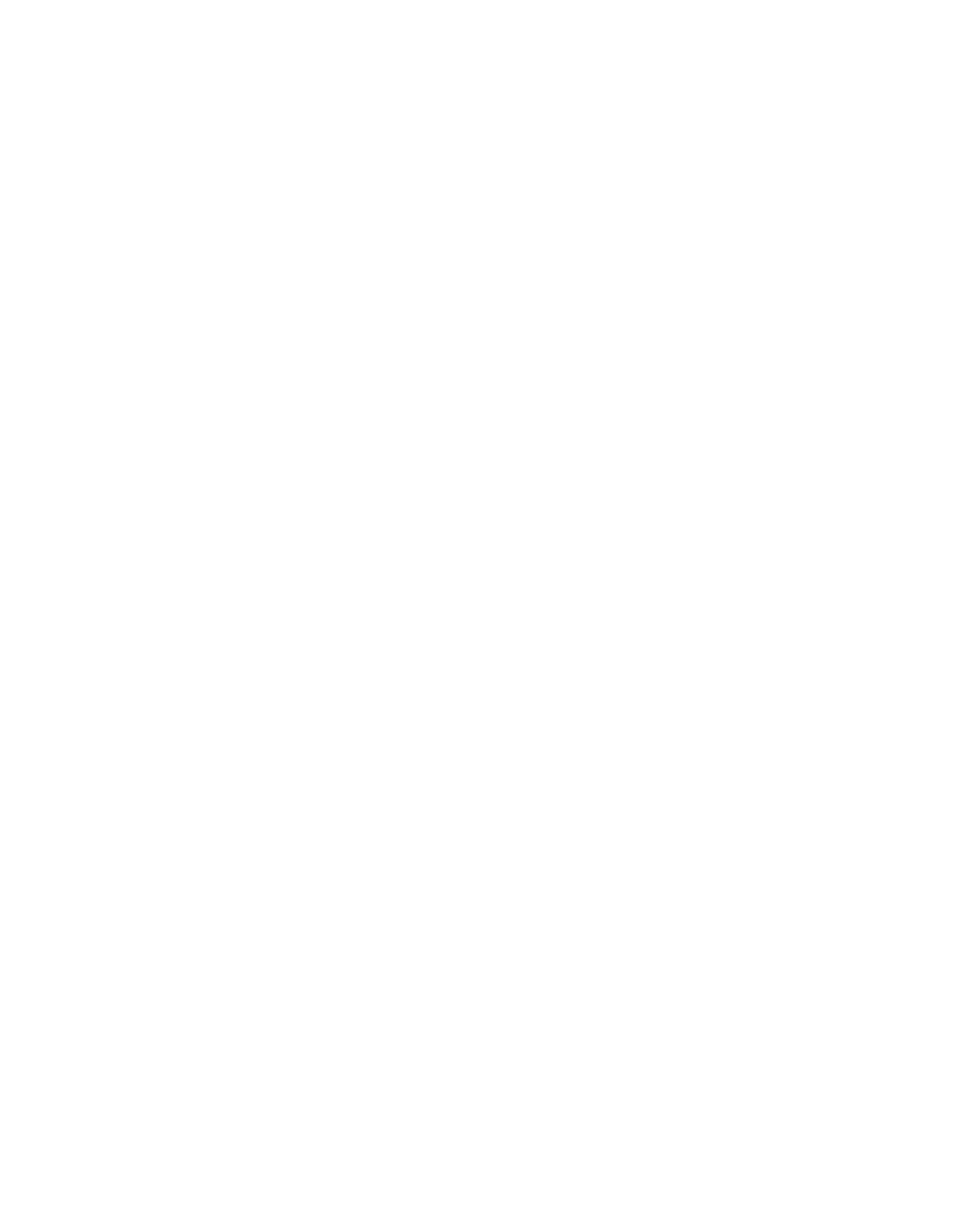# **REGULATIONS**

# **GOVERNING ASTM TECHNICAL COMMITTEES**



Society Scope: The corporation is formed for the development of standards on characteristics and performance of materials, products, systems, and services; and the promotion of related knowledge. In ASTM International terminology, standards include test methods, definitions, practices, classifications, and specifications.

Issued April 2015

ASTM International

100 Barr Harbor Drive, West Conshohocken, PA 19428 Standards for Materials, Products, Systems & Services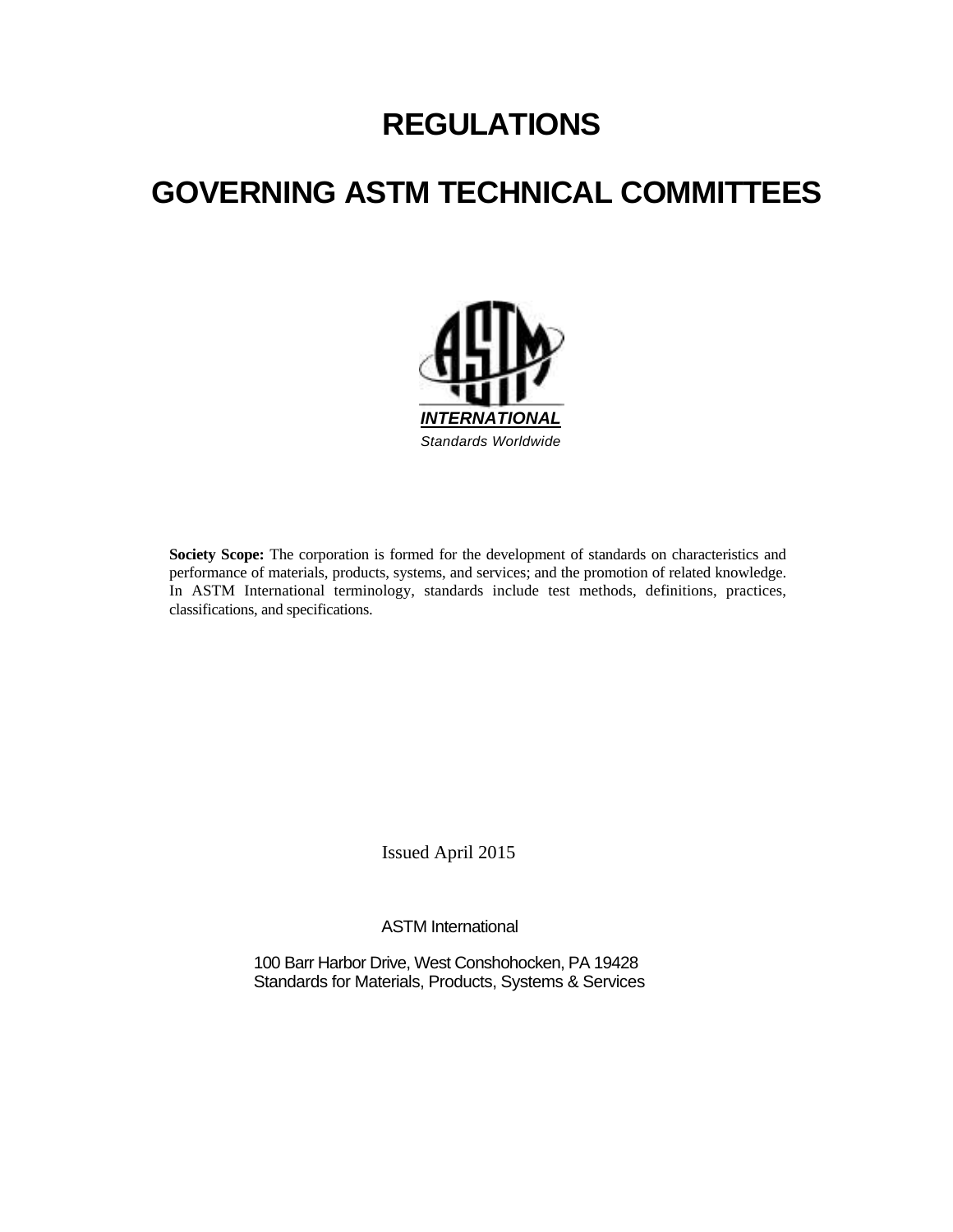© BY AMERICAN SOCIETY FOR TESTING AND MATERIALS INTERNATIONAL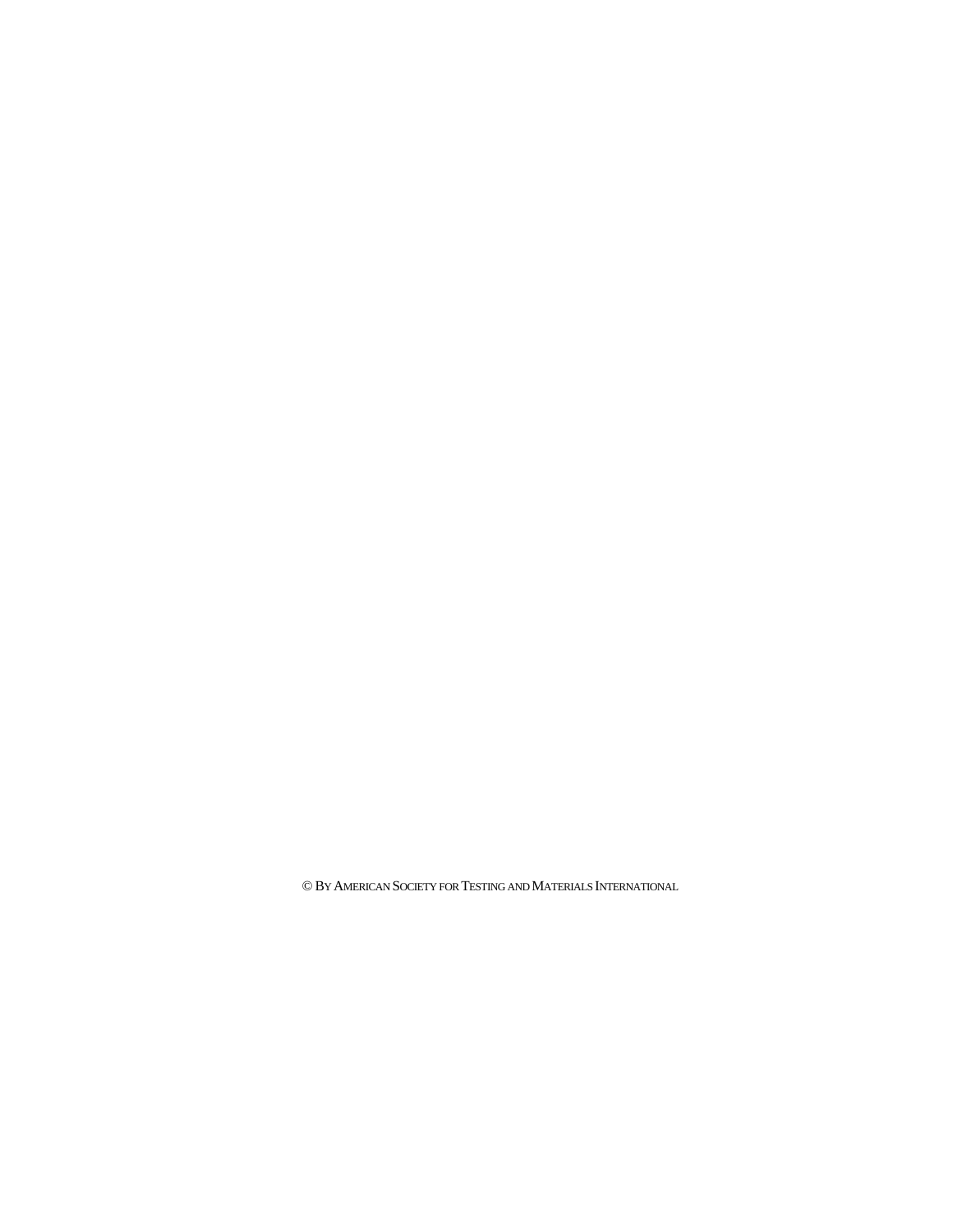# **CONTENTS**

|    | 1.1        |  |  |  |
|----|------------|--|--|--|
|    | 1.2        |  |  |  |
|    | 1.3        |  |  |  |
|    | 1.4        |  |  |  |
|    | 1.5        |  |  |  |
|    | 1.6        |  |  |  |
|    | 1.7        |  |  |  |
|    |            |  |  |  |
|    | 2.1        |  |  |  |
|    | 2.2        |  |  |  |
|    |            |  |  |  |
|    | 3.1        |  |  |  |
|    | 3.2        |  |  |  |
|    | 3.3        |  |  |  |
|    | 3.4        |  |  |  |
|    | 3.5        |  |  |  |
|    | 3.6        |  |  |  |
| 4. |            |  |  |  |
|    |            |  |  |  |
|    | 4.1        |  |  |  |
|    | 4.2        |  |  |  |
|    | 4.3        |  |  |  |
|    | 4.4        |  |  |  |
|    | 4.5        |  |  |  |
|    | 4.6        |  |  |  |
|    | 4.7        |  |  |  |
| 5. |            |  |  |  |
| 6. |            |  |  |  |
|    | 6.1        |  |  |  |
|    | 6.2        |  |  |  |
|    | 6.3        |  |  |  |
|    | 6.4        |  |  |  |
| 7. |            |  |  |  |
|    | 7.1        |  |  |  |
|    | 7.2<br>7.3 |  |  |  |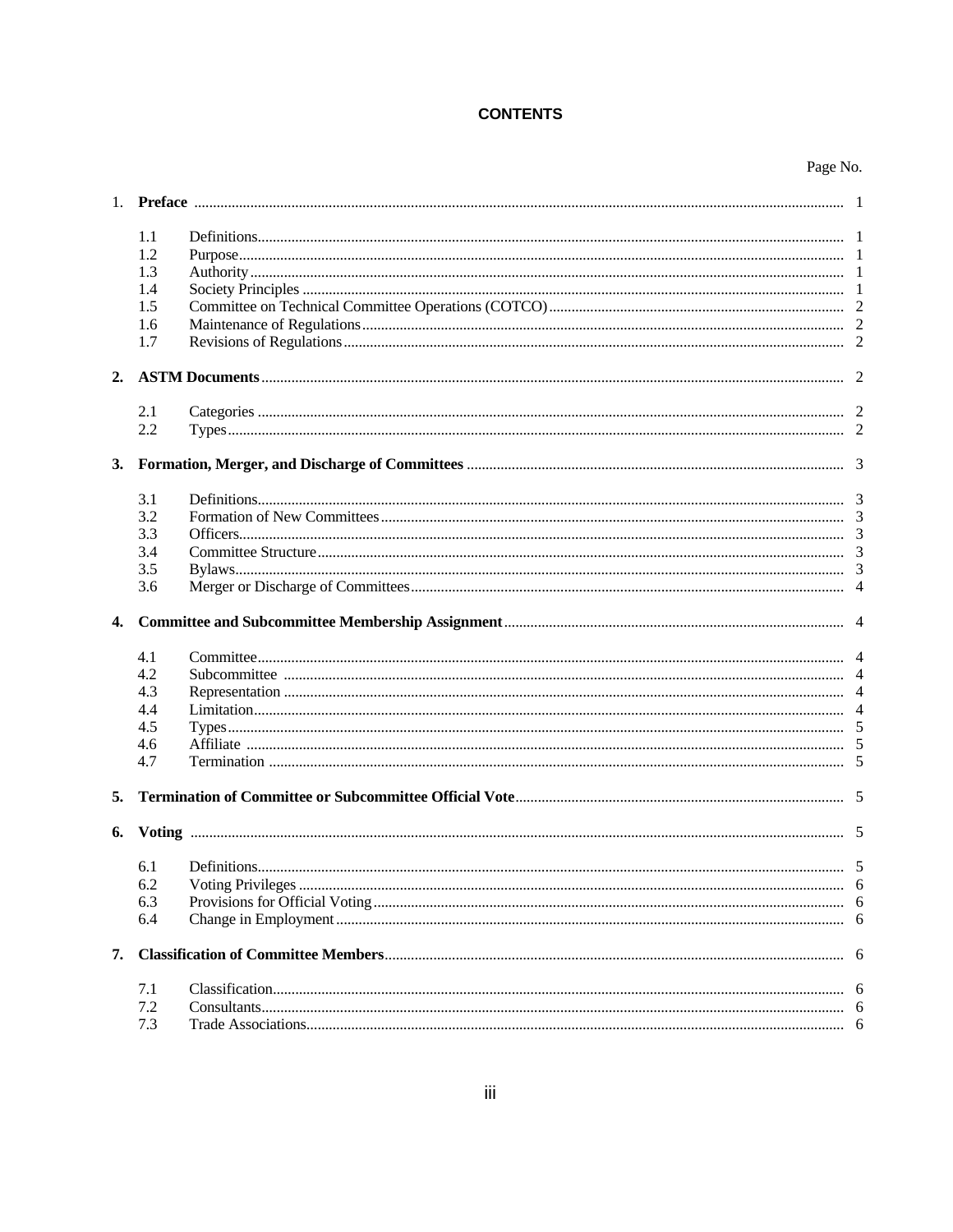# **Contents - continued**

| 8.  |               |                                                                                  |                 |
|-----|---------------|----------------------------------------------------------------------------------|-----------------|
|     | 8.1           |                                                                                  |                 |
|     | 8.2           |                                                                                  |                 |
|     | 8.3           |                                                                                  |                 |
| 9.  |               |                                                                                  | 7               |
|     | 9.1           |                                                                                  | - 7             |
|     | 9.2           |                                                                                  | 7               |
|     | 9.3           |                                                                                  | $\overline{7}$  |
|     | 9.4           |                                                                                  | 7               |
|     | 9.5           |                                                                                  | $7\phantom{.0}$ |
|     | 9.6           |                                                                                  | 7               |
|     | 9.7           |                                                                                  | 8               |
| 10. |               |                                                                                  | -8              |
|     | 10.1          |                                                                                  | - 8             |
|     | 10.2          |                                                                                  | 8               |
|     | 10.3          | Actions Requiring Subcommittee and Main Committee Ballot and Society Review      | 8               |
|     | 10.4          |                                                                                  | 8               |
|     | 10.5          |                                                                                  | 8               |
|     |               |                                                                                  | 9               |
|     | 10.6          |                                                                                  |                 |
|     | 10.7          |                                                                                  | 9               |
|     | 10.8          |                                                                                  | 9               |
|     | 10.9<br>10.10 |                                                                                  | 9<br>9          |
|     |               |                                                                                  |                 |
| 11. |               |                                                                                  | - 9             |
|     | 11.1          |                                                                                  |                 |
|     | 11.2          |                                                                                  |                 |
|     | 11.3          |                                                                                  |                 |
|     | 11.4          |                                                                                  |                 |
|     | 11.5          |                                                                                  |                 |
|     | 11.6          | Submission of Revisions, Withdrawals, and New Standards for Concurrent Ballot 11 |                 |
|     | 11.7          |                                                                                  |                 |
| 12. |               |                                                                                  |                 |
|     | 12.1          |                                                                                  |                 |
|     | 12.2          |                                                                                  |                 |
|     | 12.3          |                                                                                  |                 |
|     | 12.4          |                                                                                  |                 |
|     | 12.5          |                                                                                  |                 |
|     | 12.6          |                                                                                  |                 |
|     | 12.7          |                                                                                  |                 |
|     | 12.8          |                                                                                  |                 |
|     |               |                                                                                  |                 |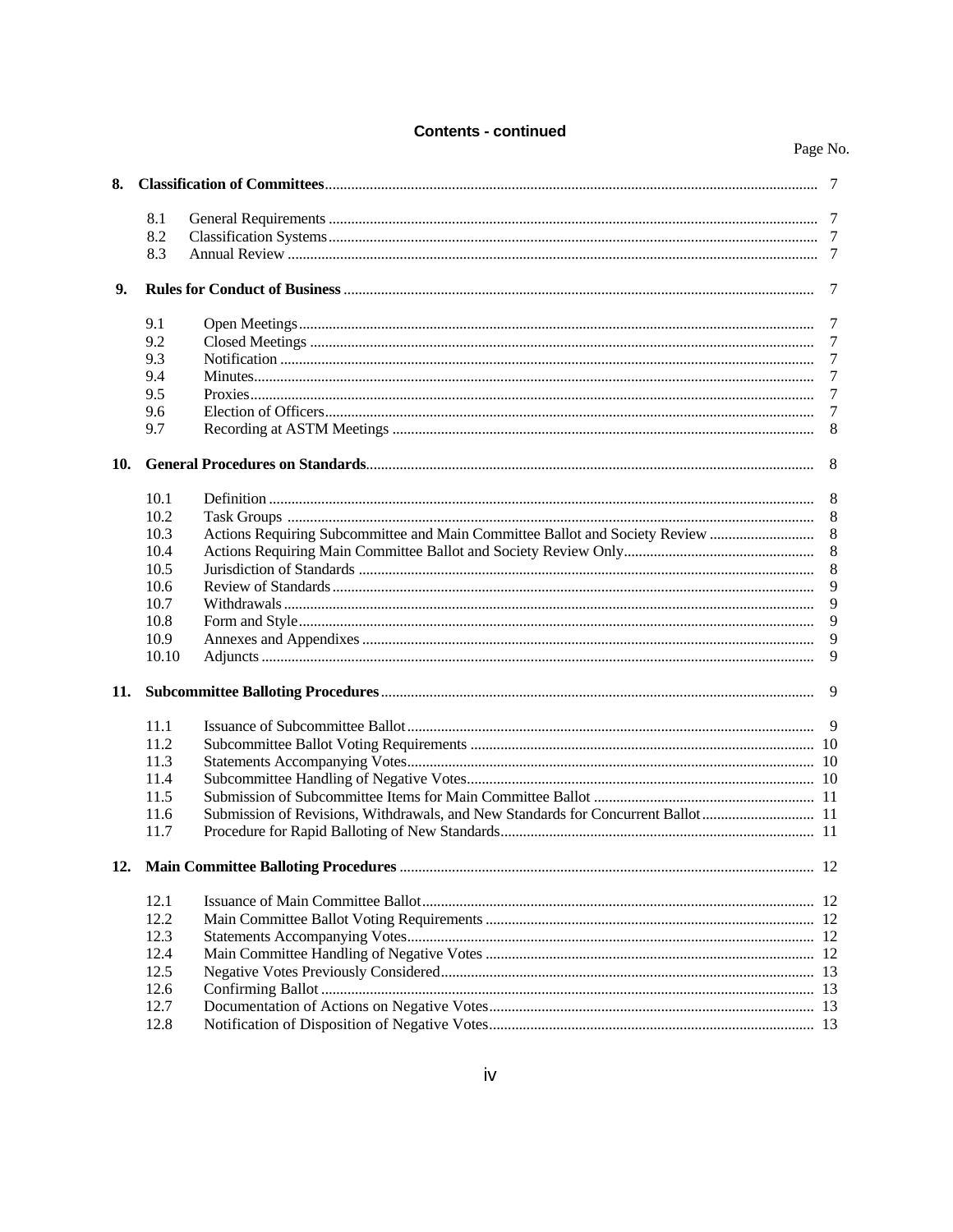# **Contents - continued**

| <b>13.</b>   |                                                                                         |                                                                                                                                                                                  |  |
|--------------|-----------------------------------------------------------------------------------------|----------------------------------------------------------------------------------------------------------------------------------------------------------------------------------|--|
| 14.          |                                                                                         |                                                                                                                                                                                  |  |
|              | 14.1<br>14.2                                                                            |                                                                                                                                                                                  |  |
| 15.          |                                                                                         |                                                                                                                                                                                  |  |
| 16.          | ASTM Official Statements or Responses to Government Agencies and Other Organizations 14 |                                                                                                                                                                                  |  |
| 17.          |                                                                                         |                                                                                                                                                                                  |  |
|              | 17.1<br>17.2                                                                            |                                                                                                                                                                                  |  |
| 18.          |                                                                                         |                                                                                                                                                                                  |  |
|              | 18.1<br>18.2<br>18.3                                                                    | Committee Funds Generated by Voluntary Contributions Within Committee Membership 15<br>Committee Fund Solicitations for Special Projects Not Limited to Committee Membership  15 |  |
| 19.          |                                                                                         |                                                                                                                                                                                  |  |
|              |                                                                                         |                                                                                                                                                                                  |  |
|              |                                                                                         | Appendix A - Guide for Preparing Committee Bylaws—COTCO Approved: September 2002 19                                                                                              |  |
|              |                                                                                         | Appendix B - ASTM International Responsibilities of Membership—COTCO Approved: April 2015 27                                                                                     |  |
|              |                                                                                         |                                                                                                                                                                                  |  |
| <b>Index</b> |                                                                                         |                                                                                                                                                                                  |  |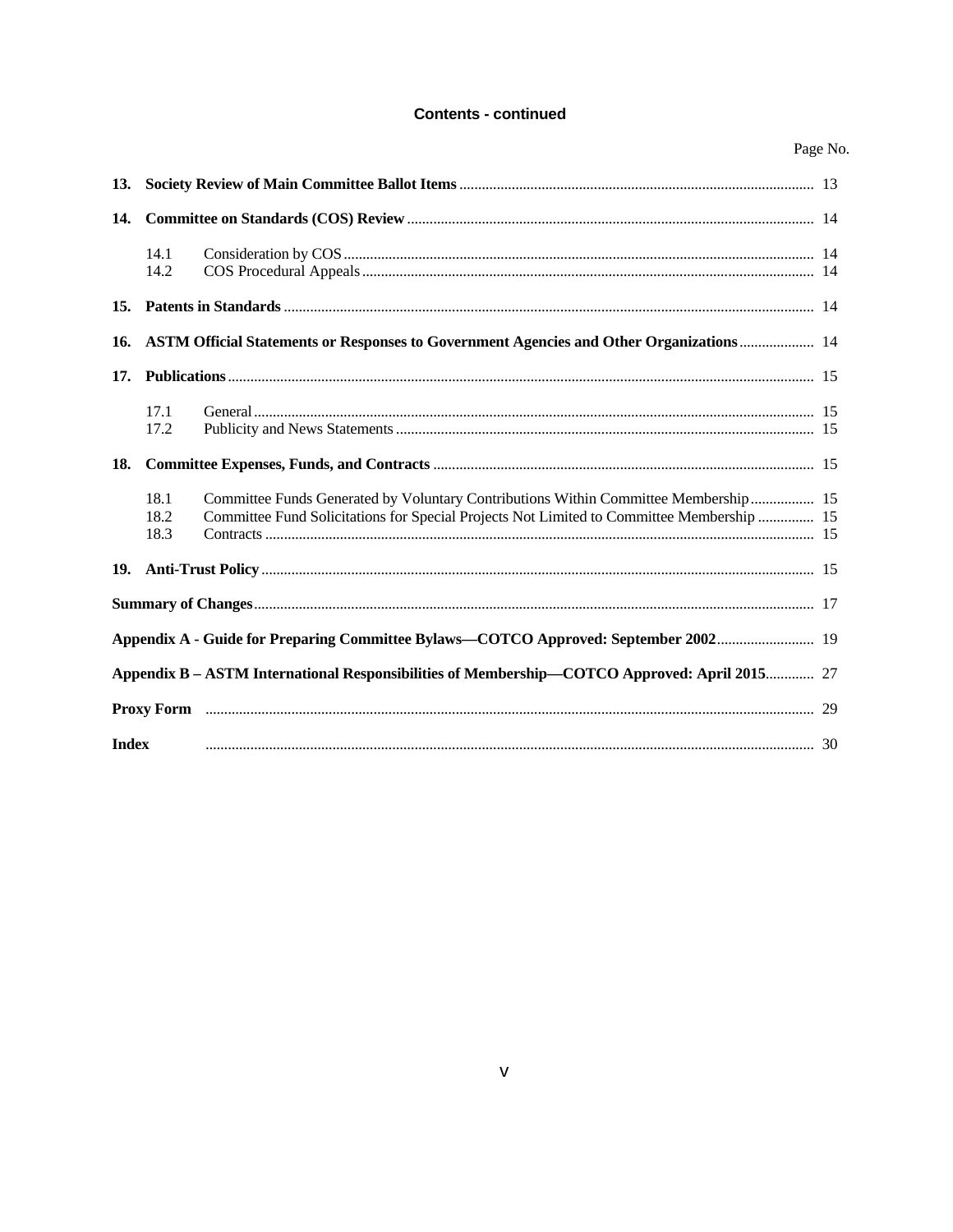## **REGULATIONS GOVERNING ASTM TECHNICAL COMMITTEES**

# **1. Preface**

1.1 *Definitions*:

1.1.1 *consensus, n*—the judgment arrived at through the balloting and review procedures of these regulations.

 *Discussion*——Specific guidelines for reaching consensus on each type of ballot or motion are provided in the individual voting procedures.

 1.1.2 *member, n*—an individual or an organization (or a primary division of an organization) that subscribes to the purposes of the Society, and pays the required administrative fee.

 *Discussion*—Each organizational (or primary division) member shall designate one representative to officially exercise the rights and privileges of that membership.

*Discussion*---The use of the term "Chairman" is intended to be non-gender specific throughout these Regulations.

 1.1.2.1 *Responsibilities of membership—*Open participation and the consensus process are core values and the principal strengths of standards development in ASTM International. To be successful, the consensus process depends on the ability of members to work together with an attitude of collaboration and collegiality. Each member is expected to participate and contribute in good faith to the standardization activities undertaken by the committee(s) to which they belong. For additional information on the responsibilities of membership, see Appendix B.

1.2 *Purpose*—The purpose of the "Regulations Governing ASTM Technical Committees" is to provide a set of rules that will ensure the development of consensus standards in accordance with rigorous democratic procedures. Rules concerning the establishment and operations of technical committees are provided as well as criteria for ensuring a balance of interests within the membership. The Regulations also stipulate voting procedures and provide detailed requirements for the consideration of all negative votes.

1.2.1 Technical Committees that submit standards to ANSI for approval as American National Standards shall also comply with the *ANSI Essential Requirements.* 

 1.3 *Authority*—These Regulations are by the authority of the ASTM International Charter, Bylaws, and the Board of Directors. The Charter and Bylaws are a part of these Regulations and their more pertinent parts are included here.

1.4 *Society Principles*—The Society Bylaws Article 7:

- 7. PRINCIPLES GOVERNING THE PROCEDURES FOR THE DEVELOPMENT AND ADOPTION OF VOLUNTARY CONSENSUS STANDARDS
- 7.1 The Board of Directors is empowered to develop procedures for the development and adoption of voluntary consensus standards in accordance with the following principles:
- 7.1.1 Timely and adequate notice of a proposed standard undertaking to all persons known to the Society to be likely to be materially affected by it.
- 7.1.2 Opportunity for all affected interests to participate in the deliberations, discussions, and decisions concerned both with procedural and substantive matters affecting the proposed standard.
- 7.1.3 Maintenance of adequate records of discussions, decisions, and technical data accumulated in standards development.

7.1.4 Timely publication and distribution of minutes of meetings of main and subcommittees.

7.1.5 Adequate notice of proposed actions.

- 7.1.6 Distribution of ballots to those eligible to vote.
- 7.1.7 Timely and full reports on results of balloting.
- 7.1.8 Careful attention to minority opinions throughout the process.
- 7.1.9 Maintenance of records of drafts of a proposed standard, proposed amendments, action on amendments, and final promulgation of the standard.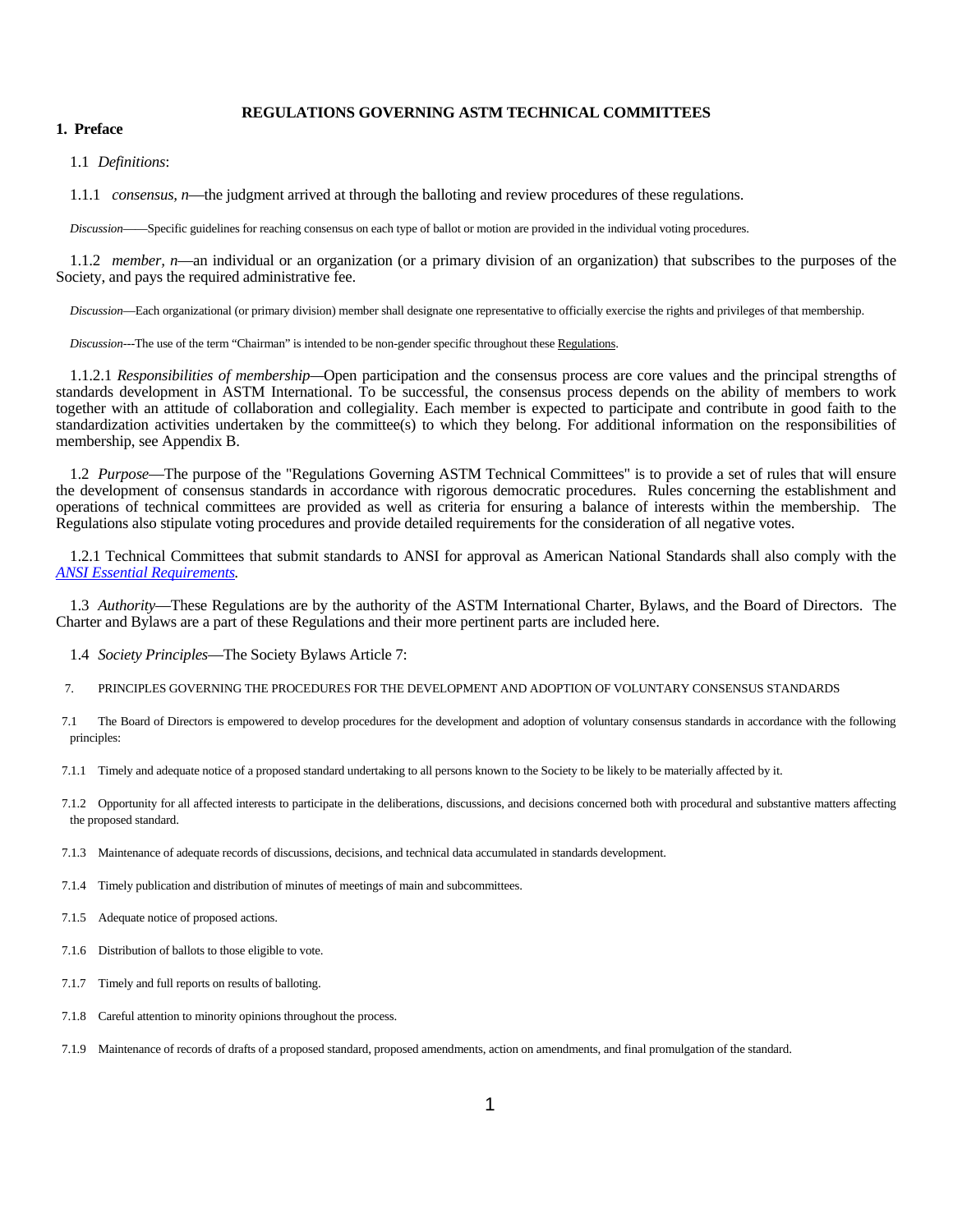7.2 The procedures developed by the Board will go into effect upon a favorable ballot of two thirds of the technical committee chairmen.

1.4.1 Appeals procedures are available to all interests.

 1.5 *The Committee on Technical Committee Operations* (COTCO)—A standing committee of the Society, COTCO has the following responsibilities as stated in its scope: ". . . develops and maintains the Regulations Governing ASTM Technical Committees, and . . . the interpretation and enforcement of these regulations . . ."

 1.6 *Maintenance of Regulations*—These Regulations are prepared, maintained, and revised by COTCO, subject to Board approval, and a part of all committee bylaws. A committee has the option of enumerating its bylaws as subparts of the Regulations.

 1.7 *Revisions of Regulations*—Any member may suggest revisions of these Regulations, and COTCO will rule on the merits of these during its regular meetings in accordance with its own bylaws. For adoption, each such revision shall first be offered to all committees for comment and input, and then to the Board of Directors for approval.

#### **2. ASTM Documents**

2.1 *Categories*:

 2.1.1 *standard, n*—*as used in ASTM,* a document that has been developed and established within the consensus principles of the Society and that meets the approval requirements of ASTM procedures and regulations.

 *Discussion*—The term "standard" serves in ASTM as an adjective in the title of documents, such as test methods or specifications, to connote specified consensus and approval. The various types of standard documents are based on the needs and usages as prescribed by the technical committees of the Society.

 2.2 *Types*—The various types of ASTM documents are to provide a flexibility of form, communication, and usage for both the technical committees and the myriad users of ASTM documents. The type of ASTM document that is developed and titled is based on the technical content and intended use, not on the degree of consensus achieved. Standards can be of the following forms and types:

 2.2.1 *classification, n*—a systematic arrangement or division of materials, products, systems, or services into groups based on similar characteristics such as origin, composition, properties, or use.

2.2.2 *guide, n*—an organized collection of information or series of options that does not recommend a specific course of action.

 *Discussion*—A guide increases the awareness of information and approaches in a given subject area.

2.2.3 *practice, n*—a set of instructions for performing one or more specific operations that does not produce a test result.

 *Discussion*—Examples of practices include, but are not limited to: application, assessment, cleaning, collection, decontamination, inspection, installation, preparation, sampling, screening, and training.

2.2.4 *specification, n*—an explicit set of requirements to be satisfied by a material, product, system or service.

 *Discussion*—Examples of specifications include, but are not limited to requirements for: physical, mechanical, or chemical properties, and safety, quality, or performance criteria. A specification identifies the test methods for determining whether each of the requirements is satisfied.

 2.2.5 *terminology, n*—a document composed of terms, definitions of terms, descriptions of terms, nomenclature, and explanations of abbreviations, acronyms, and symbols.

2.2.6 *test method, n*—a definitive procedure that produces a test result.

 *Discussion*—Examples of test methods include, but are not limited to: identification, measurement, and evaluation of one or more qualities, characteristics, or properties.

 2.2.7 Other types (forms) of documents, such as matrixes, charts, tables, reference radiographs, and reference photographs are relatively few and do not require specific definition. Use of such forms and types of documents should be decided upon by the sponsoring technical committees with approval from the Committee on Standards (COS).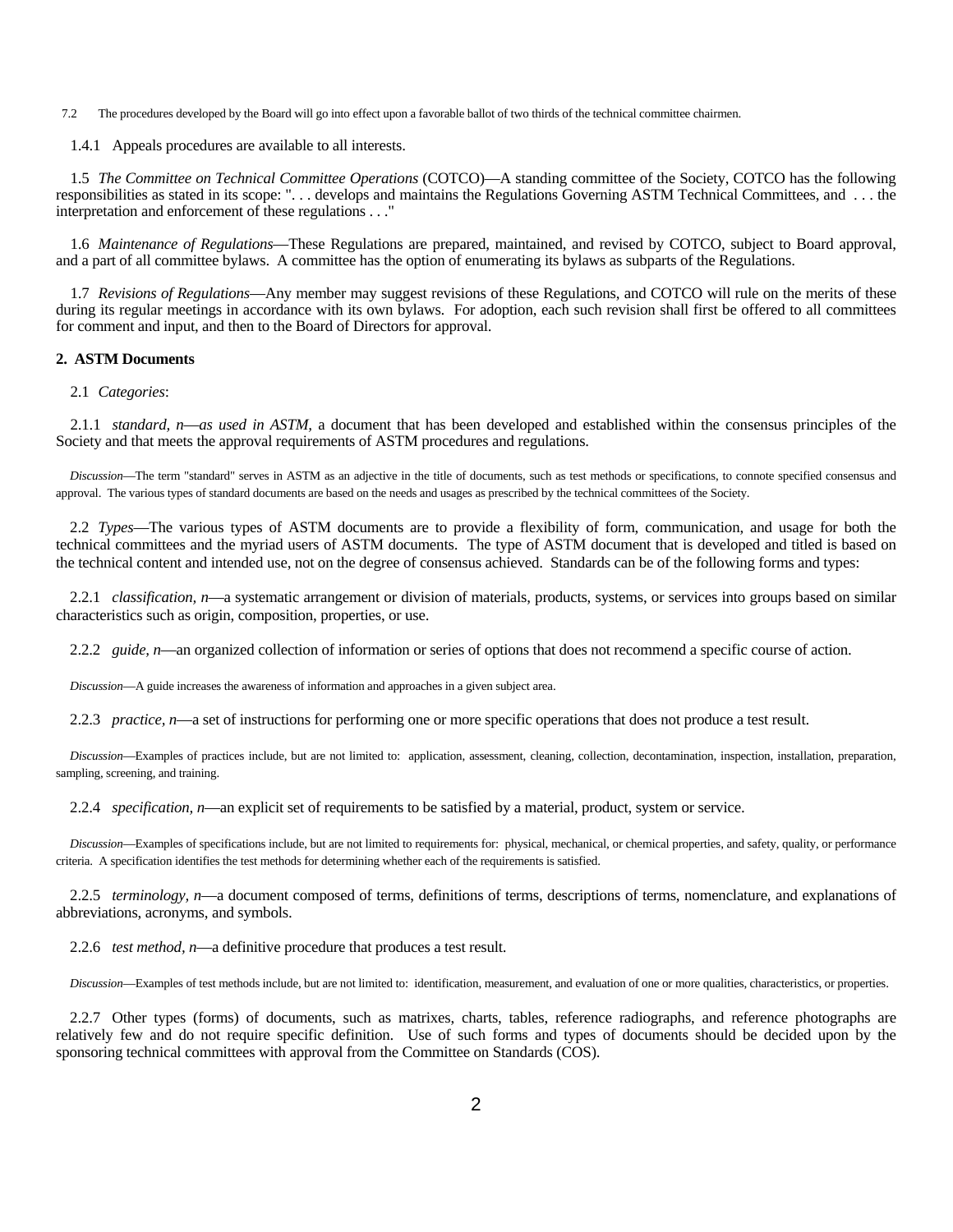#### **3. Formation, Merger, and Discharge of Committees**

#### 3.1 *Definitions*:

 3.1.1 *balance, n*—*in a classified committee or subcommittee*, when the combined number of voting user, consumer, and general interest members equals or exceeds the number of voting producer members.

 3.1.2 *executive subcommittee, n*—a group of committee members, which includes a committee's officers, established to provide direction to a committee.

 *Discussion*—Executive subcommittee members may be either elected or appointed.

 3.2 *Formation of New Committees*—The ASTM staff shall arrange for an organizational meeting to be announced by advertisement. A simple majority of the voting interests in attendance at this organizational meeting may recommend the establishment of a new committee. The meeting participants will develop a title, scope, and committee structure. These shall then be forwarded to the Committee on Technical Committee Operations (COTCO) for approval. Upon approval by COTCO, the establishment of the new committee will be recommended to the Board of Directors for action. The Board will direct that committees developing standards for materials, products, systems, or services that are offered for sale, be classified and balanced.

3.2.1 Balance must be achieved before any standards are brought before a classified subcommittee or main committee for ballot.

 3.3 *Officers*—A chairman, a vice-chairman, a secretary and other officers, as the committee desires, shall be elected at the organizational meeting or as soon thereafter as practical.

 3.4 *Committee Structure*—An executive subcommittee shall be established. Other technical and administrative subcommittees shall be established as needed.

 3.5 *Bylaws*—Each committee shall adopt, by ballot of the Committee, bylaws governing its operation. The Committee bylaws shall be consistent with these Regulations. Refer to Appendix for "Guidelines for Preparing Committee Bylaws." Bylaws shall be subject to approval by COTCO. Committee bylaws shall cover the following subjects and such others as a committee may desire:

3.5.1 Statement of scope.

3.5.2 Qualifications for membership, procedures for acceptance of members, and requirements for continuation of membership.

3.5.3 On classified committees, a statement as to the method used for classification of voting interests.

3.5.4 Procedure for nomination and election or appointment of officers of the committee and members of the executive subcommittee.

3.5.5 Duties and responsibilities of the elected officers.

3.5.6 Rules for the conduct of business and meetings, rules pertaining to proxies, and the requirements for a quorum.

3.5.7 Duties, responsibilities, and composition of the executive subcommittee including the strategic planning function.

 3.5.8 Procedures for the operation of subcommittees to include a method of establishing the subcommittee, the subcommittee's scope, the appointment of officers and their tenure of office, and for submitting reports or minutes.

3.5.9 Reference to the appropriate sections of these regulations concerning procedures for actions on standards.

3.5.10 Procedures for amending the committee bylaws.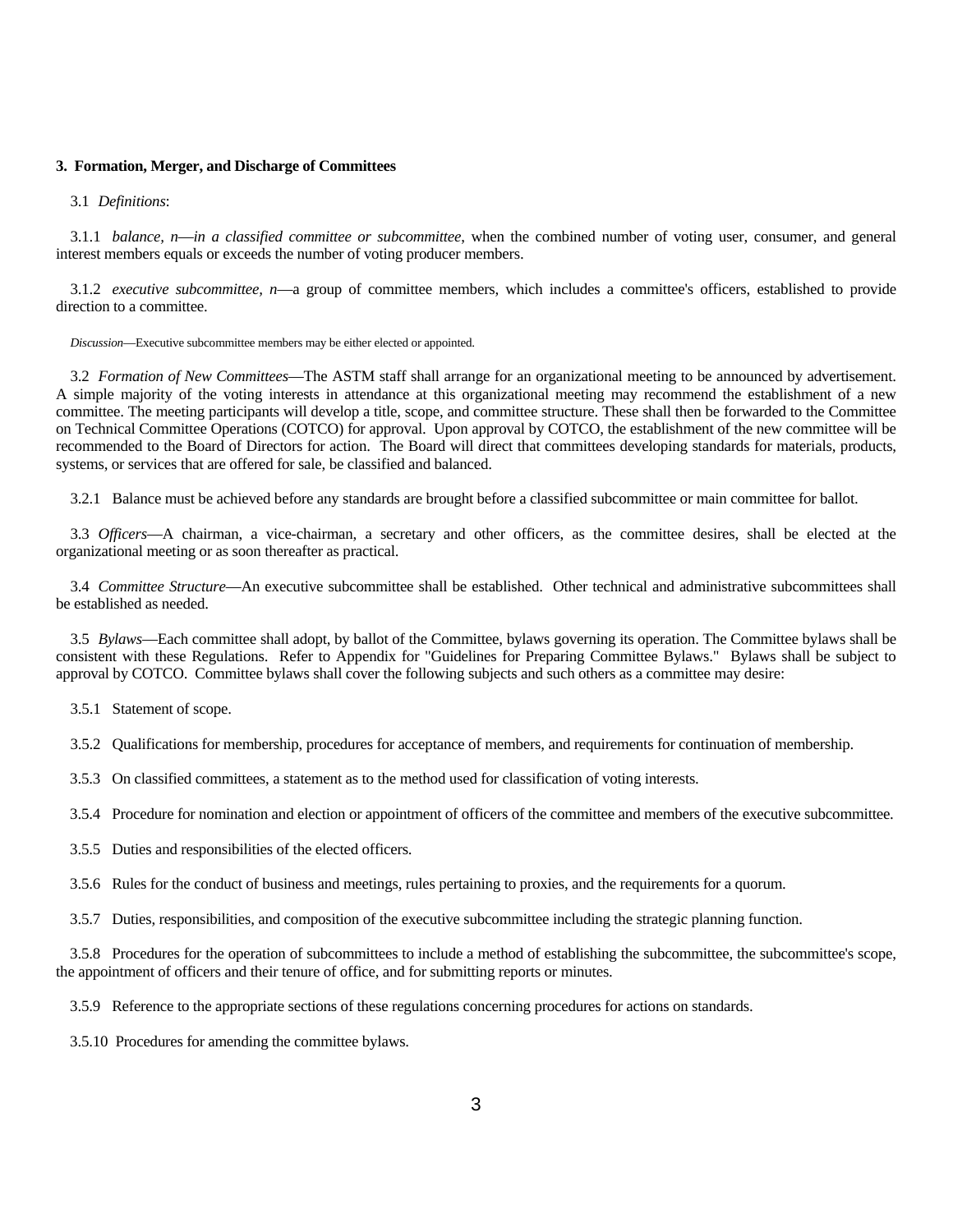#### 3.6 *Merger or Discharge of Committees*:

 3.6.1 Committees are merged or discharged by the Board of Directors. This may occur if the purpose of the committee would be better served in another existing main committee, upon completion of the work for which the committee was established, or as a result of inactivity.

 3.6.2 *Determination of Inactivity*—A committee is considered inactive if it fails to initiate new standardization activities, keep its standards up to date, hold meetings, or promote other activities that are consistent with the purpose of the Society. The ASTM staff will provide COTCO with an annual report on the status of technical committees.

 3.6.3 If a committee is inactive by the foregoing criteria and has not requested merger or discharge, COTCO will initiate an investigation which may lead to the following actions:

 3.6.3.1 Committee officers, executive subcommittee members, and subcommittee chairmen will be advised that a merger or discharge of the committee may be in order. A survey of the membership will be taken to determine their current interest in the committee's activities and opinion regarding merger with another committee or discharge.

 3.6.3.2 A ballot of the committee membership will be conducted. The results of this ballot and any input from the committee will be given full consideration by COTCO. If a merger or discharge is recommended by COTCO, it will be forwarded to the Board.

3.6.4 If the Board approves the merger or discharge of a committee, the following actions will be taken:

3.6.4.1In the case of a merger, the membership and standards will be transferred automatically when the merger is approved.

 3.6.4.2 In the case of a discharge, the standards within a committee will be transferred to an appropriate existing technical committee(s) if possible. Any remaining interested members will be encouraged to become active in that committee. If the standards cannot be reassigned to another committee(s), they will be placed under the custody of COS for a period not exceeding five years. During that period they will be published with appropriate notice of withdrawal.

3.6.4.3 General announcements and news releases describing the actions will be issued.

#### **4. Committee and Subcommittee Membership Assignment**

 4.1 *Committee---*All individuals requesting membership on a main committee and all members who have a change of employment shall submit a completed application form. Upon receipt, Headquarters will place new members as pending on the main committee roster. A member who has a change in employment, without resignation from the committee, shall remain on the roster without an official vote pending determination of membership, classification (on a classified committee), and voting status.

 4.1.1 Applications are reviewed and provisions for official voting and assignment of classification (on a classified committee) are made by the membership secretary with review and approval by the executive subcommittee (follow Sections 6 and 7).

 4.2 *Subcommittee --*Requests for subcommittee membership and notices of changes in employment are reviewed and provisions for official voting and assignment of classification (on a classified subcommittee) are determined by the subcommittee chairman and reported to Headquarters (follow Sections 6 and 7).

 4.3 Applicants shall be approved for membership if they represent voting interests that produce, use, regulate, or procure a material, product, system, or service covered by the scope of the committee or subcommittee. Applicants may be approved for membership if they can document their expertise in or relevance to activities under the scope of the committee or subcommittee. Applicants failing to meet these requirements may be rejected for membership.

 4.3.1 Denial of membership, assignment of classification (on a classified subcommittee or main committee) and voting interest, and provisions for official voting on a subcommittee or main committee may be appealed to the committee's executive subcommittee and then, if necessary, to COTCO.

4.4 *Limitation*—There shall be no limitation on the number of members on a committee or its subcommittees, except for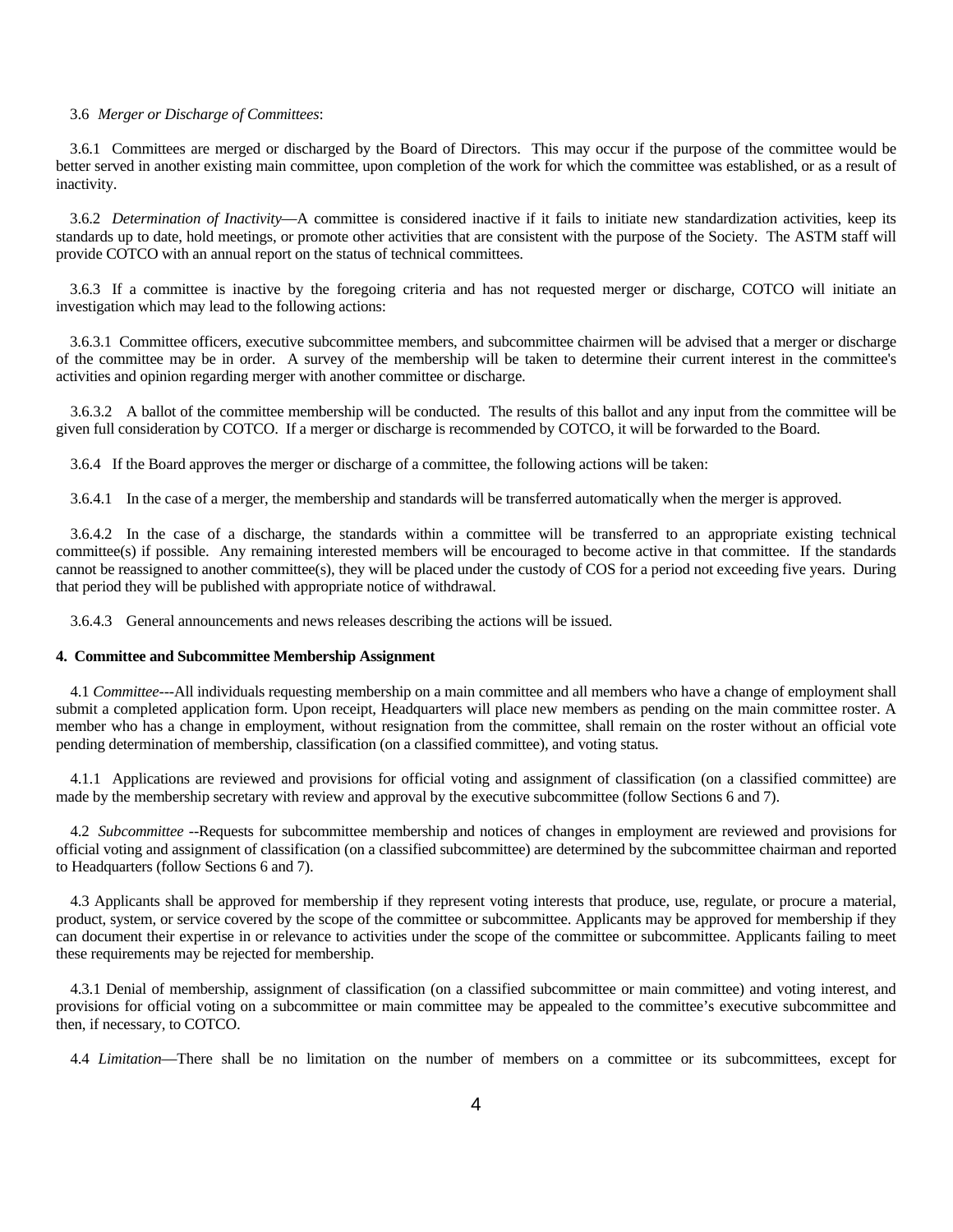administrative subcommittees. The executive subcommittee may stipulate in its bylaws, subject to COTCO approval, a maximum number of subcommittees a member may join. (This is intended to avoid excessive inactivity at subcommittee level.)

 4.5 *Types*—A member of a committee or subcommittee shall be an individual member (including affiliates) of the Society or the official representative of an organizational membership. There is no requirement for Society membership to participate in task group activities.

 4.6 *Affiliate Member*—A person who is invited by a committee to participate on a committee and subcommittee of the Society because of special knowledge either as a technically qualified individual or an ultimate consumer.

4.6.1 Affiliate members shall be considered for approval by the executive subcommittee, and reapproved on an annual basis.

4.7 Membership shall be terminated for lapse of Society membership.

# **5. Termination of Committee or Subcommittee Official Vote**

5.1 A main committee member's official vote may be terminated for failure to return main committee ballots. Notices of failure to return main committee ballots and pending termination of official votes shall be sent by Headquarters. Failure to return three consecutive main committee ballots shall result in termination of official votes in the absence of circumstances acceptable to the executive subcommittee.

5.1.1 The committee member may appeal first to the executive subcommittee and then, if necessary, to COTCO for consideration of reinstatement of the official vote.

5.2 A subcommittee member's official vote may be terminated for failure to return subcommittee ballots. Notice of failure to return subcommittee ballots and pending termination of official votes shall be sent by Headquarters. Failure to return three consecutive subcommittee ballots shall result in termination of official votes in the absence of circumstances acceptable to the subcommittee chairman.

5.2.1 The subcommittee member may appeal to the subcommittee chairman and then, if necessary, to the committee's executive subcommittee for consideration of reinstatement of the official vote.

#### **6. Voting**

## 6.1 *Definitions*:

 6.1.1 *official vote, n*—*in a committee or subcommittee*, one cast by a voting member on a ballot or motion, and that is used for calculating the numerical voting requirements of these regulations.

 6.1.2 *voting interest, n*—an organization, a subsidiary of an organization, or an unassociated individual member having a distinctly separate interest from any other interest with regard to the scope of a committee or subcommittee.

 *Discussion*—Committees are encouraged to further clarify voting interest in their bylaws, where appropriate.

6.1.3 *subsidiary, n*—*of an organization*, an operational unit that functions in a nearly autonomous fashion.

 *Discussion*—Examples are the research or marketing departments of a corporation; different branches of a university; the production or manufacturing committees of an association; the various agencies in either state or federal governments.

 6.1.4 *voting member, n*—*of a committee or subcommittee*, a member who has the official vote on ballots and motions concerned with ASTM standards.

 6.1.5 *non-official voting member, n*—*of a committee or subcommittee*, a member whose votes and comments on all ballots or motions shall be fully considered, but whose votes are not included in the calculation of the numerical voting requirements for standards.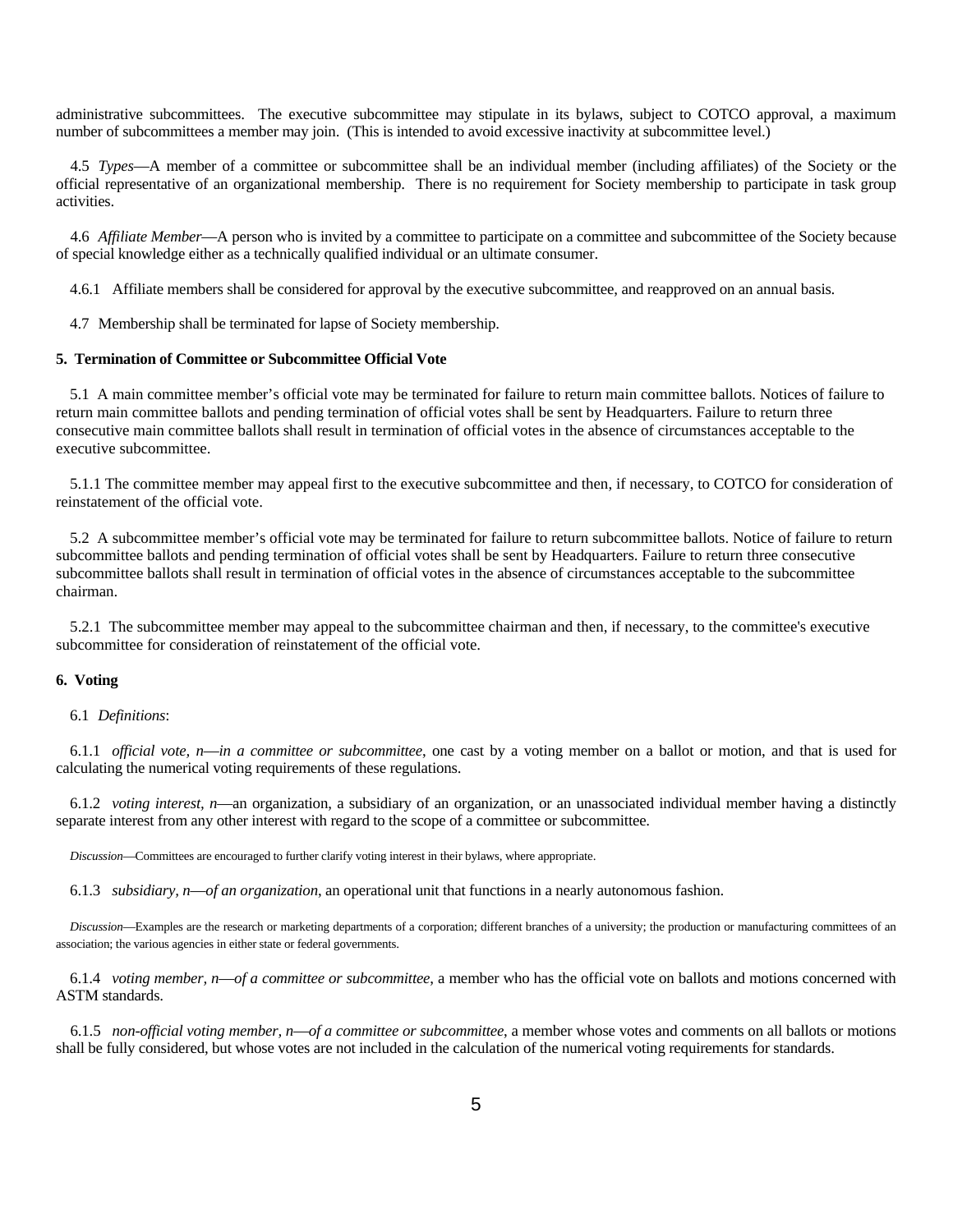6.2 *Voting Privileges*—Every ASTM member is entitled to vote on all Society Review items as well as on each ballot of a main committee and subcommittee to which the member belongs. All negatives and comments received from all ballot returns, including those from non-official voting members, shall be considered in accordance with these regulations.

 6.2.1 The ballots submitted by all members shall be counted in administrative actions, such as election of officers and amendments to bylaws.

6.3 *Provisions for Official Voting*—A main committee or subcommittee member shall be given official voting status unless:

6.3.1 The member's voting interest already has been granted one official vote.

6.3.2 Acceptance will create an imbalance on classified committees or subcommittees.

6.3.3 The member's vote has been terminated as a result of the provisions in Section 5.

 6.4 *Change in Employment*—A member who has a change in employment, without resignation from the committee, shall remain on the roster without an official vote subject to review by the executive subcommittee for determination of classification and voting status.

## **7. Classification of Committee Members**

 7.1 On classified committees and subcommittees, members shall be classified according to voting interest. The classification of a member at main committee may be different from the classification at subcommittee level; however, a member classified on any subcommittee as a producer shall be classified as a producer on the main committee. (See Section 4 for Committee and Subcommittee Membership Assignment.)

 7.1.1 *Producer*—A member who represents a voting interest that produces or sells materials, products, systems, or services covered in the committee or subcommittee scope.

 7.1.2 *User*—A member who represents a voting interest that purchases or uses materials, products, systems, or services other than for household use covered in the committee or subcommittee scope provided that the member could not also be classified as a producer.

 7.1.3 *Consumer*—A member who primarily purchases or represents those who purchase products and services for household use within the committee or subcommittee scope.

7.1.4 *General Interest*—A member who cannot be categorized as a producer, user, or consumer.

 *Discussion*—User and general interest classifications are composed of multiple interest categories such as government, academia, testing laboratories, consultants, etc., and no one of the interest categories constitutes a majority of the total committee membership.

#### 7.2 *Consultants:*

 7.2.1 A member serving as a consultant retained by a voting interest, whereby the arrangement includes representing it on an ASTM committee or subcommittee, shall be considered the same classification and voting interest as that by which the member is retained

 7.2.2 A member serving as a consultant for multiple voting interests of exclusively the same classification shall be classified in accordance with those voting interests' principal business activities.

#### 7.3 *Trade Associations:*

7.3.1 A trade association for multiple organizations of exclusively the same classification shall be classified in accordance with those organizations' principal business activities.

7.3.2 A trade association consisting of a single member organization shall have the same classification and voting interest as that member organization.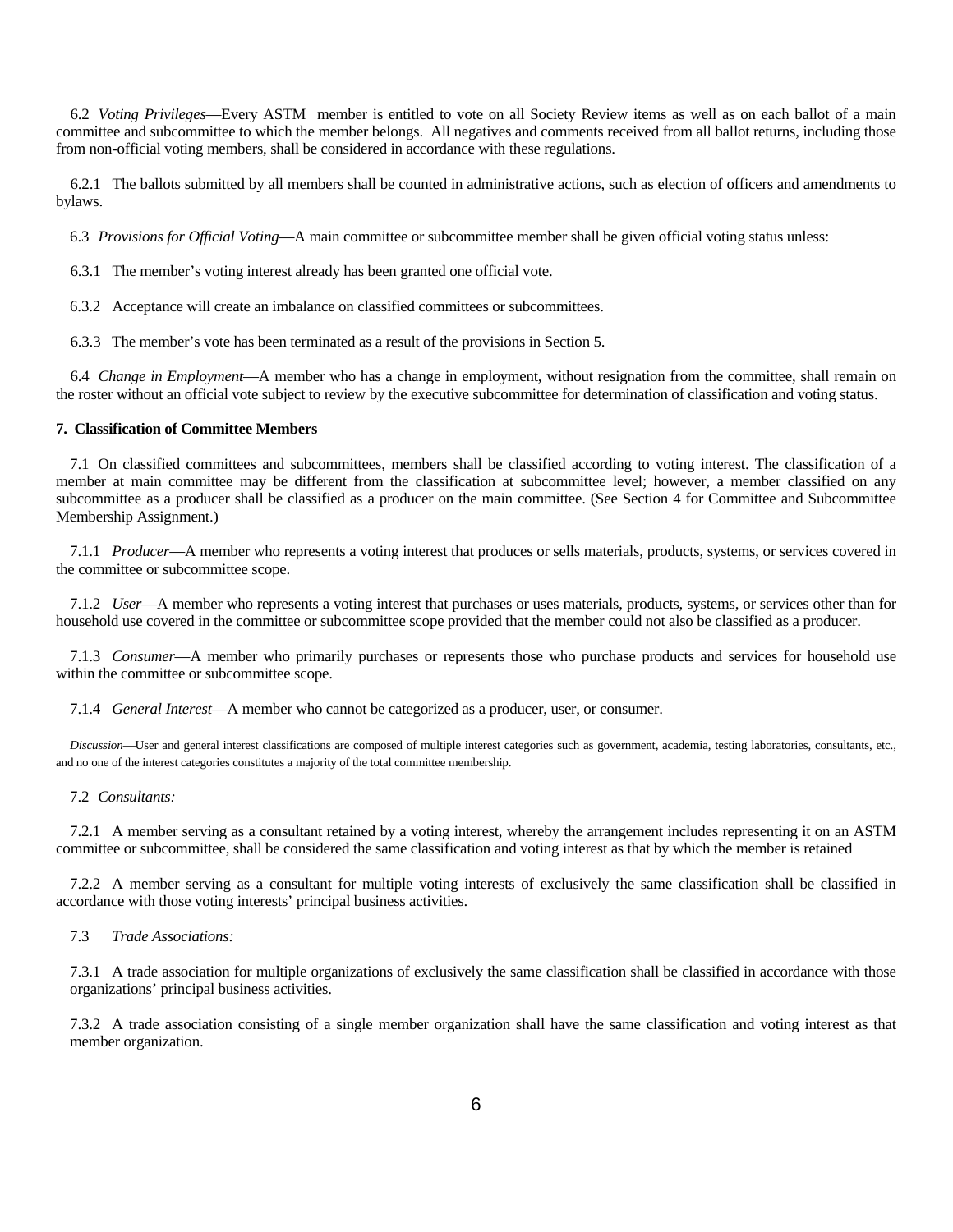#### **8. Classification of Committees**

 8.1 *General Requirements*—In keeping with Section 7.1.2 of the Society Bylaws, committees and subcommittees developing standards dealing with materials, products, systems, or services which are offered for sale are required to be classified and balanced. Classified subcommittees shall consist of not less than three producers and not less than three non-producers.

#### 8.2 *Classification Systems:*

 8.2.1 *General Classification System*— Each member of a committee or subcommittee has one classification in accordance with Section 7.

 8.2.2 *Multiple Classification System*—Each member of a committee or subcommittee has two or more classifications in accordance with Section 7. Multiple classification of committee members may be used when balance cannot be achieved on the main committee under the general classification system, for example, when several products or services are listed in the scope of the committee. The multiple classification system allows the executive subcommittee to classify committee members into two or more groups, each addressing a separate part of the scope. These groups shall then be balanced.

8.2.3 *Other Classification Systems*—A committee may adopt its own system for classification, with the approval of COTCO.

 8.3 *Annual Review*—Each classified committee shall provide for annual review of the classification of its voting members to allow appropriate changes to be made, taking into account changes in the nature of the committee's scope or changes in the interests of its members.

# **9. Rules for Conduct of Business**

 9.1 *Open Meetings*—The meetings of committees and subcommittees shall be open to visitors when technical matters relating to the development of standards are to be discussed.

 9.2 *Closed Meetings*—It is permissible to hold closed meetings of executive subcommittees when technical matters relating to the development of standards are not discussed.

 9.3 *Notification*—All members of committees and subcommittees shall receive calls to meetings, minutes, and related committee material.

9.4 *Minutes*—Minutes of all committee and subcommittee meetings shall be developed and provided to ASTM Headquarters.

*Discussion*—Minutes should contain a summary of the status of standards, resolution of negatives, and action items. Minutes should not be developed as a transcript of actual discussions.

 9.5 *Proxies*—A voting member wishing to vote at a subcommittee meeting or main committee meeting via proxy shall designate a member from the applicable subcommittee or main committee or an individual from the voting member's voting interest (see 6.1.2). A voting member wishing to vote via proxy shall personally contact the member or individual whom the member wishes to exercise the proxy and shall complete a duly executed proxy form as provided in appendix VI of these Regulations. The signed and duly executed hand-written proxy form shall be mailed, e-mailed as a scanned attachment, or faxed by the voting member or hand delivered by the proxy holder to the chairman of the committee or subcommittee prior to the applicable meeting or action. A separate proxy form shall be completed for each individual meeting of a subcommittee or a main committee. The solicitation of proxies from voting members is prohibited. Solicited proxies will not be accepted. No voting interest shall hold or exercise proxies for more than one voting member in any subcommittee or main committee meeting.

 9.6 *Election of Officers*—Each committee shall elect officers by a ballot concluded before December 31 of the odd-numbered years. Eligibility criteria, procedures and time frame for the nomination and election of officers shall be prescribed in the committee's bylaws. An announcement of the formation of the nominating committee and a request for the submission of candidates shall be made at the meeting preceding the final report of the nominating committee and the presentation of the slate of officers. Nominations from the floor will be accepted immediately following the presentation of the slate. The final slate of nominees, including their voting interests and classifications shall be sent to ballot vote of the committee. ASTM Headquarters shall conduct the elections and report the results to the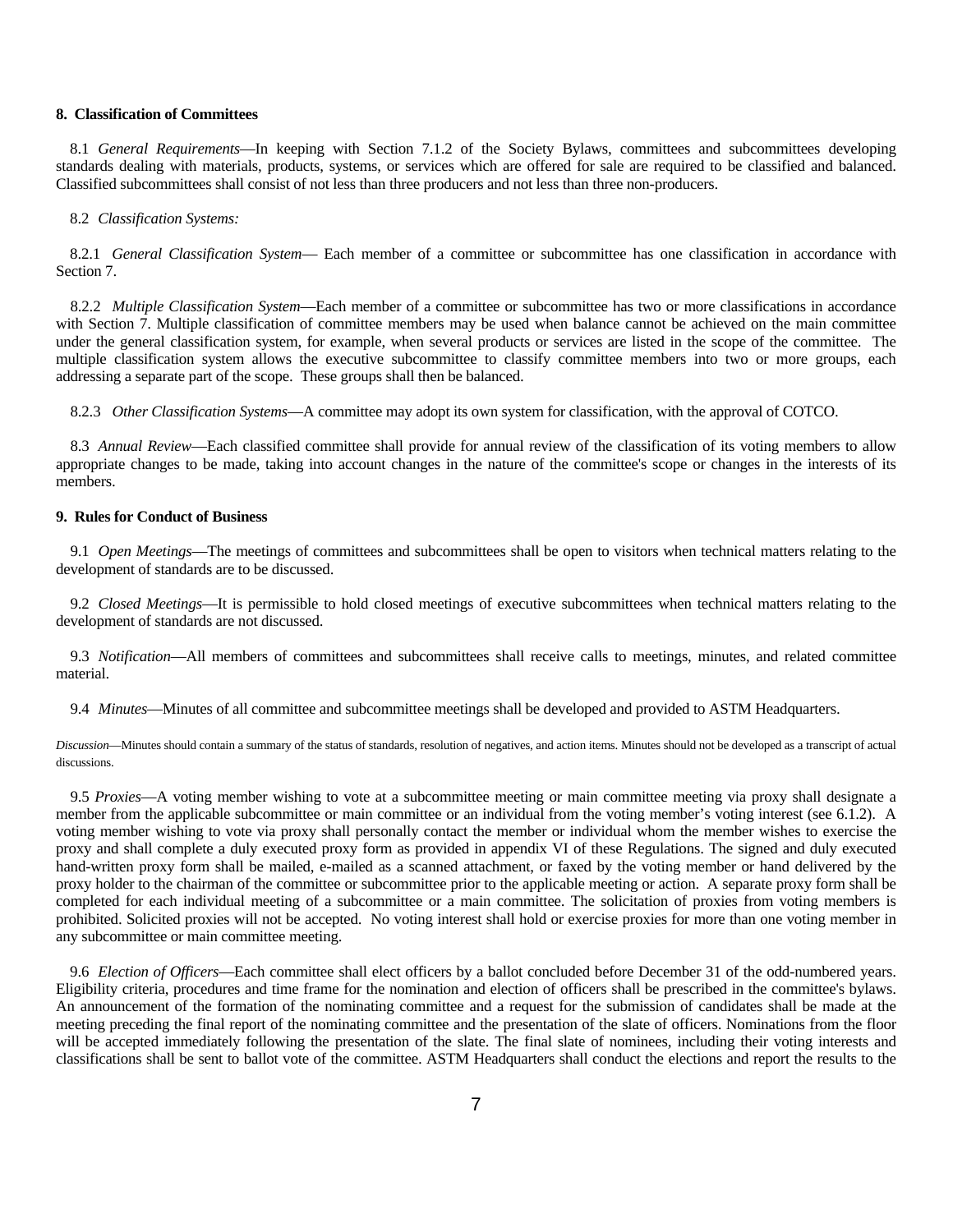committee. The term of office shall be two years beginning January 1 and terminating December 31 of the second year. Officers are eligible for election to not more than three consecutive terms in one office. No two officers of a committee shall represent the same voting interest.

 9.7 Electronic recording of ASTM meetings is prohibited. Educational events, such as training sessions, symposia, workshops, and seminars, may be recorded with ASTM approval.

#### **10. General Procedures on Standards**

10.1 *Definitions*:

10.1.1 *adjunct, n*—data or material that supplements and supports a standard which due to its size, volume, physical makeup, or nature, is not included in the text of a standard, but is made available separately.

 *Discussion*—An adjunct contains additional information that may be either a mandatory or non-mandatory part of the standard. (Examples of adjuncts are detailed drawings, charts, technical data, reference radiographs and photographs, videotapes, software packages, or any three-dimensional material.)

10.1.2 *task group, n—*an ad-hoc group operating in an unofficial capacity for the subcommittee for a specific activity.

 *Discussion*— If appropriate, a timetable for completion may be established. Society or Committee membership is not required, but the task group is encouraged to represent a balance of interests wherever possible and appropriate. Formal balloting is not required at the task group level. Discharge may occur with completion or cause to abandon the activity.

10.2 *Task Groups:* 

10.2.1 Task groups are established by the subcommittee chairman or by majority approval of the voting members of the subcommittee either at a meeting or by ballot.

10.2.2 Discharge requires concurrence of the task group chairman and subcommittee chairman or majority approval of the voting members of the subcommittee either at a meeting or by ballot.

10.2.3 Other than establishment and discharge, there are no requirements for task groups.

10.3 *Actions Requiring Subcommittee and Main Committee Ballot and Society Review:*

10.3.1 *Approval of New Standards and Revisions of New Standards*.

10.3.2 *Revision of Standards*.

10.3.3 *Withdrawal of Standards*.

10.4 *Actions Requiring Main Committee Ballot and Society Review Only:*

 10.4.1 *Reapproval of Standards*—If approved by a motion passed by the subcommittee, or by authorization of the subcommittee chairman, reapprovals shall be issued to main committee ballot and Society Review (follow Section 12 and 13).

10.5 *Jurisdiction of Standards:* 

 10.5.1 Responsibility for assigning subcommittee jurisdiction of a standard resides with the executive subcommittee of the originating technical committee.

10.5.2 Responsibility for the jurisdiction of a standard resides with the originating technical subcommittee.

 10.5.2.1 Any change in jurisdiction of a standard shall be approved by a majority of the voting members of the currently responsible technical subcommittee and of the technical subcommittee receiving jurisdiction, either at a meeting or by ballot. The respective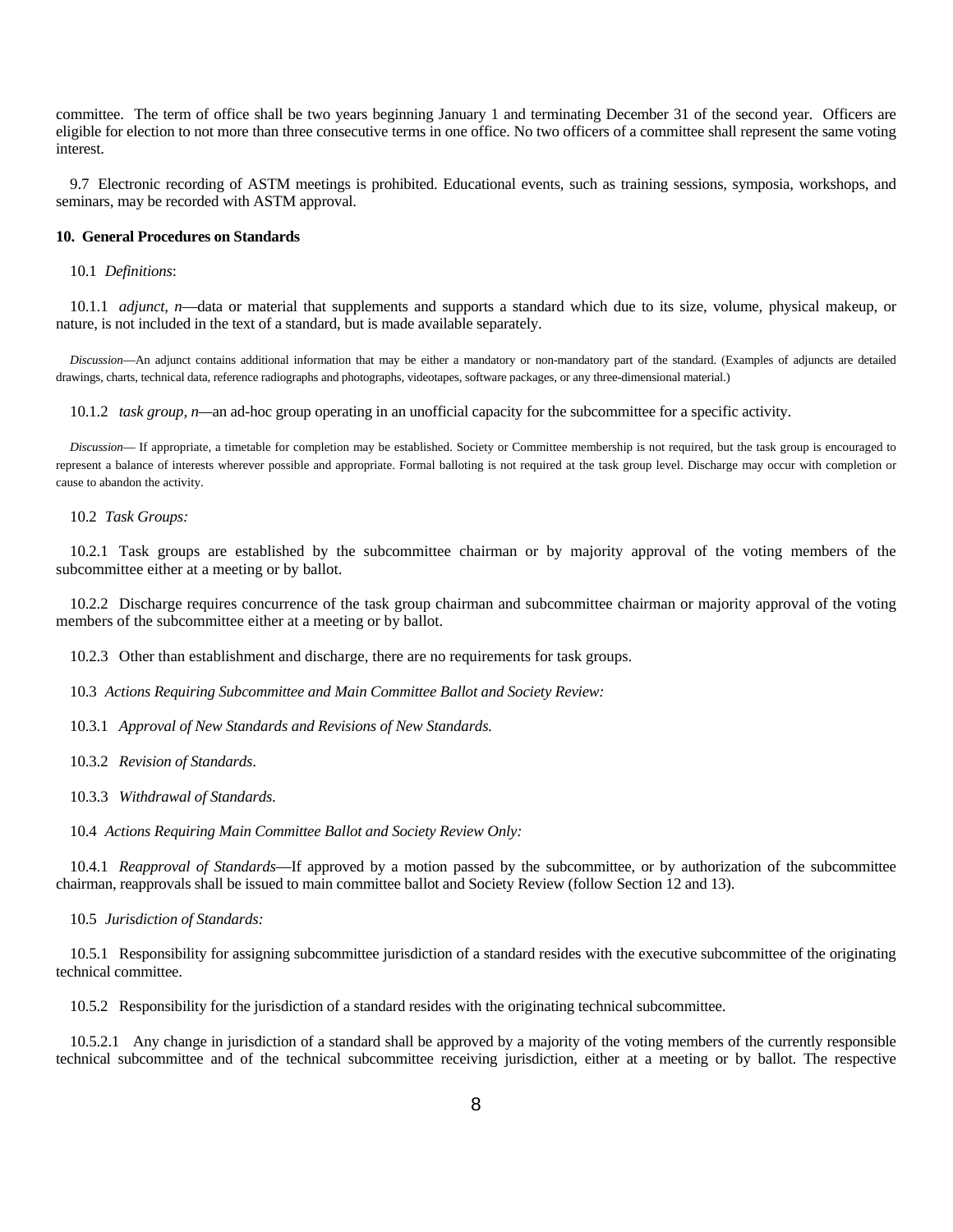executive subcommittee(s) shall approve the change in jurisdiction and submit all documentation of this process to ASTM Headquarters.

 10.5.2.2 The responsibility for resolving jurisdictional appeals initially resides with the respective executive subcommittee(s) and then, if necessary, with the Committee on Standards (COS).

10.6 *Review of Standards*:

 10.6.1 *Coordination with Other Committees*—In the development of standards, the committee should maintain liaison representation and cooperation with other committees when mutual interests or possible conflicts exist. The committee shall provide review of its standards to other related or interested committees or to committees offering particular expertise on sections of standards if requested.

10.6.2 *Revisions to Standards*—Revisions can be proposed at any time and shall be considered by the responsible subcommittee.

 10.6.3 *Frequency of Review*—A standard should be reviewed in its entirety by the responsible subcommittee and shall be balloted for reapproval, revision, or withdrawal within five years of its last approval date. If the standard has not received a new approval date by December 31 of the eighth year since the last approval date, the standard will be withdrawn.

10.6.4 *Editorial Changes*—Editorial changes may be made at any time without a requirement for ballot.

 10.6.4.1 Editorial changes are of two types: (1) those which introduce no change in technical content, but correct typographical errors, modify editorial style, change non-technical information, or reduce ambiguity, and (2) those which correct typographical errors in substance (essential information that could be misused). In the latter case, the year designation of the standard is changed.

 10.7 *Withdrawals*—Withdrawn standards shall be listed in the contents of the pertinent volumes of the *Annual Book of ASTM Standards* for three years. A single page for each standard will appear in those volumes providing the title, scope, former committee jurisdiction, reason for withdrawal, any replacement, and the date of withdrawal.

 10.8 *Form and Style*—The current edition of the *Form and Style for ASTM Standards* shall be followed in the writing of new standards, revisions, and reapprovals. Where technical consideration precludes such compliance, COS may allow exceptions upon request by a committee, if supported by appropriate justification.

 10.9 *Annexes and Appendixes*—The addition of new or the revision of existing annexes and appendixes to standards shall conform to the requirements of subcommittee, and main committee ballots.

 10.10 *Adjuncts*—An adjunct to a standard shall be approved through the balloting process. A description and, if possible, a photocopy/drawing of the adjunct shall be included in the ballot. In the event that the adjunct cannot be adequately reviewed by means of a ballot, an inspection/review of the adjunct shall be conducted.

 10.10.1 The production of adjuncts is the responsibility of ASTM. Inform ASTM Headquarters prior to balloting adjuncts so that it can be determined if the adjunct can be developed.

10.10.2 An adjunct shall be available at the time of publication of the standard.

#### **11. Subcommittee Balloting Procedures**

### 11.1 *Issuance of Subcommittee Ballot*:

 11.1.1 Subcommittee chairmen or their designees are authorized to initiate and conduct a subcommittee ballot. A ballot may also be authorized by a motion passed by a majority<sup>1</sup> of voting members at a subcommittee meeting.

 11.1.2 The ballot shall indicate a closing date, which shall be not less than 30 days after the issue date, or as soon thereafter as a 60% return is achieved.

-

 $1$  Greater than 50% of affirmative and negative votes cast.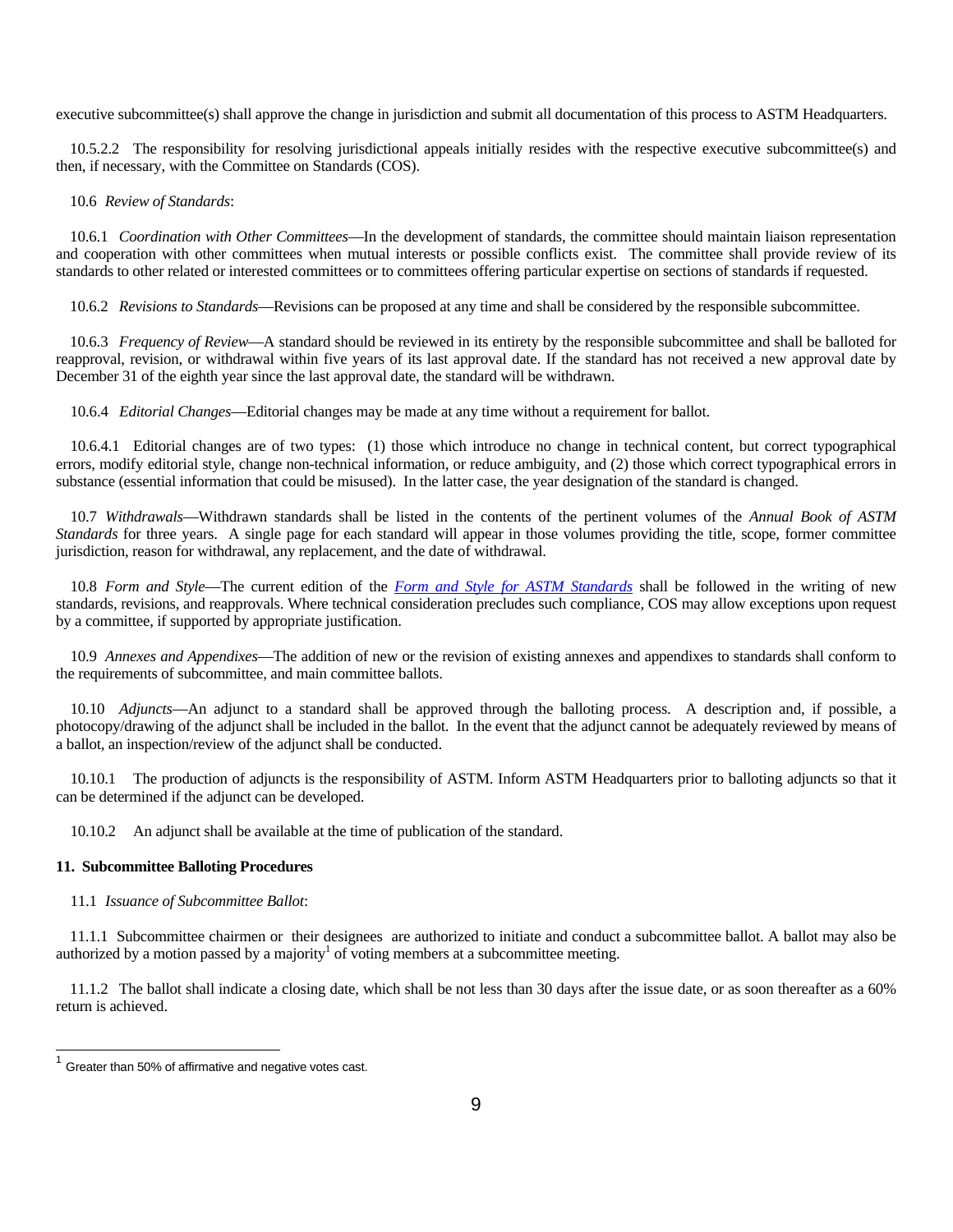11.1.3 Each ballot item shall be accompanied by a rationale. The ballot item and rationale shall be sent to the staff manager at ASTM Headquarters

11.2 *Subcommittee Ballot Voting Requirements*:

 11.2.1 An affirmative vote of at least two thirds of the combined affirmative and negative votes cast by voting members is required with not less than 60% of the voting members returning ballots.

 11.2.2 All statements from non-members of the subcommittee will be forwarded to the responsible technical subcommittee for information and the non-member will be notified of this action. These statements do not affect the outcome of the ballot or require consideration.

11.2.3 All ballots received after the closing date, or as soon thereafter as a 60% return is achieved, will be considered as not having been returned and may affect voting status (see Section 5). All statements accompanying these ballots will be forwarded to the subcommittee for information and the voter will be notified of this action.

#### 11.3 *Statements Accompanying Votes*:

 11.3.1 All written statements accompanying ballots received prior to the closing date, or as soon thereafter before a 60% return is achieved, shall be considered.

11.3.2 *Negative Votes*:

11.3.2.1 Negative votes shall be accompanied by a written statement(s).

11.3.2.2 Negative votes shall be acted upon in accordance with the Regulations, regardless of voting status (see Section 6).

#### 11.4 *Subcommittee Handling of Negative Votes*:

 11.4.1 A negative vote may be withdrawn by the negative voter at any time, unless the item is removed from ballot. A withdrawn negative vote allows the item to proceed, in the absence of an unresolved or a persuasive negative vote. A withdrawn negative vote is counted as affirmative unless specified by the voter as an abstention.

 11.4.2 Negative votes received on subcommittee ballots shall be acted upon either (1) at a meeting of the subcommittee, or (2) by ballot of the subcommittee. Section 11.1.1 provides for authorization of subcommittee ballots on negative votes. (For motions for handling negative votes see Section 11.4.3). The written statements accompanying the negative votes are available to the subcommittee members prior to a subcommittee action on those negative votes.

11.4.2.1 The subcommittee ballot includes the date and place of the next committee meeting.

 11.4.2.2 If the negative vote is submitted to a subcommittee ballot for disposition, there is no percent return requirement and negative votes do not require written statements or further consideration. The written statement accompanying each negative vote, as submitted in the ballot return, and the reasons for recommending the negative vote be found not persuasive or not related shall be included in the ballot.

11.4.3 *Motions for Handling Negative Votes*:

11.4.3.1 *General*—All motions for handling negative votes shall include an explanation of the reasons for the action.

 11.4.3.2 *Not Related Motions*—A motion at a meeting, or via ballot, to find a negative vote not related to the item being balloted requires an affirmative vote of at least two thirds of the combined affirmative and negative votes cast by the voting members. Negative votes found to be not related shall not be factored into the percent affirmative requirements for consensus. The subcommittee shall treat the unrelated negative as an item of new business.

11.4.3.3 *Not Persuasive Motions*—A motion at a meeting, or via ballot, to find a negative vote not persuasive requires an affirmative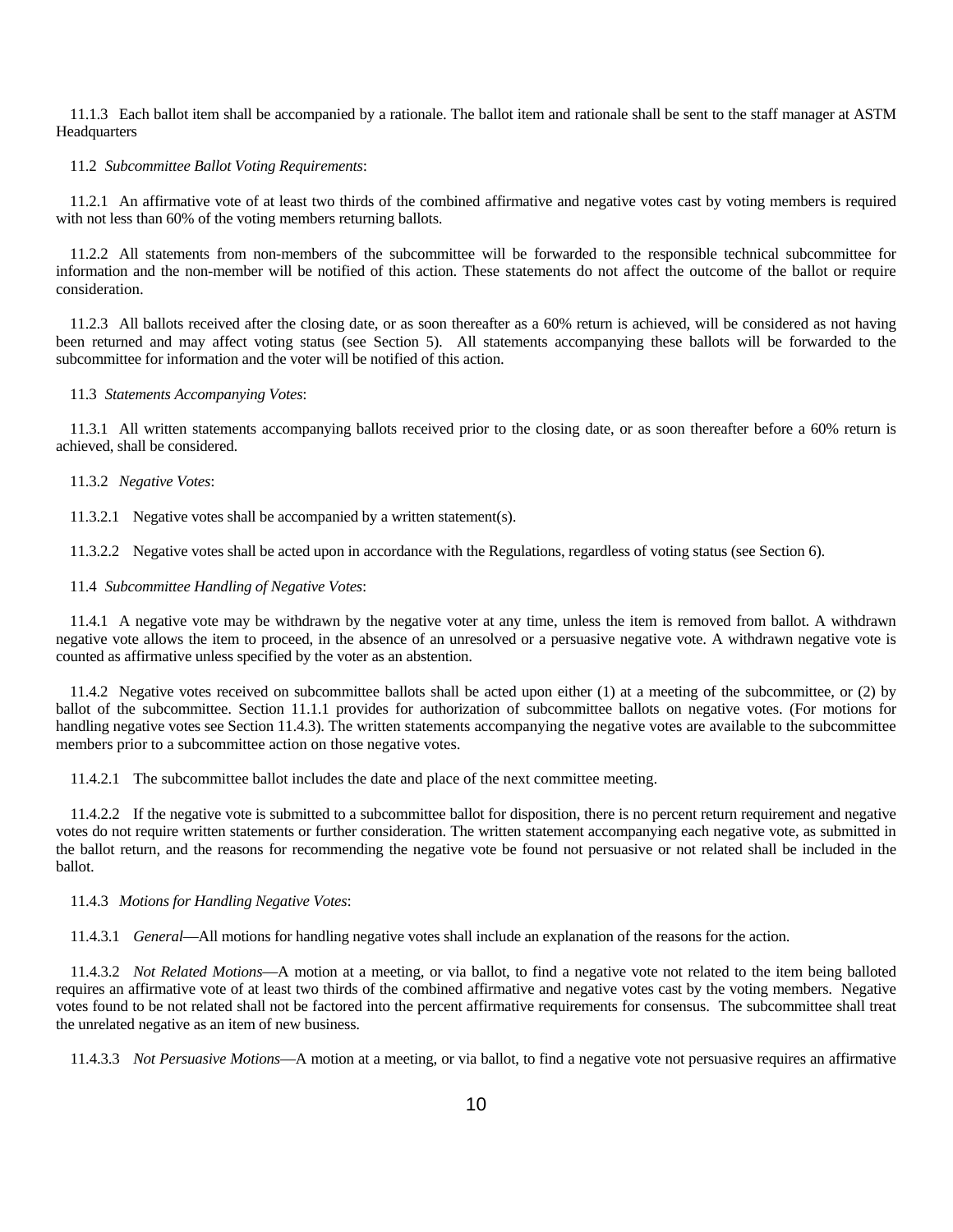vote of at least two thirds of the combined affirmative and negative votes cast by the voting members. If the motion or ballot fails, the balloted item is removed from the ballot.

#### 11.4.4 *Removal of Item from Ballot:*

 11.4.4.1 An item is removed from ballot if the subcommittee taking action does not offer a motion to declare the negative vote not persuasive or not related.

 11.4.4.2 In response to a negative vote, an item may be removed from ballot by agreement of the task group chairman and subcommittee chairman for rework and reballot before the next meeting.

 11.4.5 *Documentation of Actions on Negatives*—Actions on all negative votes including the vote record and accompanying subcommittee reasons shall be recorded in the subcommittee minutes. The negative voters shall be notified of these actions.

#### 11.5 *Submission of Subcommittee Items for Main Committee Ballot:*

 11.5.1 When an item has been successfully balloted, the subcommittee shall submit the item with its rationale for main committee ballot. The submittal shall include: *(1)* the numerical results of the subcommittee ballot, *(2)* the name and affiliation of all negative voters, *(3)* the statements accompanying negative ballots, and *(4)* the disposition of all negative votes including reasons.

 11.5.2 A subcommittee chairman may, with the approval of the main committee chairman, submit an item to main committee ballot prior to subcommittee consideration of subcommittee negative votes on that item. The submittal shall include items *(1)*, *(2)*, and *(3)* of 11.5.1 and the subcommittee chairman's reasons for proceeding in this manner.

#### 11.6 *Submission of Revisions, Withdrawals and New Standards for Concurrent Ballot:*

 11.6.1 *Issuance of a Concurrent Ballot—*Ballots for revisions and withdrawals, or new standards that have undergone at least one subcommittee ballot, can be issued concurrently. On concurrent ballots, the main committee ballot return serves also as the subcommittee ballot return. A ballot of the subcommittee and the main committee may be issued concurrently when approved by the main committee chairman or by a majority<sup>2</sup> of the main committee members either at a main committee meeting or by ballot and by the subcommittee chairman or by a majority<sup>2</sup> of the subcommittee members either at a subcommittee meeting or by ballot. Each concurrent ballot item shall be accompanied by a rationale. Concurrent ballots shall not be issued for initial balloting of new standards unless the conditions as outlined in Section 11.7 are met.

 11.6.2 *Negative Votes on Concurrent Ballots*—In concurrent ballots, subcommittee, main committee and Society negative votes shall be handled in accordance with the provisions of 12.4.

#### 11.7 *Procedure for Rapid Balloting of New Standards:*

 11.7.1 To meet a demand for more rapid issuance of specific new standards, such as an emergency situation, regulatory requirement, or other special circumstance, permission for the initial balloting of new standards concurrently requires an affirmative vote of at least two-thirds of the combined affirmative and negative votes cast by voting members of the subcommittee either at a meeting or by ballot, and approval by the main committee chairman.

 11.7.2 The ballot item shall be accompanied by a rationale for balloting concurrently and background information regarding the proposed ballot action.

 11.7.3 Subcommittee, main committee, and Society negative votes shall be handled in accordance with the provisions of 11.4. No further action is required by the main committee.

11.7.4 If a reballot is necessary, follow 11.7.2 and 11.7.3.

l

 $2$  Greater than 50% of affirmative and negative votes cast.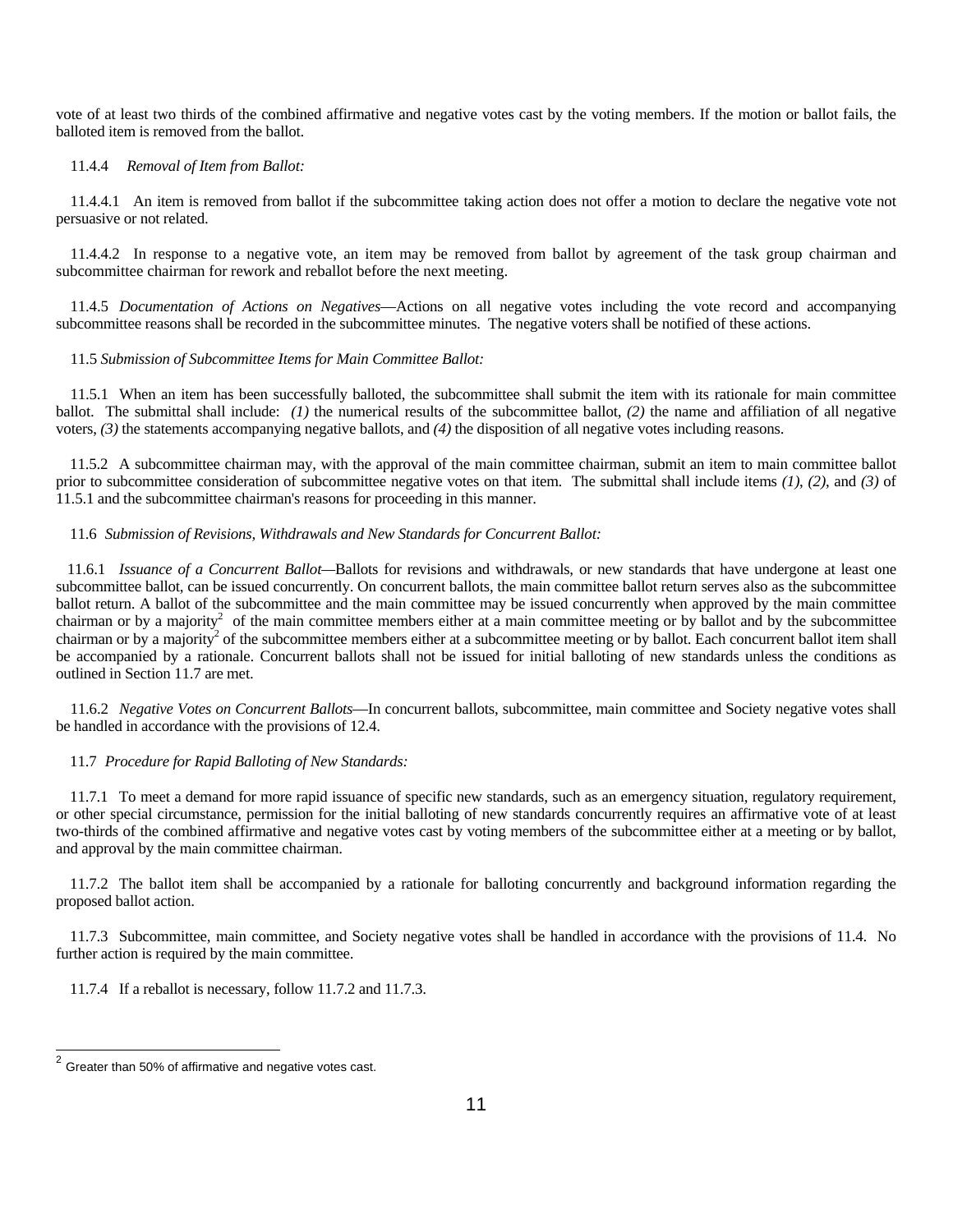#### **12. Main Committee Balloting Procedures**

#### 12.1 *Issuance of Main Committee Ballot*:

 12.1.1 Upon completion of a subcommittee ballot, each item that has been approved in accordance with the requirements of Section 11 shall be submitted to ASTM Headquarters for ballot of the main committee. All main committee ballots shall be conducted by ASTM Headquarters.

 12.1.2 The ballot shall indicate a closing date, which shall be not less than 30 days after the issue date, or as soon thereafter as a 60% return is achieved.

12.1.3 The main committee ballot shall include the information required in 11.5 or 11.6.

### 12.2 *Main Committee Ballot Voting Requirements*:

 12.2.1 An affirmative vote of at least 90% of the combined affirmative and negative votes cast by voting members is required with not less than 60% of the voting members returning ballots.

 12.2.2 All statements from non-members of the society will be forwarded to the responsible technical subcommittee for information and the non-member will be notified of this action. These statements do not affect the outcome of the ballot or require consideration.

 12.2.3 All ballots received after the closing date, or as soon thereafter as a 60% return is achieved, will be considered as not having been returned and may affect voting status (see Section 5). All statements accompanying these ballots will be forwarded to the subcommittee for information and the voter notified of this action.

12.3 *Statements Accompanying Votes*—Follow 11.3.

#### 12.4 *Main Committee Handling of Negative Votes*—Follow 11.4.3 and 11.4.4.

 12.4.1 A negative vote may be withdrawn by the negative voter at any time, unless the item is removed from ballot. A withdrawn negative vote allows the item to proceed, in the absence of an unresolved or a persuasive negative vote. A withdrawn negative vote is counted as affirmative unless specified by the voter as an abstention.

12.4.2 *Negative Votes Not Previously Considered*—Negative votes received on main committee or concurrent ballots shall be first considered by the subcommittee that initiated the ballot item in accordance with 11.4.2 and then by the main committee or concurrently by the subcommittee and the main committee. The ballot includes the date and place of the next committee meeting.

12.4.2.1 When a subcommittee has declared a negative vote to be not persuasive or not related, this action shall be reported to the main committee together with a record of the vote and the reason for the action taken by the subcommittee. Acceptance of the subcommittee recommendation by the main committee requires an affirmative vote of at least two-thirds of the combined affirmative and negative votes cast by the voting members on the action either at a main committee meeting or by main committee ballot. To initiate a ballot of the main committee requires approval by a majority of voting members at a meeting of the main committee or authorization by the main committee chairman. The written statement accompanying each negative vote, as submitted in the ballot return, and the reasons for recommending the negative vote be found not persuasive or not related shall be included in the ballot. When acted upon by main committee ballot, there is no percent return requirement and negative votes do not require written statements or further consideration.

12.4.2.2 To initiate a concurrent ballot requires approval by a majority of voting members at a meeting of the main committee or authorization by the main committee chairman and either approval by a majority of voting members at a subcommittee meeting or authorization by the subcommittee chairman. The written statement(s) accompanying each negative vote and the reasons for recommending the negative vote be found not persuasive or not related shall be included in the ballot. There is no percent return requirement and negative votes do not require written statements or further consideration. Acceptance requires an affirmative vote of at least two thirds of the combined affirmative and negative votes cast by the voting members for both the subcommittee and main committee, independently. Failure to achieve at least two thirds affirmative at either level constitutes failure of the motion.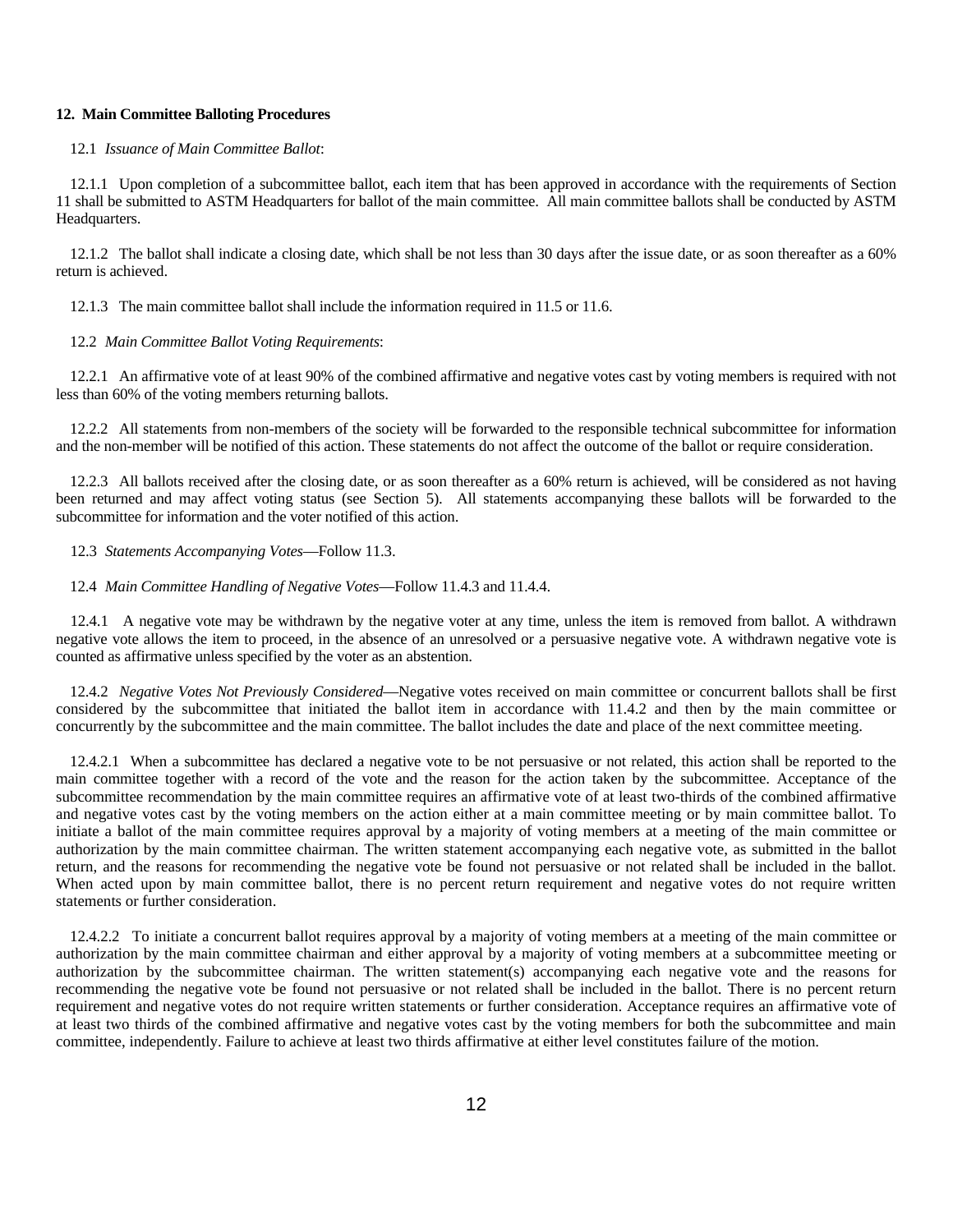#### 12.4.3 If substantive changes are to be made, the revised document shall be reballoted at all levels.

#### 12.5 *Negative Votes Previously Considered:*

 12.5.1 When a main committee (or Society) negative vote introduces the same reasons as those contained in a subcommittee negative vote which was previously considered and found not persuasive or not related by the subcommittee, the subcommittee chairman may recommend that further consideration of the negative by the subcommittee is not required provided that the voting requirements specified in 11.2 and 12.2 have been met. The subcommittee chairman shall report this determination to the subcommittee at its next meeting. The subcommittee's non-persuasive action must be upheld by the main committee in order to be approved. The required documentation includes *(1)* the statement accompanying the negative vote, *(2)* consideration given by the subcommittee, and *(3)* the subcommittee's and main committee's votes on the action. The documentation shall have been included in minutes from a previous subcommittee meeting and attached to the ballot item.

 12.5.2 When a main committee (or Society) negative vote introduces the same reasons as those contained in a main committee (or Society) negative vote which was previously considered and found not persuasive or not related by the subcommittee and upheld by the main committee, the subcommittee chairman may recommend that further consideration of the negative is not required provided that the voting requirements specified in 11.2 and 12.2 have been met. The subcommittee chairman shall report this determination to the subcommittee and the main committee at their next meetings. The required documentation includes *(1)* the statement accompanying the negative vote, *(2)* consideration given by the subcommittee, and *(3)* the subcommittee's and main committee's votes on the action. The documentation shall either have been included in minutes from a previous subcommittee meeting or attached to the ballot item.

 12.6 *Confirming Ballot*—Any negative voter whose negative has been found not persuasive by the vote of the subcommittee at a meeting, and then upheld by the vote of the main committee at a meeting, shall be notified of the disposition by ASTM Headquarters. The negative voter may request in writing a confirming ballot of the subcommittee having jurisdiction. This request shall be made to ASTM Headquarters within 30 days after notification of the disposition of the negative. The subcommittee chairman shall promptly prepare a subcommittee ballot. Approval to confirm the subcommittee's action requires an affirmative vote of at least two thirds of the combined affirmative and negative votes cast by voting members with no minimum percent return requirement. A letter explaining the circumstances of the request shall accompany the ballot. This ballot shall be conducted by ASTM Headquarters. Upon completion of this subcommittee ballot with the required affirmative vote count, the item may proceed. If the ballot fails, the negative vote is considered to be persuasive and the item is removed from ballot. Ballot results shall be furnished to the main and subcommittee chairmen, and to COS.

 12.7 *Documentation of Actions on Negative Votes*—A statement of the reason(s) for the action(s) taken on negative votes and a record of the vote shall be recorded in the main committee minutes. Subcommittee documentation of main committee negative votes shall be in accordance with 11.4.5.

12.8 *Notification of Disposition of Negative Votes*—For items passing main committee ballot, main committee (and Society Review) negative voters who have been found not persuasive or not related shall be notified by ASTM Headquarters in writing as to the disposition of their negative votes and their rights to appeal. This notification shall include the not persuasive or not related rationale and subcommittee and main committee vote counts.

#### **13. Society Review of Main Committee Ballot Items**

 13.1 Items submitted for main committee or concurrent ballot will also appear on the ASTM Web site for Society Review. Each member of the Society is entitled to vote on the items.

13.2 The deadline date for receipt of society comments or negatives will be published on the Society Review.

 13.3 Written statements accompanying negative or affirmative votes, received by the deadline date will be considered in accordance with Section 12.

 13.4 Written statements accompanying negative or affirmative votes, received after the deadline date will be forwarded to the subcommittee for information and the voter notified of this action.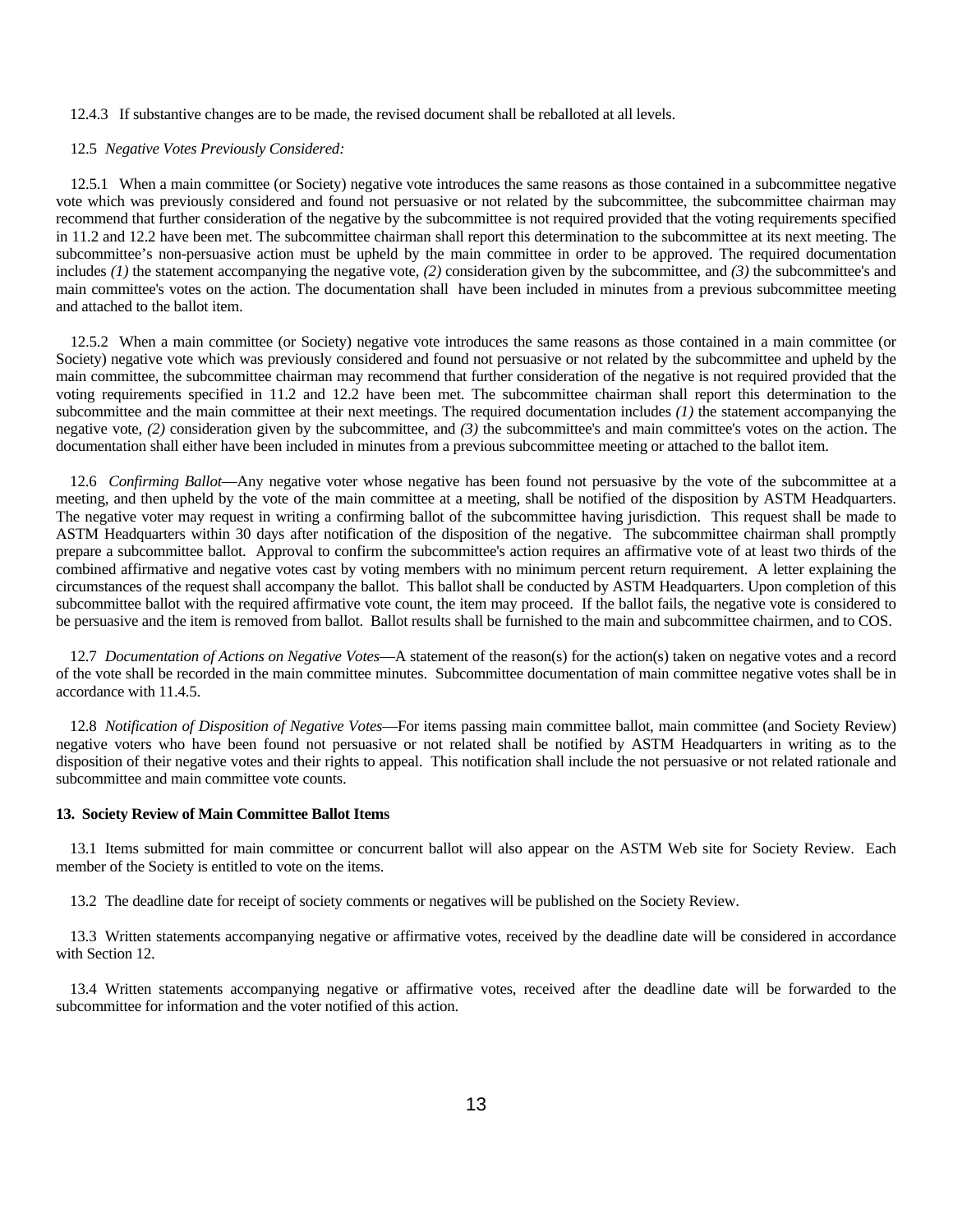#### **14. Committee on Standards (COS) Review**

 14.1 *Consideration by COS*—All not persuasive and not related actions for items passing main committee ballot shall be reviewed by COS. This review includes the negative vote, the not persuasive or not related rationale and vote counts (including any confirming ballot vote counts). If COS determines that the procedural requirements of the Society have been satisfied, the standard is approved for publication.

14.2 *COS Procedural Appeals*—Pursuant to 14.1, the negative voters who feel their negative vote was not handled in accordance with the Regulations may appeal to COS.

#### **15. Patents in Standards**

15.1 The committee shall make an initial determination that a patented item (a material, product, process, or apparatus or constituent thereof) is required for inclusion in a proposed or draft standard. The committee shall, prior to the initial ballot, make efforts to determine whether alternatives to the patented item exist. If an alternative(s) exists, no reference to the patented item will be made.

15.1.1 The committee shall include with the ballot a statement of willingness to consider alternatives and a request for identification of alternatives to patented items. If an alternative(s) is identified, the committee shall reconsider whether the patented item is required and, if not, reference to the patented item will be removed.

15.2 When an approved standard requires the use of a patented material, product, or apparatus, the standard shall include a footnote requesting interested parties to submit information regarding the identification of alternatives to the patented items. The committee will promptly consider all identified alternatives.

15.2.1 If the committee determines that an alternative exists, the reference to the patented item, by name and number, shall be deleted from the standard by ballot.

15.2.2 References to patented items in ASTM standards shall comply with Section F3 of the *Form and Style for ASTM Standards*.

15.3 *Disclaimer of Liability as to Patented Inventions*—Neither ASTM nor any ASTM committee shall be responsible for identifying all patents under which a license is required in using an ASTM document or for conducting inquiries into the legal validity of those patents which are brought to the Society's attention. Where applicable, an ASTM document shall include a note worded as follows: ASTM International takes no position respecting the validity of any patent rights asserted in connection with any item mentioned in this standard.

Users of this standard\* are expressly advised that determination of the validity of any such patent rights, and the risk of infringement of such rights, are entirely their own responsibility.

15.4 ASTM standards submitted to ANSI for approval as American National Standards shall conform to the ANSI patent policy. The ANSI patent policy may be obtained on the ANSI website.

#### **16. ASTM Official Statements or Responses to Government Agencies and Other Organizations**

 16.1 There are occasions when ASTM may be called upon, or may volunteer, to respond to government agencies, regulatory bodies, or other organizations in matters of standardization. Regardless of where the decision to prepare a statement or response may have originated, all such statements and responses shall be prepared in writing by the appropriate entity (ASTM committee, subcommittee, section or task group, or Society standing committee or ad hoc group) and transmitted to ASTM Headquarters. The decision shall be approved by the executive subcommittee of the parent committee. The letter of transmittal shall be prepared by the ASTM Board of Directors or the President, or both.

 16.2 Official statements or responses shall have achieved the consensus of the originating entity, and the response report should so state. The report should include a clear designation as to the jurisdictional entity submitting the response.

 16.3 The official statement or response shall remain unchanged as submitted by the given ASTM entity, and the preface prepared by the Board of Directors or the President should be reviewed by the originating entity. Copies of the official response shall be forwarded to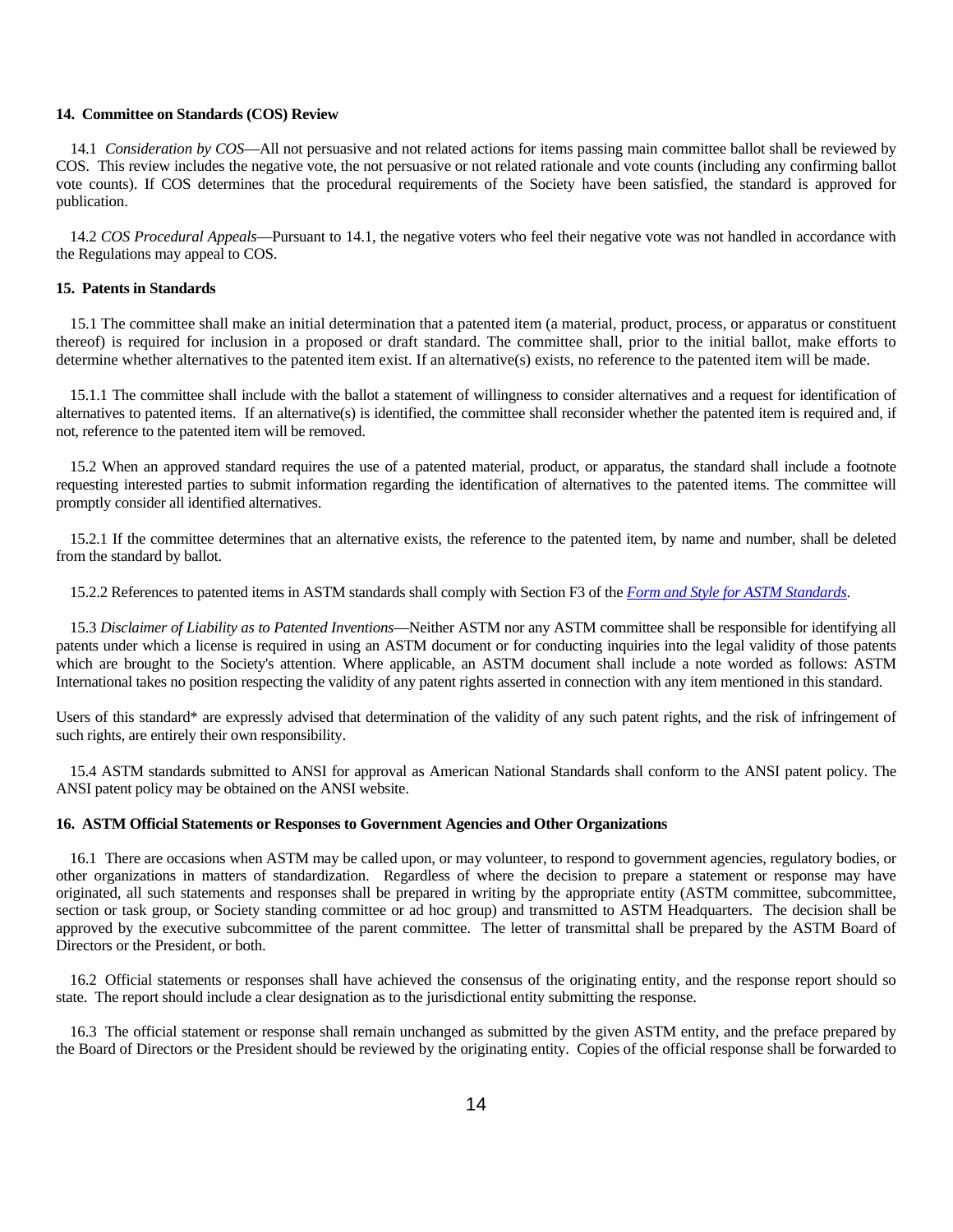the originating entity at the same time the response is sent to the government agency, regulatory body, or organization.

# **17. Publications**

 17.1 *General*—Documents (see Section 2), technical papers, reports, minutes, letters to the editor, and related materials shall be released for publication only through ASTM Headquarters.

 17.2 *Publicity and News Statements*—Items covering committee activities are regularly released by ASTM Headquarters. If publicity releases or other statements are prepared by committees, they shall be cleared through ASTM Headquarters before release. Committee members who are representatives of the press shall clear news statements covering committee actions with the appropriate committee officers and with ASTM Headquarters before publication.

#### **18. Committee Expenses, Funds, and Contracts**

18.1 *Committee Funds Generated by Voluntary Contributions within Committee Membership—With the approval of the executive* subcommittee, committees may raise funds from their members through voluntary contributions. These funds may be used for committee activities, such as, costs of committee meetings, awards, and travel. All such committee funds collected shall be deposited with the Society to the credit of the committee.

 18.1.1 *Disbursement*—ASTM Headquarters will make Disbursement with the approval of the committee chairman and authorization by the executive subcommittee in accordance with the Society Regulations Governing Finance. ASTM Headquarters shall provide a financial statement annually to the committee.

 18.1.2 *Voluntary Contributions*—Payment of voluntary contributions as authorized in this section shall not be required as a condition of committee membership, committee meeting attendance, or participation in committee work.

 18.1.3 *Salaries and Fees*—Committees shall not pay salaries or professional fees in any form to any committee or subcommittee officer to carry out the responsibilities of their ASTM activities.

### 18.2 *Committee Fund Solicitations for Special Projects Not Limited to Committee Membership:*

 18.2.1 *Proposal Preparation*—Committees that identify the need to raise funds in order to support special projects shall follow the Guidelines for Fund Solicitation and Management of Funded Projects which may be obtained from the ASTM Contract and Project Management Services Department. All such committee funds shall be deposited with the Society and accounted for by the ASTM Contract and Project Management Services Department.

 18.3 *Contracts*—No person has the authority to negotiate or execute any contract on behalf of ASTM, or obligate ASTM to an expense, except for the President of ASTM or a designee thereof.

#### **19. Antitrust Policy**

#### 19.1 General.

ASTM is the standards forum of choice of a diverse range of individuals, companies and industries that come together under the auspices of ASTM to solve standardization challenges by developing consensus standards for their industries.

 19.1.1 ASTM and its members are subject to federal (including Sherman Act, Clayton Act, Federal Trade Commission Act, and Robinson-Patman Act), state, and possibly antitrust/competition laws of countries other than the US. It is important for ASTM members and employees to be aware that they may be held liable for antitrust conspiracy by merely attending a meeting with inappropriate discussion (i.e. illegal price-fixing) even if not an active participant. See Section 19.2.2.5 for additional information. ASTM meeting attendees should formally object whenever an inappropriate topic for an ASTM meeting is engaged.

 19.1.2 In carrying out its standardization objectives, it is ASTM's policy, to which no exception is made, that all ASTM activities shall be conducted in strict conformity with applicable antitrust laws. ASTM will not condone any violation of its policy in this regard, and any member or employee who violates such policy will be subject to expulsion or discharge from ASTM.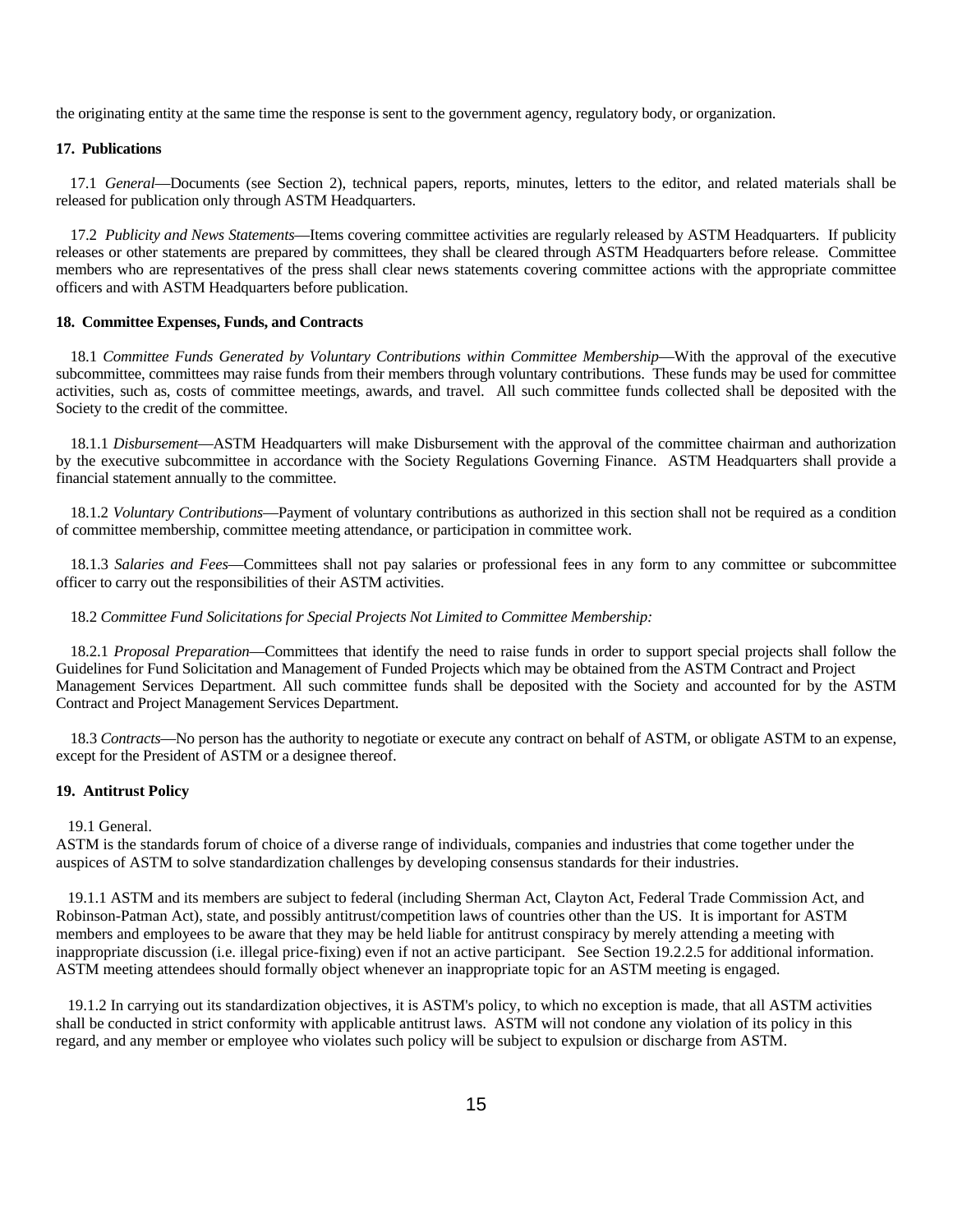19.2 Guidelines for Antitrust Compliance.

 19.2.1 Membership. Membership in ASTM or a committee shall not be denied to any qualified company or individual. No person shall be unreasonably excluded from participating in ASTM activities. (See Regulations Sections 4.3 and 4.4)

19.2.2 Meetings.

 19.2.2.1 All technical committee meetings of ASTM committees are open to visitors and there is no fee to attend. (See Regulations Sections 9.1)

19.2.2.2 A detailed agenda should be prepared for each meeting planned by or on behalf of ASTM.

19.2.2.3 Meetings shall be scheduled in advance and members shall be notified (See Regulations Section 9.3).

 19.2.2.4 Accurate minutes should be kept of all ASTM-sponsored meetings. The minutes of the preceding meeting should be approved before the start of the following meeting. If the proposed minutes were not accessible prior to the meeting, they should be accessible after approval.

19.2.2.5 There should be no discussion or exchange of any information by or among competitors concerning:

- 1. prices, price changes, price quotations, pricing policies, discounts, payment terms, credit, allowances, or terms or conditions of sale;
- 2. profits, profit margins or cost data;
- 3. market shares, sales territories or markets;
- 4. the allocation of customers or territories;
- 5. selection, rejection or termination of customers or suppliers;
- 6. restricting the territory or markets in which a company may resell services or products;
- 7. restricting the customers to whom a company may sell;
- 8. unreasonable restrictions on the development or use of materials or technologies;
- 9. any matter which is inconsistent with the proposition that each company/individual must exercise its independent business judgment in pricing its services or products, dealing with its customers and suppliers and choosing the markets in which it will compete.

 19.2.3 Record Retention. ASTM has a formal record retention policy for its official records. Records should reflect a factual, objective and business-like account of the activities of ASTM without retaining insignificant or outdated information. Notes taken at meetings and drafts of documents are discarded.

 19.2.4 Official ASTM Communications. All official ASTM correspondence, on ASTM letterhead, by anyone in any official ASTM capacity, must comply with the Regulations, Section 16. Any official ASTM communication being proposed as an ASTM position (email, letter, telecommunication, etc.), must first be reviewed and approved by ASTM staff.

 19.2.5 Standards. Neither ASTM nor any committee, subcommittee or task group thereof shall make any effort to bring about the standardization of any product or service for the purpose or with the effect of (a) preventing the manufacture or sale of any product or service not conforming to a specified standard or (b) artificially (without legitimate business justification) inflating the price at which a product or service may be offered for sale or sold.

 19.3 Any ASTM member or participant having any questions or concerns regarding the propriety of any activity being conducted by or on behalf of ASTM in light of this Antitrust Policy is encouraged to contact the ASTM staff manager of the specific committee, the Vice President of Technical Committee Operations, ASTM's General Counsel or its President. It is the intent and policy of ASTM to encourage such inquiries so that compliance with this policy may be ensured.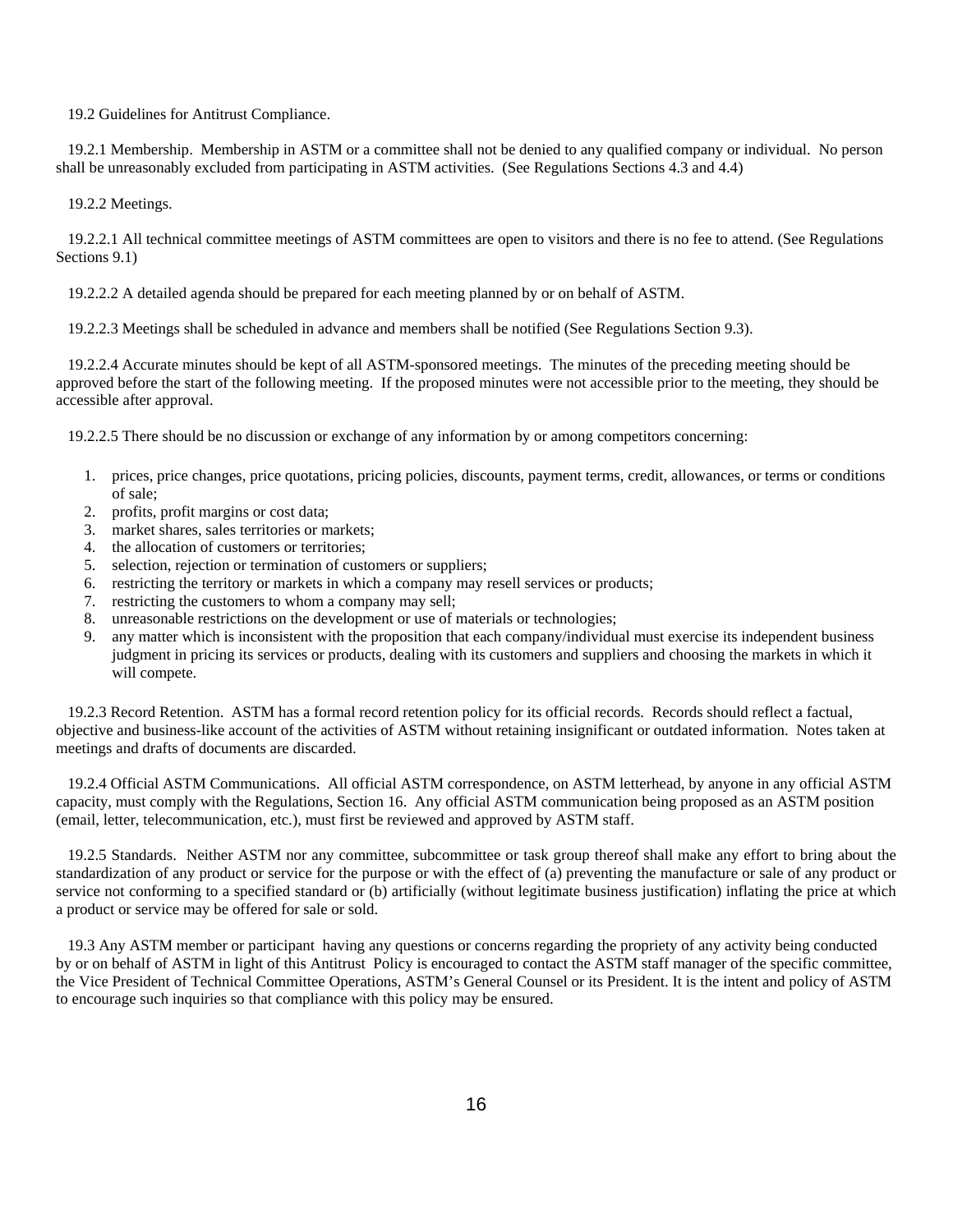#### **Summary of Changes**

# **The following changes were made since the October 2002 edition and published in the October 2003 edition:**

Revision of Section 12.4 *Main Committee Handling of Negative Votes.* This revision replaces sequential balloting of main committee and Society negative votes with concurrent balloting.

# **The following changes were made since the October 2003 edition and published in the May 2004 edition:**

Section 5 *Termination of Committee or Subcommittee Membership* was renamed *Termination of Committee or Subcommittee Official Vote.* The policy was changed from removing the member to removing the official vote.

# **The following changes were made since the May 2004 edition and published in the October 2005 edition:**

Section 11.1.3 was revised. This change makes it mandatory to include a rationale with each subcommittee ballot item. This change enables consistent treatment of requirements for balloting throughout the process.

# **The following changes were made since the October 2005 edition and published in the October 2006 edition:**

Section 5 Termination of Committee or Subcommittee Official Vote was revised to remove the notice of having missed two ballots. Section 9.7 *Election of Officers* was revised to extend officer ballot election conclusion from 1 to 31 December of the odd-numbered years.

# **The following changes were made since the October 2006 edition and published in the October 2007 edition:**

Section 9.5 *Proxies* limits the number of proxies that a single voting interest can hold to one, allows a voting member to assign a proxy to a fellow employee from their voting interest (company or organization) or to another member of the subcommittee committee, and requires that the actual proxy be submitted by either the proxy giver or proxy holder.

# **The following changes were made since the October 2007 edition and published in the May 2009 edition:**

Section 11.6.1 *Issuance of a Concurrent Ballot* was revised to remove the requirement for a rationale for why the ballot item is being balloted concurrently.

Section 19 *Antitrust Policy* was added. This is a new Section.

# **The following changes were made since the May 2009 edition and published in the October 2009 edition:**

Addition of new section 1.2.1 and editorial changes to sections 11, 12, and 14.

# **The following changes were made since the October 2009 edition and published in the March 2010 edition:**

Revision of sections 11.1.1, 11.6.1, and 12.4.4.

# **The following changes were made since the March 2010 edition and published in the October 2010 edition:**

Addition of new section 1.1.2.1 Revision of sections 3.5.2, 3.5.8, 11.1.2, 11.4.1, 12.1.2, 12.4.1, Appendix sections 8.4.2.2 and 8.4.5.3

# **The following changes were made since the October 2010 edition and published in the April 2011 edition:**

Revision of sections 11.6.1, 11.7, 11.7.1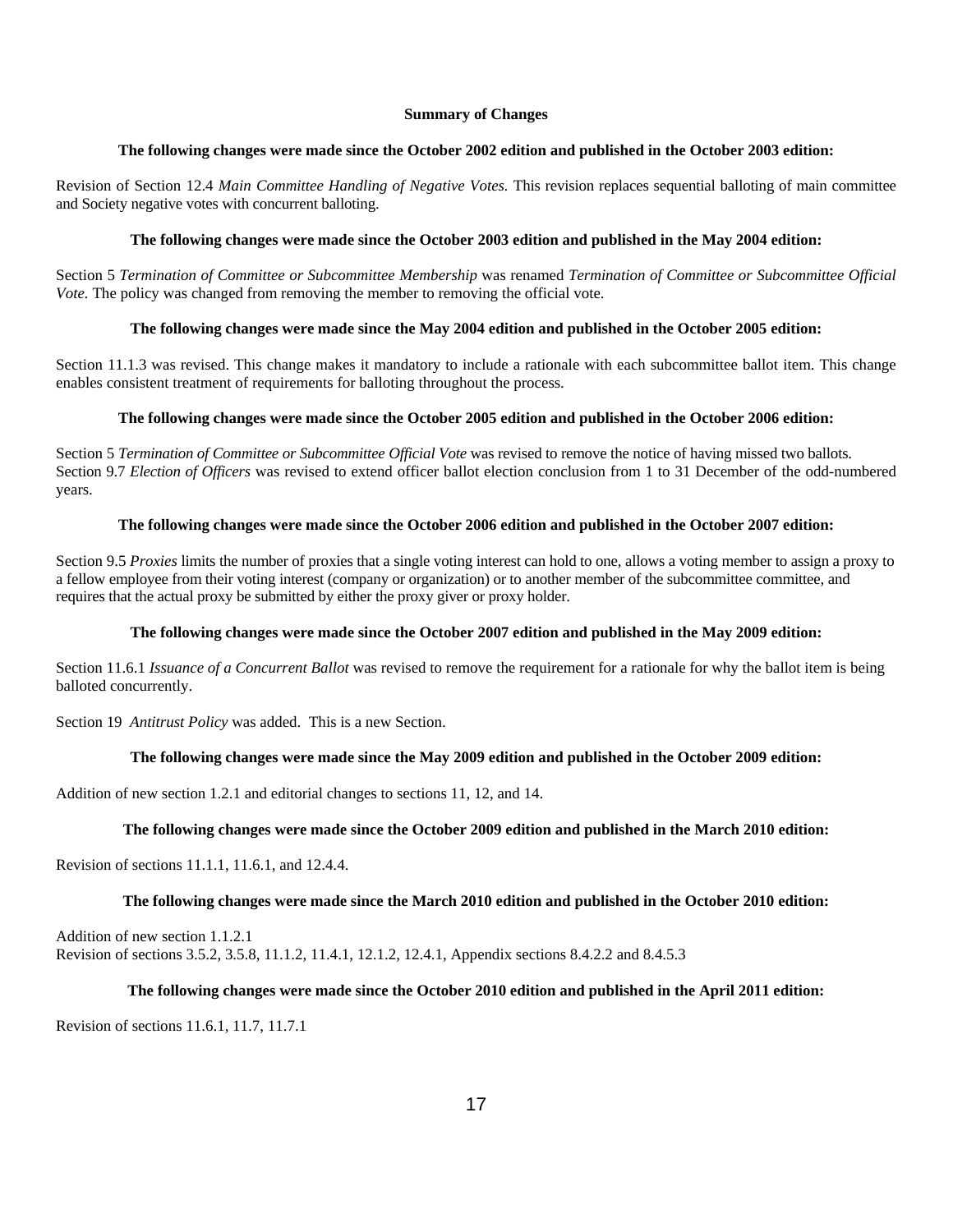# **Summary of Changes**

### **The following changes were made since the April 2011 edition and published in the October 2011 edition:**

Revision of sections 6.2, 7.2.2, 11.2.2, and 12.2.2.

# **The following changes were made since the October 2011 edition and published in the April 2012 edition:**

Revision of sections 11.4, 12.4, 11.4.4, 9.6, and 10. Addition of new section 9.7 on recording of ASTM meetings.

# **The following changes were made since the April 2012 edition and published in the April 2013 edition:**

Addition of new section 7.2 on Trade Associations. Revision of section 3.2 Formation of New Committees.

# **The following changes were made since the April 2013 edition and published in the October 2013 edition:**

Revision of sections 10.6.3, 11.4.2.2, 12.1.2, and 12.4.2.1.

# **The following changes were made since the October 2013 edition and published in the April 2015 edition:**

Revision of section 1.1.2.1. Addition of Appendix B.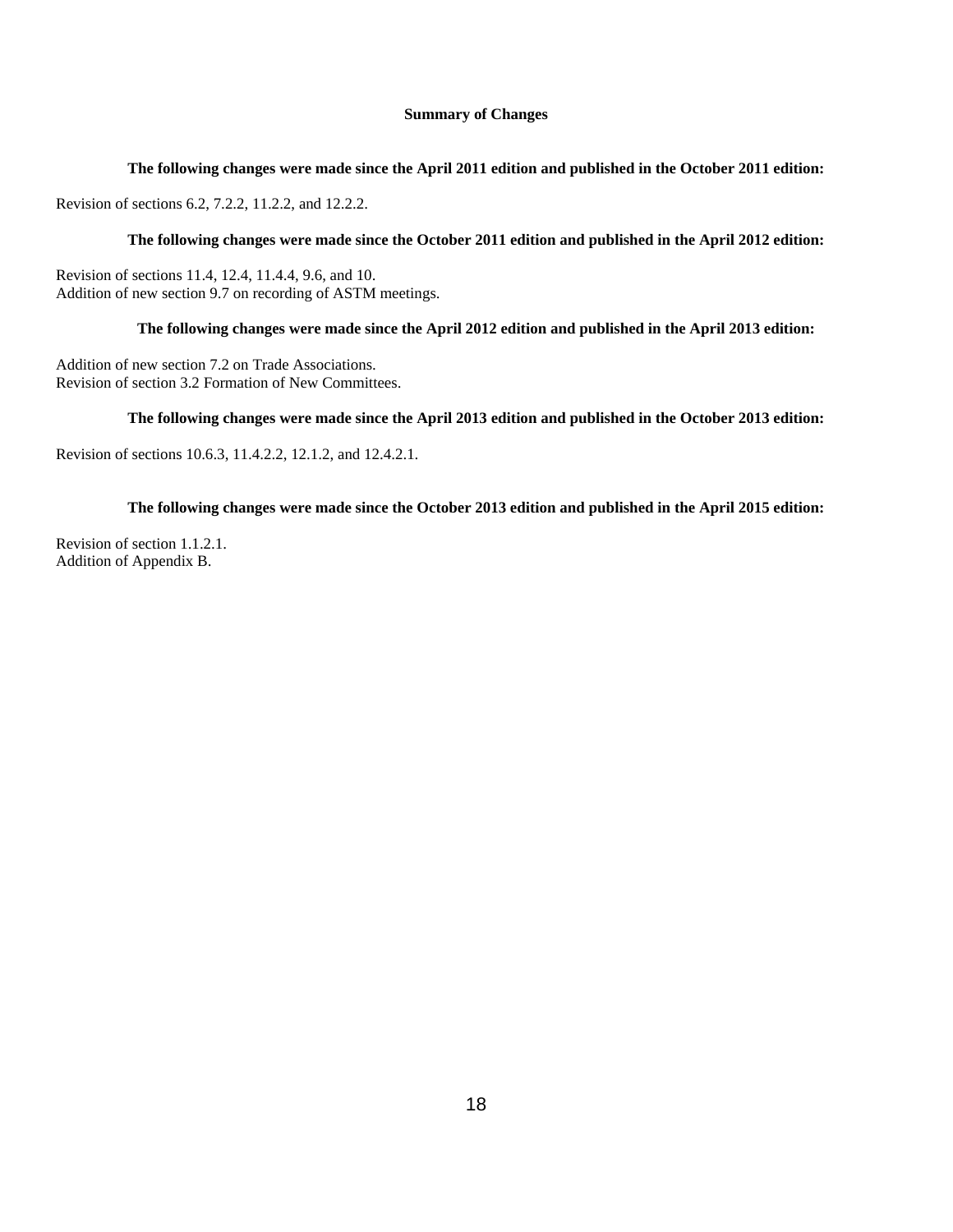# **APPENDIX A**

# **GUIDE FOR PREPARING COMMITTEE BYLAWS - COTCO APPROVED: SEPTEMBER 2006**

Committee \_\_\_\_\_\_\_\_\_\_\_\_\_ on

Adopted by Committee:

Approved by COTCO:

#### **1. REGULATIONS**

 1.1 These bylaws are subject to the Regulations Governing ASTM Technical Committees, hereinafter referred to as the Regulations, and are in accordance with the ASTM Bylaws. Committee will hereinafter be referred to as the Committee.

1.2 This edition of the Committee Bylaws was adopted and approved under the Regulations.

#### **2. SCOPE**

2.1 The scope of the Committee shall be .

[Include types of standards the Committee intends to write, primary technical fields to be addressed, and those to be excluded. Examples of scopes are included in Appendix  $I$ <sup>1</sup>.

2.2 The work of this Committee will be coordinated with other ASTM committees and other organizations having mutual interest.

#### **3. MEMBERSHIP**

 3.1 The Regulations describe the procedure for becoming a member and maintaining membership in a Committee or Subcommittee. [These are the requirements of the Regulations, which must be followed]. [In accordance with the Regulations, a Committee may establish criteria that will provide guidance for membership approval.]

3.2 *Resignations:* 

3.2.1 Resignations - Resignations shall be reported to ASTM Headquarters by the member or Membership Secretary.

 3.3 *Honorary Members*—Individuals recognized for long and outstanding service can be elected as Honorary Members of the Committee. Honorary members are lifetime members of the Committee and are exempt from rules pertaining to inactivity. ASTM membership must be maintained. [The criteria for nomination and election shall be specified. Options include nomination by the Honors and Awards Subcommittee with election by the executive subcommittee, nominations by majority vote by the executive subcommittee and election by administrative ballot by the main committee, or other procedures adopted by the committee.]

#### **4. CLASSIFICATION AND VOTING INTEREST**

4.1 *Classification*—

Unclassified Committee - "This committee is unclassified."

Classified Committee - The General Classification System shall be used with each member being classified according to the scope of the Committee as follows: [The Committee shall prepare in these sections specific criteria that will be used when classifying each individual member. For example, see Appendix  $II.]$ <sup>1</sup>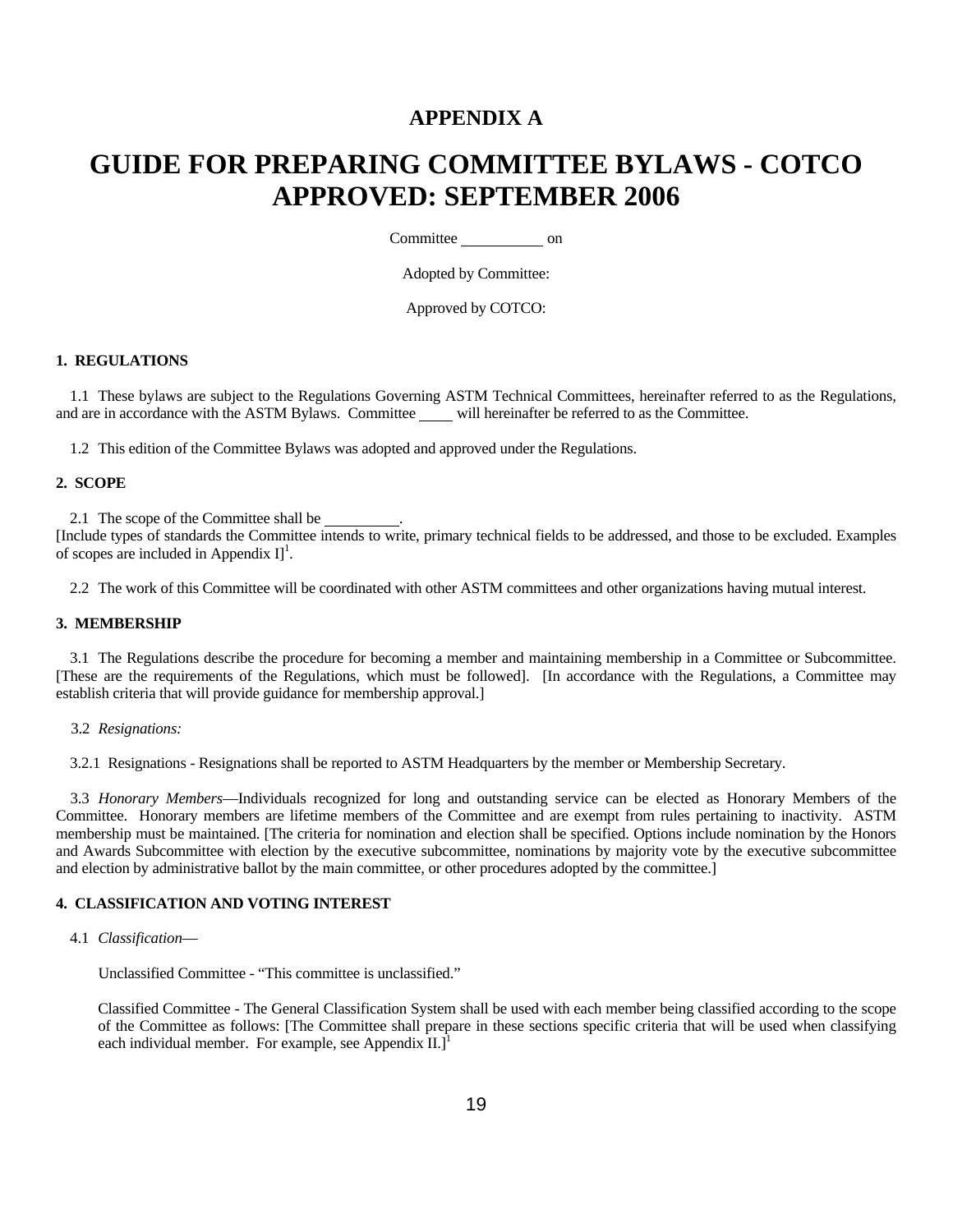4.1.1 Producer:

- 4.1.2 User:
- 4.1.3 Consumer:
- 4.1.4 General Interest:

4.1.5 Consultants: Classification of consultants shall be as defined in Section 7.2 of the Regulations.

[Other types of classification systems, such as the Multiple Classification System, may be used. The classification system to be used shall be determined in accordance with the section on Classified Committees of the Regulations. It is the responsibility of the Committee to determine the classification system best suited to its needs. For examples, see Appendix III.]<sup>1</sup>

 4.2 *Voting Interest*: Voting Interest is defined in the Regulations. [Each executive subcommittee shall establish guidelines that will enable it to categorize individuals associated with companies or organizations having multiple divisions or subsidiaries into the same or separate voting interests. See Appendix  $IV<sup>1</sup>$  for examples of how other committees have defined voting interest.]

# **5. ELECTION AND DUTIES OF COMMITTEE OFFICERS AND THE EXECUTIVE SUBCOMMITEE**

 5.1 *Officers*—The officers of the Committee shall be a Chairman, Vice-Chairmen, and Secretary, who will hold those same offices in the Executive Subcommittee. No two officers of the Committee shall represent the same voting interest. The term of office shall be determined by the Regulations. [These or other combinations of officers, for example additional vice chairmen, may be elected according to the Committee's preference. In classified committees, it is preferred that the number of officers classified as producers not exceed those classified as users and general interests.]

 5.1.1 *Chairman*—The Chairman shall preside at all meetings of the Committee. The Chairman may be an ex officio member of all subcommittees of the Committee. [Each classified committee has the option to choose whether or not producers can serve as chairman.]

 5.1.2 *Vice-Chairman*—The Vice-Chairman shall assist the Chairman in the discharge of the Chairman's duties, preside at meetings in the absence of the Chairman, and shall perform other duties as delegated by the Chairman. [List in this section specific duties assigned to the Vice-Chairman (Vice-Chairmen) such as chair of the Long Range Planning Subcommittee]. If there is more than one Vice-Chairman, prioritize the order of substitution/succession in the event the Chairman is absent or resigns. See Appendix V for examples.]

 5.1.3 *Recording Secretary*—The Recording Secretary shall attend all meetings of the Committee, keep the minutes, which shall be prepared and sent to ASTM Headquarters within days of the end of the meeting, conduct the correspondence for the Committee, and perform such other duties as may be delegated by the Chairman. The Recording Secretary shall be the repository of copies of all Executive Subcommittee correspondence. At the end of the term of office, the Recording Secretary shall transmit to the succeeding Recording Secretary all such correspondence files.

 5.1.4 *Membership Secretary*—The Membership Secretary shall maintain a current and complete roster of members of the Committee and Subcommittees, shall work closely with ASTM Staff; shall place applicants on the membership rolls subject to ratification of the executive subcommittee, and shall review and present membership at Executive Subcommittee meetings. [Some committees may choose to combine the duties of Recording Secretary and Membership Secretary.]

 5.2 *Executive Subcommittee*—The Executive Subcommittee shall be composed of (1) the officers of the Committee, (2) the Chairmen of the subcommittees, and (3) members-at-large. The Executive Subcommittee shall give executive direction to the Committee. [In classified committees, it is preferred that the number of officers classified as producers not exceed those classified as users and general interest members.]

5.3 Members-at-Large—The election of Members-at-Large shall be distributed as evenly as possible to represent the diversity of interests and products included in the activities of the Committee so that the goal of a balanced Executive Subcommittee is promoted. The members are large shall perform duties as assigned to them by the Chairman. [Each committee shall specify a finite number of members-at-large, term of office, and which selection process shall be used, i.e.: "the Members-at Large shall be elected in accordance with Section 5.3" or "the Members-at-Large shall be appointed by the Chairman with Executive Subcommittee Approval," or another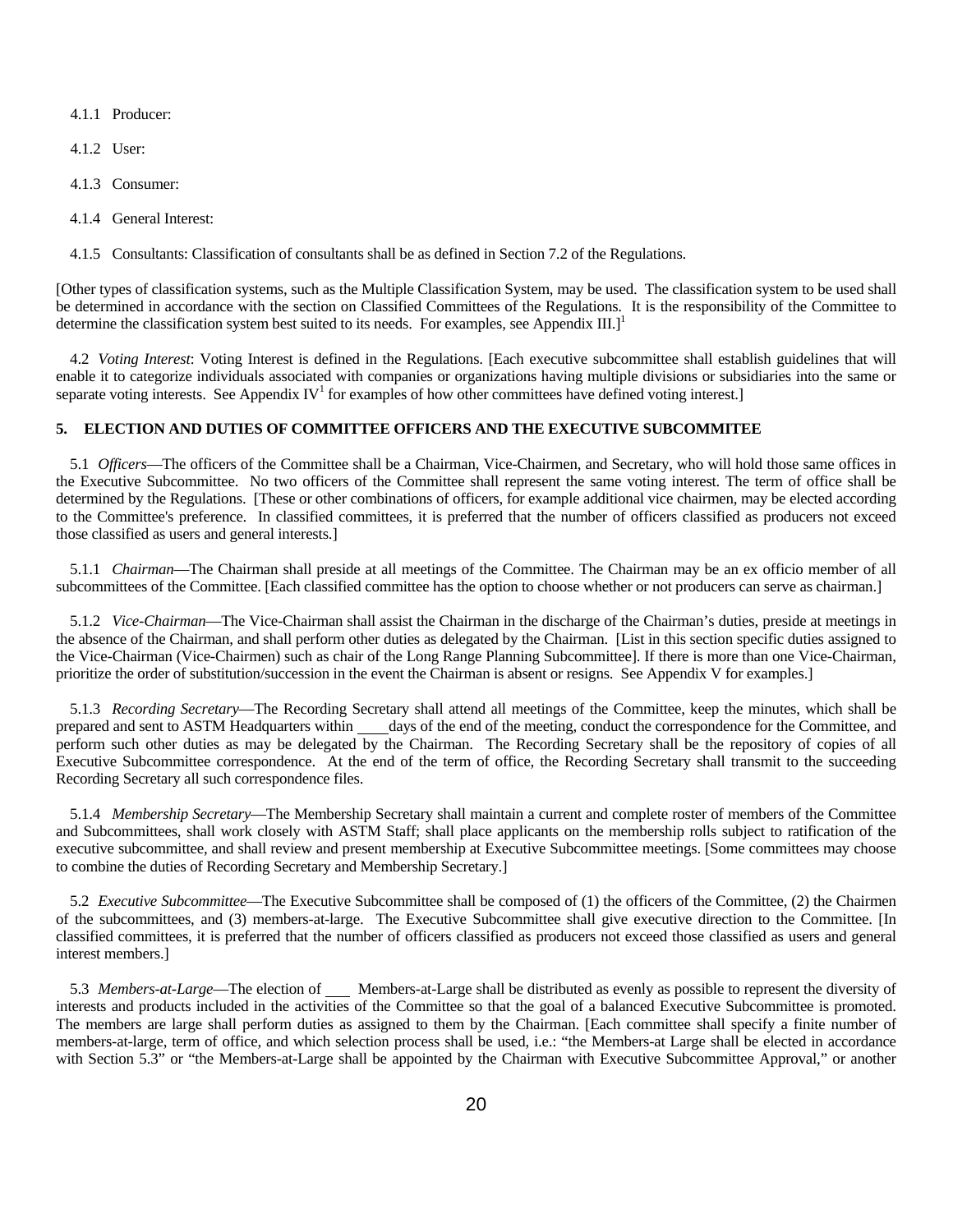#### method determined by the committee.]

 5.4 *Nominating Committee*—In preparation for a ballot to be concluded by December 31 of the odd-numbered years, the Chairman of the Committee shall appoint a Nominating Committee, to be approved by the Executive Subcommittee, consisting of at least \_ members of this Committee. Balance of interest shall be represented by the members of this Nominating Committee. The Nominating Committee shall prepare a slate of nominees. This slate, plus nominations made from the floor at a Committee meeting, shall be sent to ballot of the Committee. Space shall be provided on the ballot for "write-in" votes. Members of the Nominating Committee shall be eligible for election, unless otherwise restricted by the Regulations.

 5.5 *Vacancies*—Vacancies in elective office shall be filled by Executive Subcommittee appointment. The appointee shall serve until the next regular biennial election of officers. Appointment to an un-expired term shall not affect the eligibility requirements for Election of Officers in the Regulations.

<sup>1</sup> Appendix to the Guide for Preparing Committee Bylaws.

 $2^2$  The number of Members at Large should be finite and defined here as well as in the section on Officers (refer to Section 5.1).

# **6. SUBCOMMITTEES**

6.1 The Executive Subcommittee shall establish the subcommittees and approve the scope and activities of each.

 6.2 *Classification*—Subcommittee members shall be classified according to the scope of the subcommittee, following the provisions of article 4 of these bylaws. [The above applies to classified subcommittees only.]

6.3 *Subcommittee Leadership*:

6.3.1 The Chairman of the Committee, with Executive Subcommittee approval, shall appoint the Chairmen of the subcommittees.

 6.3.2 The Chairman of the subcommittee may appoint additional leadership, including Vice Chairmen, Secretaries, or Task Group Chairmen, as needed to achieve efficient operation.

 6.4 *Discharge*—Upon completion of its work or for other good reasons, a subcommittee may be discharged or put on inactive status by the Executive Subcommittee. A subcommittee so discharged or deactivated may be reconstituted if later developments make such a course desirable. The leadership of any discharged subcommittee shall transmit all records of permanent interest to the ASTM Staff Manager.

 6.5 *Service Functions/Subcommittees*—[Established in this section should be a terminology function for those committees who write definitions of terms, descriptions of terms, symbols, or abbreviations; and an editorial function; and a Long Range Planning function. If desired, each or any of these functions can be made a separate subcommittee. Additionally, other support functions with specific duties and responsibilities detailed in the appendix may be included.]

 6.5.1 The Long Range Planning Subcommittee shall be led by the Committee Vice-Chairman. This subcommittee shall address long range planning for the technical committee. The subcommittee shall periodically evaluate Committee operations relative to Committee scope, industry needs, and other related activities. It shall develop and recommend to the Executive Subcommittee a long-range plan that considers Committee performance and future direction.

 6.5.2 The Terminology Subcommittee writes definitions of terms, descriptions of terms, symbols, acronyms or abbreviations for a Committee terminology standard. This subcommittee also acts as a resource for other subcommittees that need to write definitions.

 6.5.3 The Editorial Subcommittee acts as resource for other subcommittees that need assistance with issues regarding form and style. [NOTE: Subcommittees are encouraged to develop procedures for submission of draft documents to the Editorial Subcommittee for its review prior to balloting.]

 6.5.4 The Honors and Awards Subcommittee shall be responsible for, but is not limited to, submission of nominations for the ASTM Award of Merit, Committee Honorary Members, Committee Certificates of Appreciation and various other Committee and Society awards. [All committees are encouraged to describe each committee award and the necessary qualifications and voting procedures in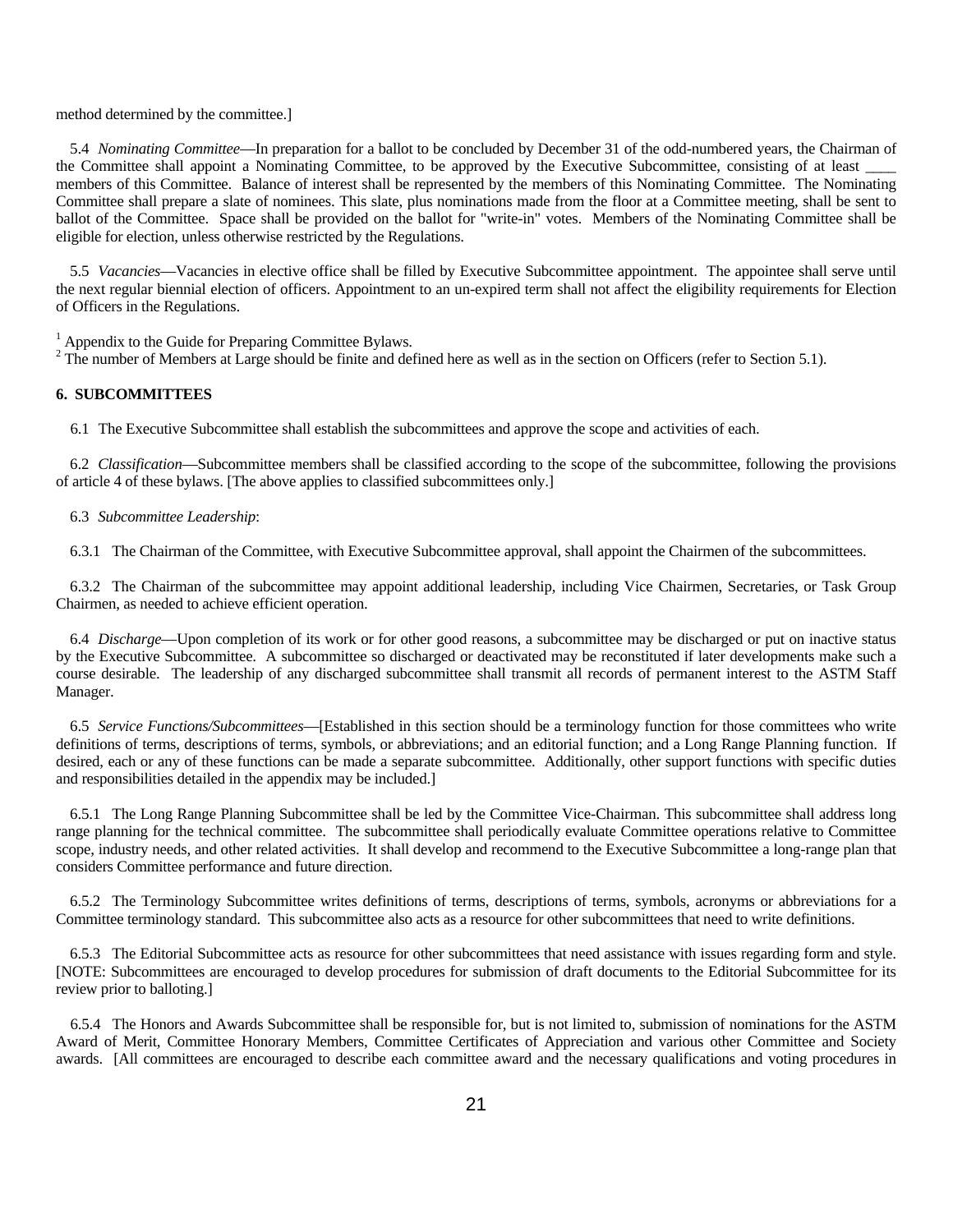these bylaws].

## **7. MEETINGS**

7.1 *Committee Meetings*:

 7.1.1 *Number of Meetings*—Regular meetings of the Committee shall be held preferably twice a year or as often as necessary to carry out the business of the Committee. Special meetings of the Committee may be held at the call of the Chairman, with Executive Subcommittee approval, or at the written request of at least voting interests of the Committee.

 7.1.2 *Time and Place*—Establishment of the time and place of all meetings of the Committee shall be the responsibility of the Executive Subcommittee. Meeting places for regular meetings should be established at least two years in advance.

 7.1.3 *Meeting Contracts* ---All ASTM meetings that involve a contract shall be negotiated and the contract executed by the President of ASTM or a designee thereof in accordance with ASTM Board policy.

 7.1.4 *Meetings Notices*—Notices of all meetings should be distributed to the members of the Committee by ASTM Headquarters at least six weeks in advance of the meeting.

7.1.5 *Quorum*—Committee members, or their authorized representatives, representing not less than we worting members, shall constitute a quorum for the transaction of business.

 7.2 *Executive Subcommittee Meetings*—Meetings of the Executive Subcommittee shall be held at the call of the Chairman or upon written request of not less than 10% but not fewer than three members of the subcommittee. A simple majority of the members shall constitute a quorum for conducting business.

 7.3 *Subcommittee Meetings*—Meetings of the subcommittees are normally held when there is business to be transacted prior to the meeting of the Committee. Special meetings may be held at any time on four weeks' notice from the Chairman of the subcommittee or upon written request of at least \_\_\_\_ voting members of the subcommittee.

 7.3.1 *Meeting Notices and Agenda*—The Chairman, Secretary, and Staff Manager of the Committee shall be notified 30 days in advance of all meetings of the subcommittees and shall receive meeting notices, agendas, and minutes of these meetings.

7.3.2 *Quorum*—Subcommittee members, or their authorized representatives, representing \_\_\_\_\_ % of the voting interests, but not fewer than three members, shall constitute a quorum for the transaction of business.

 7.4 *Meeting Rules*—The current edition of Robert's Rules of Order shall govern the Committee and subcommittee meetings in all cases, except where these rules are in conflict with the Regulations or the Committee or ASTM Bylaws.

 7.5 *Virtual Meetings*—Virtual meetings may be held at anytime. Where quorum is needed for business to be transacted, four weeks' notice is required.

 7.6 *Proxy*—See Section 9.5 of the ASTM Regulations for information on proxies. The form to be used for the assignment of proxies is located in the Appendix of the ASTM Regulations and on the ASTM website (http://www.astm.org).

# **8. BALLOTS**

 8.1 *Subcommittee*—Recommendations for all actions on standards shall be approved in accordance with Subcommittee and Main Committee Procedures on Standards in the Regulations.

 8.2 *Committee*—Recommendations involving new, revised, reapproved, or withdrawn standards shall be submitted to ASTM Headquarters for a ballot of the Committee [see Main Committee & ASTM Procedures on Standards in the Regulations].

 8.3 *Review*—Subcommittees shall review annually standards under their jurisdiction and ballot standards for reapproval, revision, or withdrawal in their fourth year of publication. A status report shall be submitted to the Committee annually. [See Regulations for further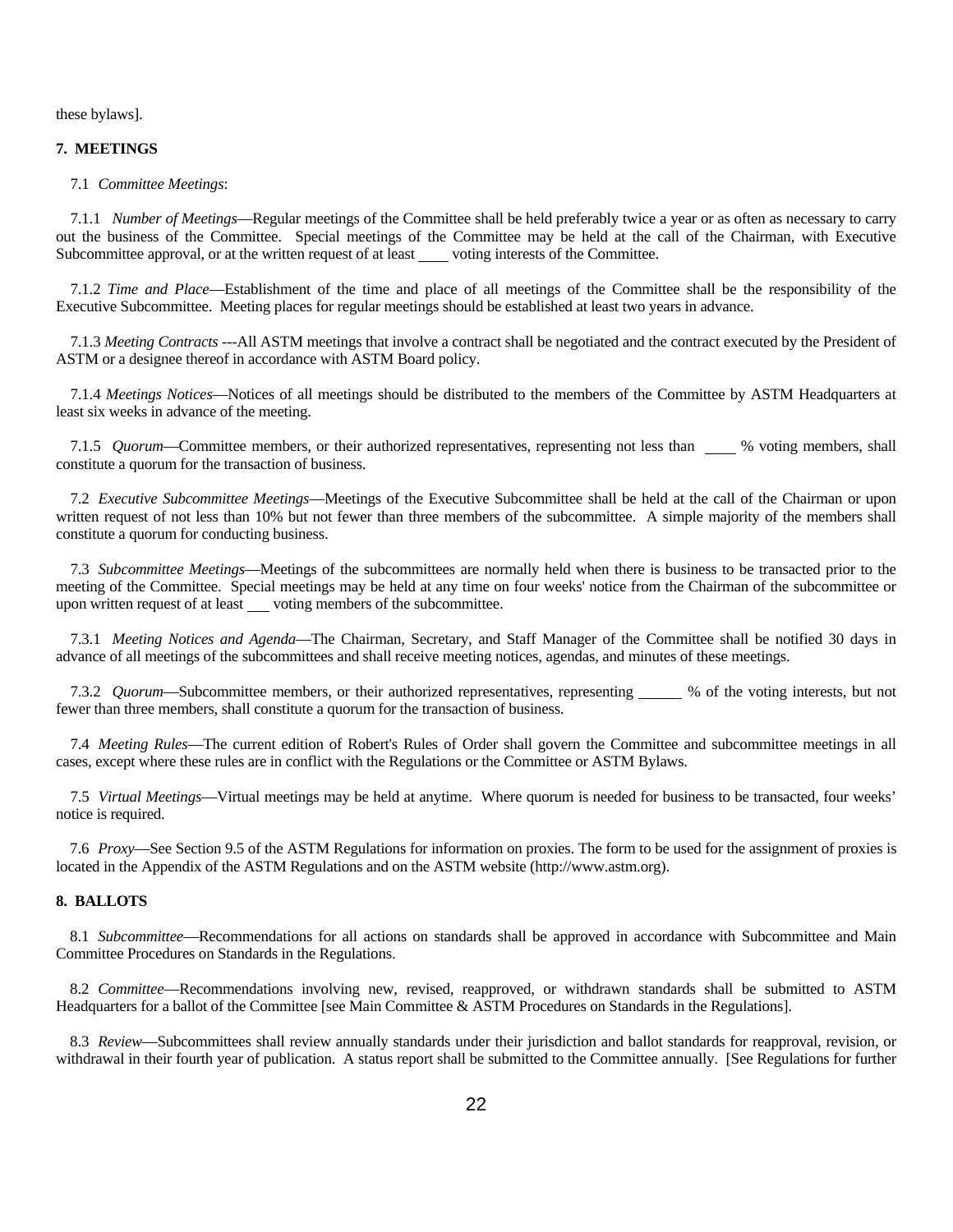details.]

#### 8.4 *Administrative Ballots*

8.4.1 Amendments to these bylaws, election of Committee officers, and other administrative matters shall be approved by Committee ballot.

8.4.2 Issuance of an Administrative Ballot:

8.4.2.1 A ballot shall be authorized by a motion passed at a meeting of the Main Committee or by the Executive Subcommittee. Administrative ballots shall be conducted by ASTM Headquarters.

8.4.2.2 A ballot shall indicate a closing date, which shall not be fewer than 15 days after the issue date.

8.4.2.3 The ballot shall contain a statement providing the reason for balloting each item.

8.4.3 Administrative Ballot Voting Requirements:

8.4.3.1 An affirmative vote of a simple majority of the combined affirmative and negative votes by all members is required with not fewer than % of all members returning ballots. Ballot items returned unmarked shall be considered as abstaining.

8.4.3.2 All ballots received after the closing date, or as soon thereafter as a  $\_\_\_\$ % return is achieved, will be considered as not having been returned.

8.4.4 Statements Accompanying Votes—Ballots shall be considered.

8.4.5 Negative Votes

8.4.5.1 Negative votes received on administrative ballots shall be acted upon by the Executive Subcommittee. At its discretion, the Executive Subcommittee may appoint a task group to review negatives and recommend action to the Executive Subcommittee.

8.4.5.2 A motion to find a negative vote not related to the item being balloted or not persuasive requires an affirmative vote of a simple majority of the combined affirmative and negative votes cast by the Executive Subcommittee members on the action.

8.4.5.3 A statement of the reason(s) for the action(s) taken on negative votes and a record of the vote shall be recorded in the Executive Subcommittee minutes. Publication of the minutes constitutes notification of the negative voters.

# **9. REPORTS**

 9.1 *Subcommittee Reports*—The Chairman of each subcommittee shall submit a report to the Committee at each regular meeting covering the progress of the work and the recommended actions. If a verbal report is presented, a written report (or minutes) shall be sent to the Secretary and Staff Manager within days. If a subcommittee fails to present a report at two consecutive meetings of the Committee, it shall be required to show cause to the Executive Subcommittee why it should not be discharged.

# **10. APPENDIXES**

 10.1 [Appendixes may be used to contain information regarding committee operating procedure and policies, duties and responsibilities of support committees or functions that are not delineated within the Committee Bylaws.]

# **11. AMENDMENTS**

 11.1 Amendments to these bylaws may be proposed by any member at a regular meeting of the Committee or by the Executive Subcommittee. A ballot shall be authorized by approval of two thirds of the members in attendance at a Committee meeting or at an Executive Subcommittee meeting.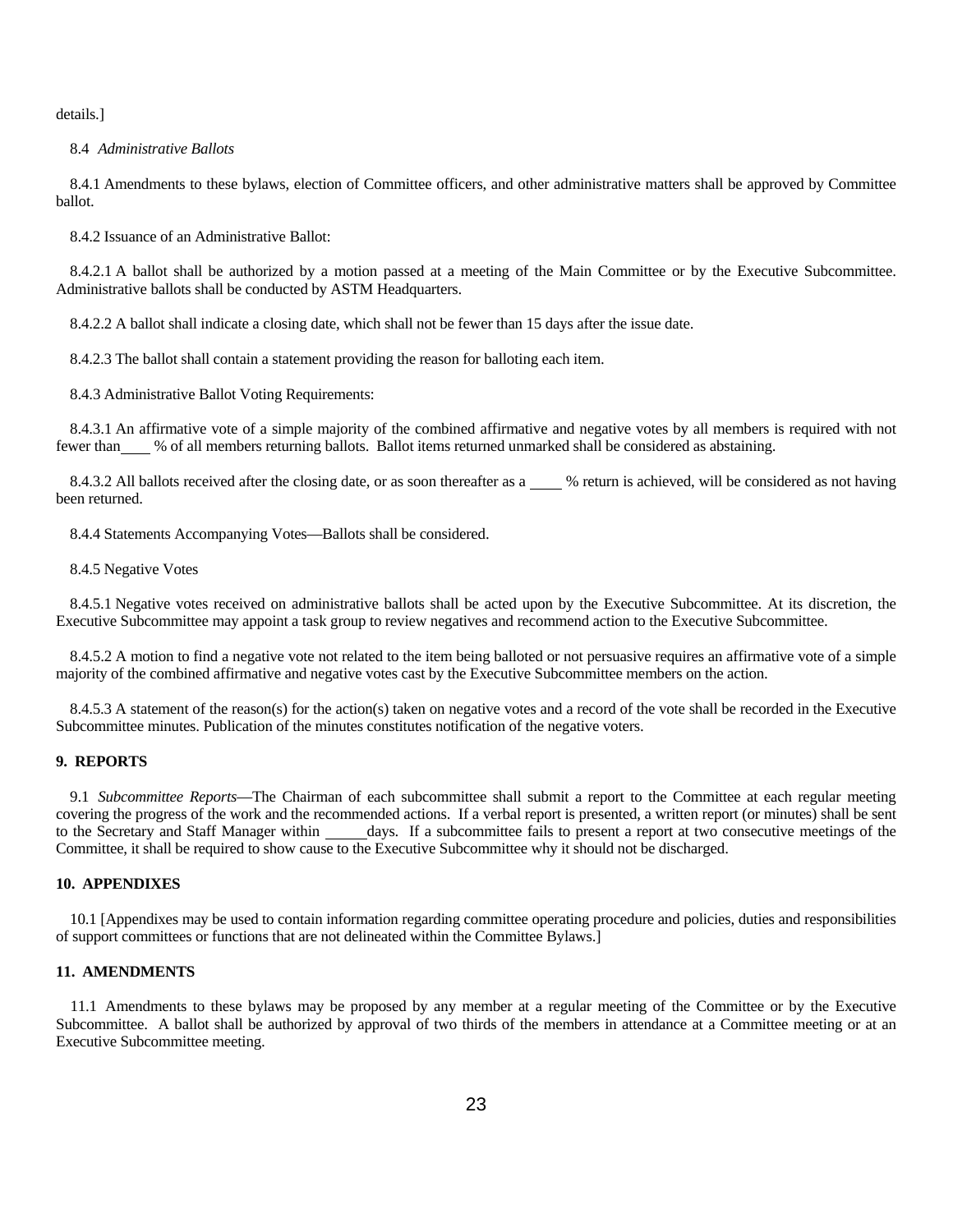11.2 Amendments to these bylaws shall be adopted by ballot in accordance with 8.4 of these bylaws, provided that they do not conflict with the ASTM Bylaws or the Regulations.

 11.3 If an amendment is approved in accordance with 8.4 of these bylaws, all disapprovals and comments shall be evaluated by the Executive Subcommittee. If deemed acceptable, appropriate changes should be made. When substantive changes are made in response to negatives and comments, the changes shall be reballoted by the Main Committee. After the amendment has been approved by the Committee on Technical Committee Operations (COTCO), the amended bylaws shall be distributed to all members of the Committee.

# **APPENDIX I - SCOPE**

#### **C-27 on Precast Concrete Products**

 SCOPE: The formulation of test methods, specifications, definitions, terminology, recommended practices, and the promotion of knowledge relating to precast concrete products exclusive of concrete pipe and block. The primary areas of interest include utility structures, minor architectural and structural products, agricultural products, water and wastewater treatment structures, and other special products.

The work of this Committee will be coordinated with other ASTM Committees and other organizations having mutual interest.

# **D-11 on Rubber**

 SCOPE: The development of test methods, terminology, specifications, practices, and classifications pertaining to rubber, rubber products, and systems and services appropriate to rubber technology. Tires, insulated wire and cable, electrical protective equipment, and insulated tape are excluded since they are the responsibility of other ASTM committees.

 The Committee shall encourage research concerning the properties of such materials, products, and systems. The work of this Committee will be coordinated with other ASTM committees and other organizations having mutual interest.

# **APPENDIX II - CLASSIFYING COMMITTEE MEMBERS**

#### **D-16 on Aromatic Hydrocarbons and Related Chemicals**

 4.2 *Producer*: Any voting interest of an organization producing any material or product within the scope and active consideration of the Committee for sale to a user not affiliated with the same organization.

 4.3 *User*: Any voting interest that cannot be classified as a producer that purchases for use any material or product within the scope and active consideration of the Committee.

 4.3.1 Users who produce for their own consumption. Some voting interests classified as user may at times be faced with a surplus of material or product within the scope of the Committee produced by the organization represented by the voting interest for its own use and may within certain limitation, sell that surplus without losing its user classification. In arriving at such limitation, the executive subcommittee shall take into consideration whether such sales are continuing and constant practice representing an important business feature of the voting interest or whether such sales are or may be forced upon the user by circumstances over which he has no control, such as shutdown of facilities that would otherwise use the material or product whether by accident or need for routine or unusual maintenance and report. Any production that is a permanent part of the products offered for sale is sufficient to classify the voting interest as a producer.

 4.4 *General Interest*: Any voting interest of an organization that is not directly involved in or responsible for the production or use of any material or product within the scope and active consideration of the Committee.

#### **F-17 on Plastic Piping Systems**

 4.3.1 *Producer*: A member who represents an organization that produces or sells products, systems, or services covered in the committee scope shall be classified as a producer.

 4.3.2 *User*: A member who represents an organization that purchases or uses products, systems, or services other that for a household, covered in the committee scope shall be classified as a user provided that the member could not also be classified as a producer.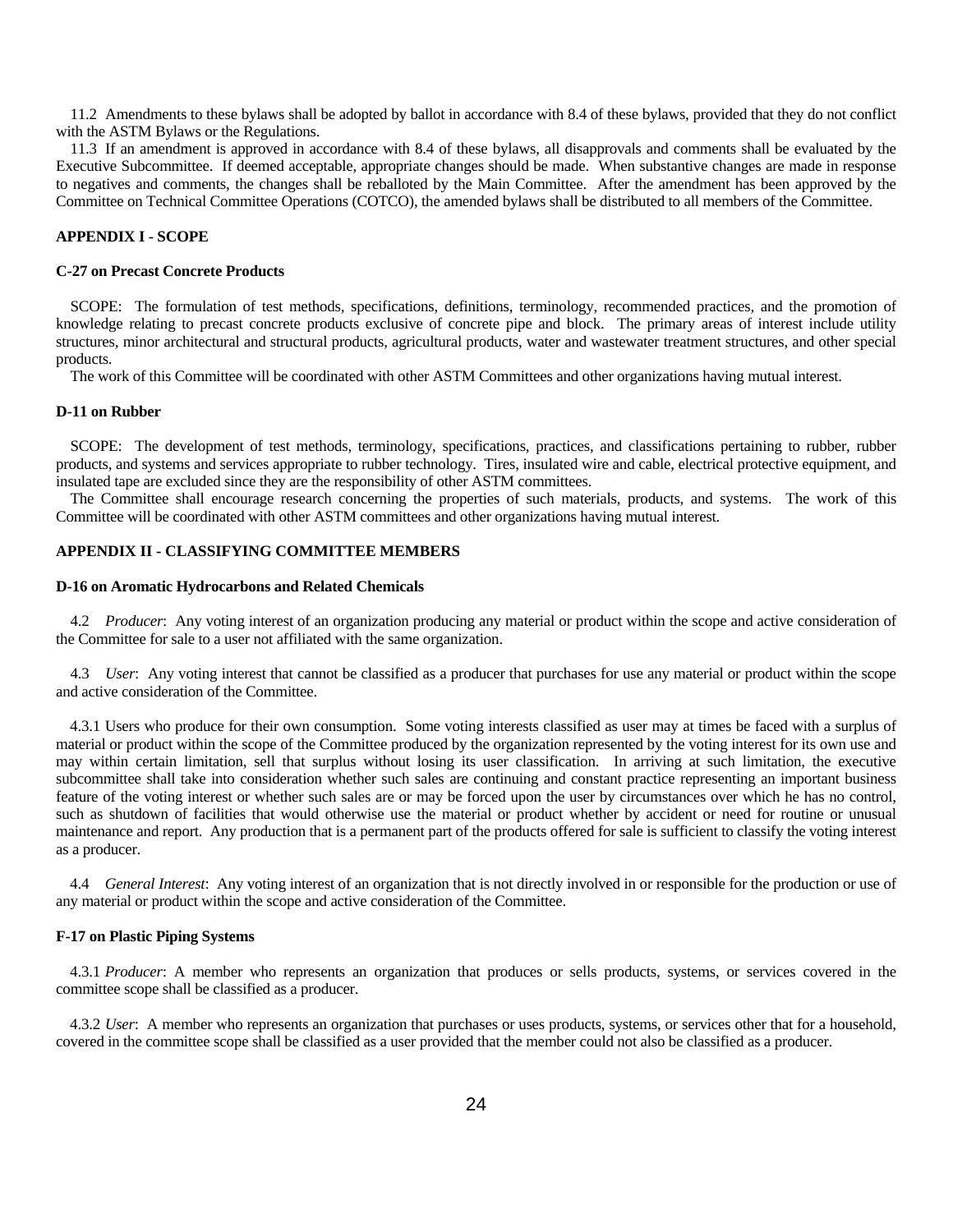4.3.3 *General Interest*: A member who does not fit into any of the preceding categories. The Executive Subcommittee in classifying an applicant who is a raw material supplier, an additive supplier, or a machinery producer as General Interest Vote will use the following rationale:

 4.3.3.1 F-17 does not have jurisdiction over nor will write specifications for raw material resins and/or compounds and processing machinery.

 4.3.3.2 The raw material, additive, or machine usage must not be exclusively or mainly concentrated in the plastic pipe production or assemblage.

4.3.3.3 The relationship of the applicant's activities to the Scope of F-17 must be:

- (a) At least one step removed from production and marketing of plastic pipe or pipe components.
- (b) Directed toward technical quality and performance characteristics of plastic piping products.
- (c) Not involved with the promotion or sale or products or assemblies.

# **APPENDIX III - CLASSIFICATION SYSTEMS**

# **Common Classification**

#### **F-17 on Plastic Piping Systems**

4.1 *Classification*:

 4.1.1 Committee members shall be classified by the Executive Subcommittee, at the time their application is accepted, according to their individual or organizational interest. On subcommittees subject to balance, the Subcommittee Chairman shall determine the classification of a member on that subcommittee.

 4.1.2 Classification of committee/subcommittee members by organizational and technical interest is needed to ensure fairness and balance among affected interests in keeping with ASTM Bylaws. Classification shall be related to the scopes of the committee/subcommittees. Such classification may be the same or different at main committee and subcommittee levels.

 4.1.3 Organizational interest is typified by employer, employee, consultant, client, contractor, or sales representative as well as by types of products and services provided. Consultants or other individuals serving more than one kind of interest shall declare their principal interest.

# **APPENDIX IV - VOTING INTEREST**

# **D-32 on Catalysts**

 3.3 *Voting Interests*—Generally, each organization will constitute a voting interest. In a multi-division corporation, guidelines that might be used to judge whether sister divisions have different interests are relatively simple when the various primary divisions have a different classification. In that case it is clear that each division shall have a separate voting interest. If, however, the various primary divisions have the same classification, then separate (in the definition of voting interest) becomes a key operative word. Criteria that might be used to determine whether there is a separate interest may include affirmative answers to the following:

- (a) Does the division have its own chief executive officer?
- (b) Do the divisions, if producers, have unique and quite different product lines?
- (c) Do the divisions have separate research and development departments?

Ultimately, a body of experience based on several decisions may be the best guideline.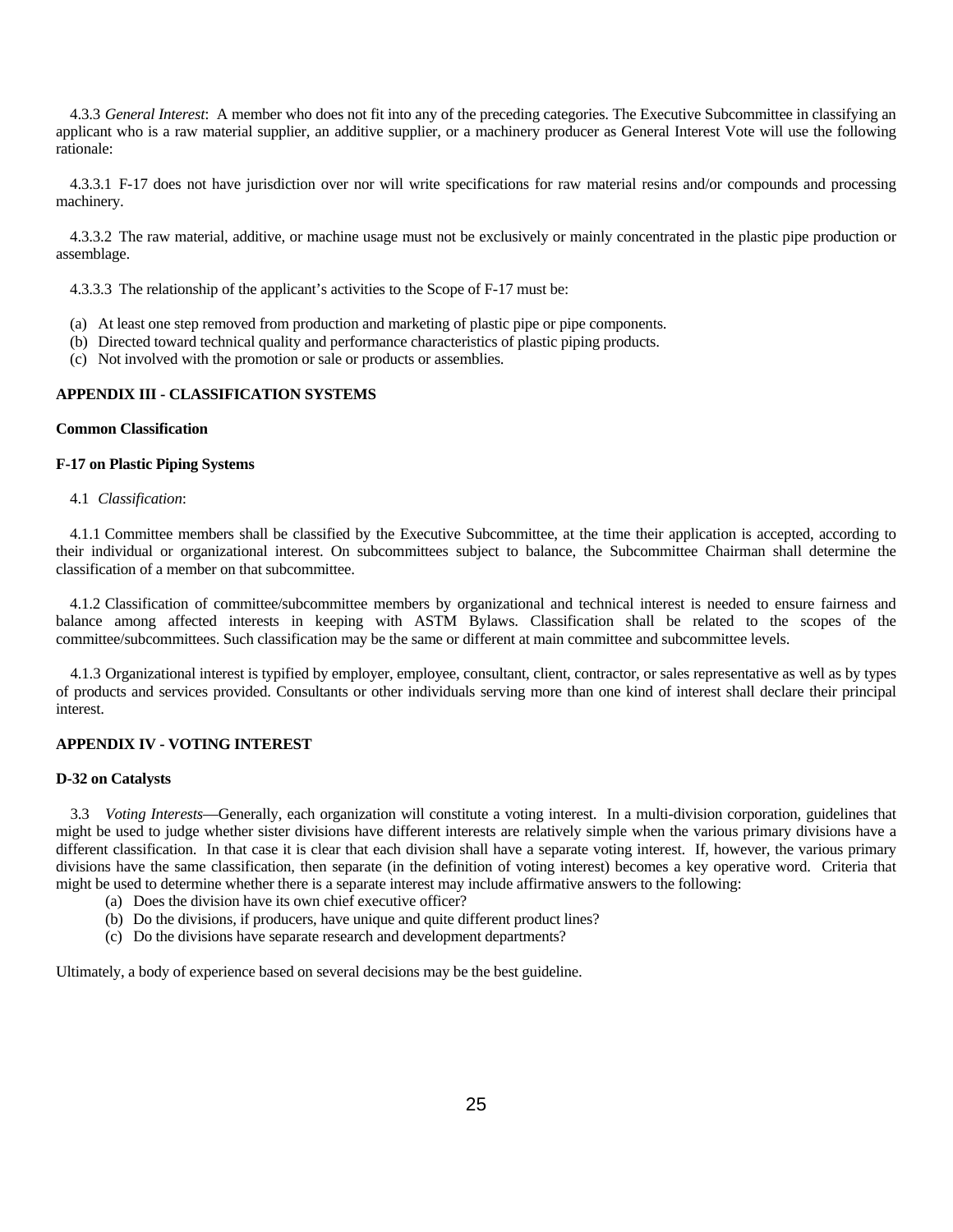# **APPENDIX V - VICE-CHAIRMAN DUTIES**

# **D-11 on Rubber**

 4.3 *First Vice-Chairman*—The First Vice-Chairman shall assist the Chairman in the discharge of the Chairman's duties, preside at meetings in the absence of the Chairman and shall supervise the activities of all technical subcommittees.

4.4 *Second Vice-Chairman*—The Second Vice-Chairman shall preside at all meetings of the Committee or Executive Subcommittee in the absence of both the Chairman and First Vice-Chairman. The Second Vice-Chairman shall supervise the activities of all administrative subcommittees.

### **D-19 on Water**

 4.1.2 *First Vice-Chairman Duties*—The First Vice-Chairman shall serve as Chairman of the Section on Committee Operations of the Executive Subcommittee. In the absence of the Committee Chairman, the First Vice-Chairman shall serve as Chairman.

 4.1.3 *Second Vice-Chairman Duties*—The Second Vice-Chairman shall serve as Chairman of the Section on Strategic Planning of the Executive Subcommittee, and shall act for the Chairman and the First Vice-Chairman in their absence.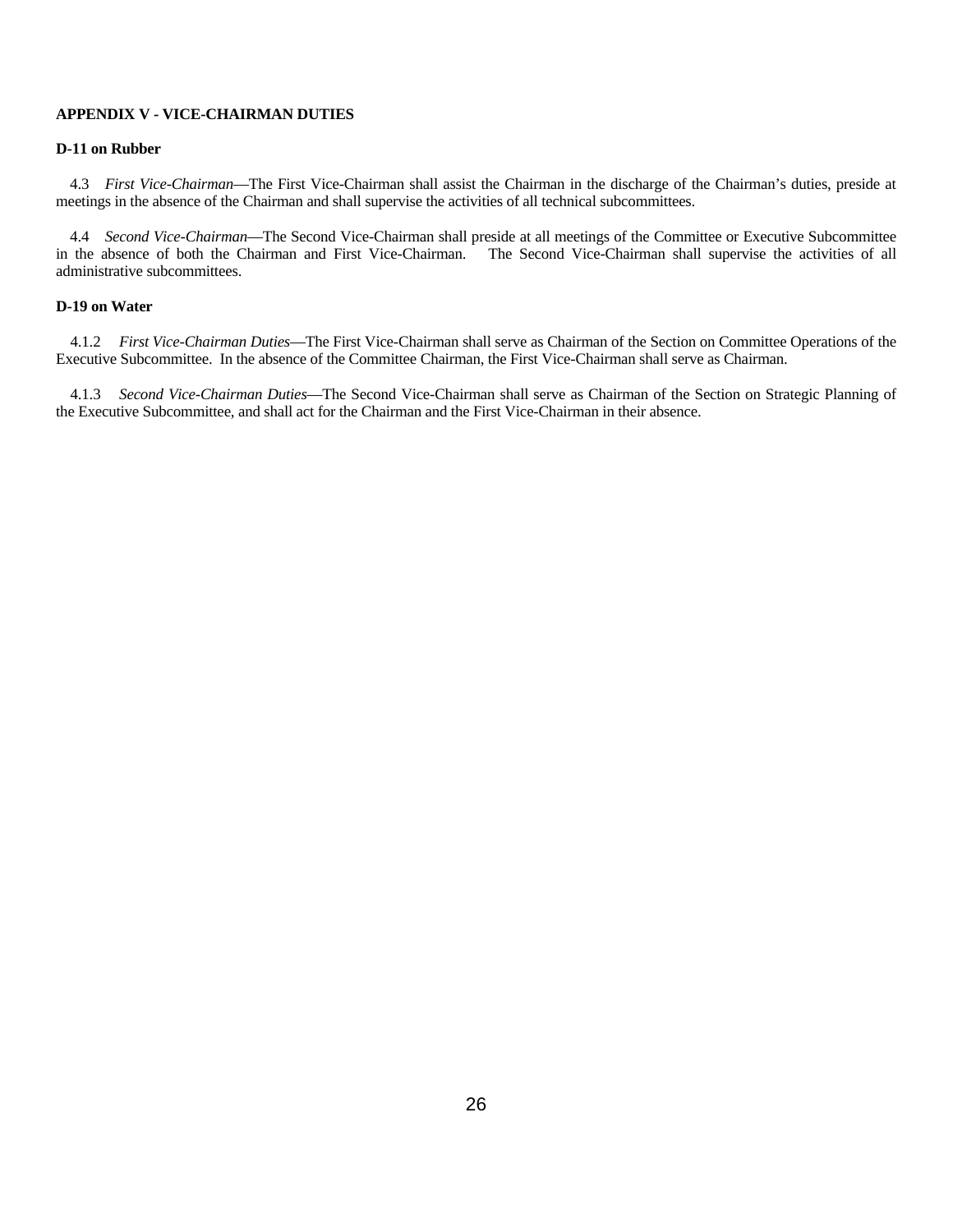# **Appendix B**

# **ASTM International Responsibilities of Membership Approved: April 2015**

# **Introduction**

l

The mission of ASTM International is to be recognized globally as the premier developer and provider of voluntary consensus standards, related technical information, and services that

- promote public health and safety, support the protection and sustainability of the environment, and the overall quality of life;
- contribute to the reliability of materials, products, systems and services; and
- facilitate international, regional, and national commerce.

There are many different roles within the ASTM Standards Development Process including: ASTM Technical Committee members, technical contacts for work items, subcommittee and main committee officers, and attendees at meetings. The following guidelines are intended to assist members in the ASTM process in executing their respective roles and responsibilities. Because no single set of guidelines can address every possible situation, ASTM members and visitors should attempt, even when the guidelines do not specifically address a situation, to act in a manner which is consistent with the mission of ASTM and its policies, as well as the spirit of these guidelines. Concerns regarding member responsibilities shall be reviewed and resolved by the appropriate officers of the Technical Committee.

# **Members of ASTM International:**

| Work for the benefit of all  | Recognize that the development of standards is for the benefit of the greater         |
|------------------------------|---------------------------------------------------------------------------------------|
| <b>ASTM stakeholders</b>     | community, over and above the interests of any individual, company or                 |
|                              | representative organization. Members represent an individual interest and must        |
|                              | be prepared to accept consensus decisions that are in the broader interest.           |
| Uphold the consensus process | Uphold the principles of the consensus-based process through openness,                |
|                              | transparency, balance and respect in accordance with Regulations Governing            |
|                              | ASTM Technical Committees <sup>3</sup> and policies for the development of Standards. |
| <b>Professional decorum</b>  | (a) Advocate their position in a courteous, respectful and professional manner.       |
|                              | (b) Focus statements on the scientific, technical, and procedural issues and not      |
|                              | on a specific individual or organization.                                             |
|                              | (c) Allow others to present their position and be respectful of their viewpoint       |
|                              |                                                                                       |

<sup>&</sup>lt;sup>3</sup> Regulations Governing ASTM Technical Committees - http://www.astm.org/COMMIT/Regs.pdf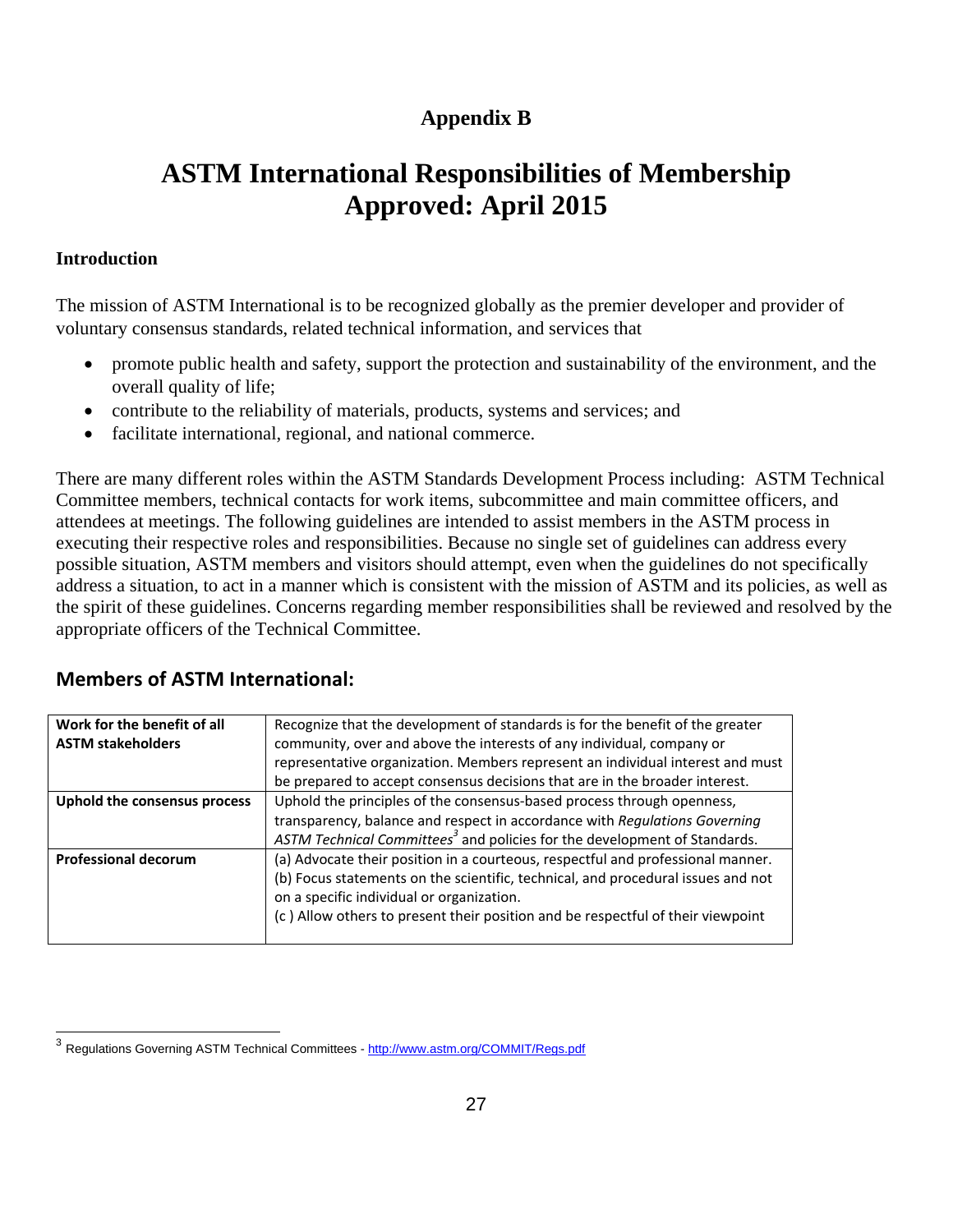| <b>Member participation</b>                                       | (a) Perform all duties required of them by their committee. This includes<br>completing and returning ballots.<br>(b) Conduct themselves in a professional and respectful manner.<br>(c) Express viewpoints through the making of proper motions, through<br>participation in the formal debate on those motions, and voting on motions and<br>ballots.<br>(d) Refrain from knowingly disseminating false or misleading information.                                                                                                                                                                                                                                                                                                                  |
|-------------------------------------------------------------------|-------------------------------------------------------------------------------------------------------------------------------------------------------------------------------------------------------------------------------------------------------------------------------------------------------------------------------------------------------------------------------------------------------------------------------------------------------------------------------------------------------------------------------------------------------------------------------------------------------------------------------------------------------------------------------------------------------------------------------------------------------|
| Member education <sup>4</sup>                                     | Read, become familiar with, and adhere to the Regulations Governing ASTM<br>Technical Committees <sup>1</sup> and all other duly established policies and procedures<br>related to the ASTM Standards Development Process.                                                                                                                                                                                                                                                                                                                                                                                                                                                                                                                            |
| <b>Technical Committee/</b><br>Subcommittee Chairmen <sup>5</sup> | (a) Chairmen act in an impartial manner in the performance of their duties as<br>chair.<br>(b) Chairmen are consistent in conducting meetings in a professional manner<br>and in particular with respecting the participation by both members and<br>attendees.                                                                                                                                                                                                                                                                                                                                                                                                                                                                                       |
| <b>Declare voting interests</b>                                   | In order for the Standards Development Process to operate fairly and<br>effectively, it is necessary that technical committees contain the representation<br>of a variety of interests and that those interests are balanced within the<br>committees. In order to ensure the necessary balance of interest, members<br>have a continuing obligation to provide ASTM with timely, accurate, and<br>complete information concerning their voting interest.                                                                                                                                                                                                                                                                                             |
| <b>Oral communication and</b><br>written correspondence           | (a) Participants take reasonable steps to ensure that any statements are<br>properly portrayed as the opinion or position of that individual and not<br>representative of ASTM. Do not use ASTM stationery for making statements<br>or responding to inquiries.<br>(b) ASTM does not provide interpretations of standards. ASTM only provides<br>official statements as outlined in Section 16 of the Regulations Governing<br>ASTM Technical Committees. A committee or subcommittee may take<br>action to introduce a revision to the standard to further clarify its intent.<br>(c) Individual members consult ASTM Headquarters prior to distributing<br>information to subcommittee or main committee rosters to avoid<br>inappropriate conduct. |

l

<sup>&</sup>lt;sup>4</sup> Member training is available from ASTM Headquarters - http://www.astm.org/MEMBER\_TRAINING/

<sup>5&</sup>lt;br>Additional guidance is provided in the ASTM Technical Committee Officer Handbook - http://www.astm.org/COMMIT/RedBook5.pdf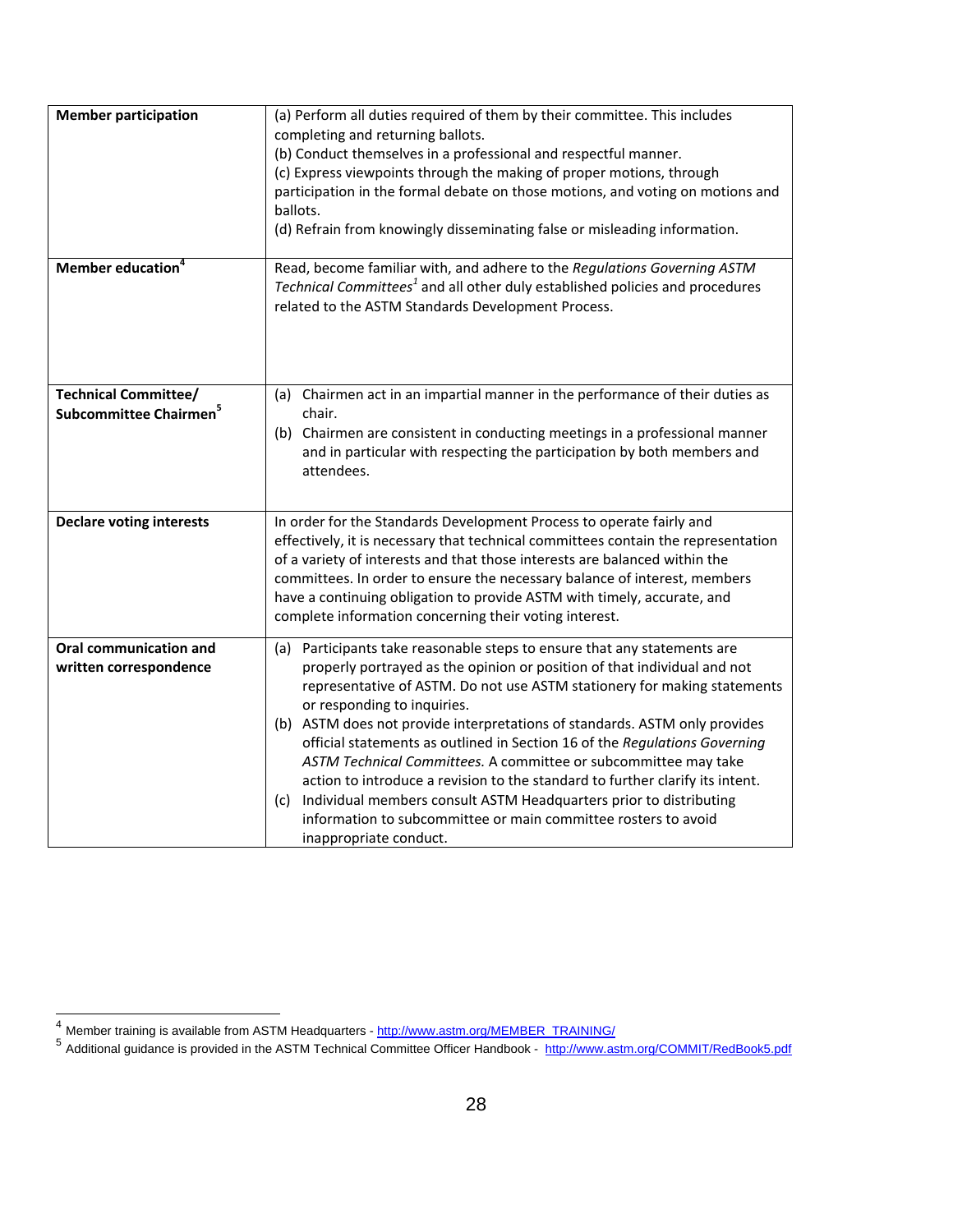**(October 2009)** 

**This Form must be handwritten BY THE VOTING MEMBER ASSIGNING THE PROXY (not typed)**

# **PROXY FORM**  ASTM COMMITTEE

|                                        | (Designate committee/subcommittee here) |                      |
|----------------------------------------|-----------------------------------------|----------------------|
| I hereby authorize                     |                                         | to serve as my proxy |
|                                        | (Name/Affiliation)                      |                      |
| and to vote on my behalf at the        |                                         | meeting              |
|                                        | (Specify meeting)                       |                      |
| to be held on to be held on            |                                         |                      |
| (Date)                                 |                                         |                      |
| This proxy is valid for:               |                                         |                      |
| All Matters voted on at the Meeting    |                                         |                      |
| Specific Issue/Matter (please explain) |                                         |                      |
|                                        |                                         |                      |
|                                        |                                         |                      |
|                                        |                                         |                      |
|                                        |                                         |                      |
|                                        |                                         |                      |

A voting member wishing to vote at a subcommittee meeting or main committee meeting via proxy shall designate a member from the applicable subcommittee or main committee or an individual from the voting member's voting interest. A voting member wishing to vote via proxy shall personally contact the member or individual from their voting interest whom the member wishes to exercise the proxy and must complete the proxy form in its entirety. Failure by the member to sign the form and complete all sections by hand will invalidate the proxy. The duly executed hand-written proxy form shall be mailed, e-mailed as a scanned attachment, or faxed by the voting member, or hand delivered by the proxy holder to the chairman of the committee or subcommittee prior to the applicable meeting or action. A separate proxy form shall be completed for each individual meeting of a subcommittee or a main committee. The solicitation of proxies from voting members is prohibited. Solicited proxies will not be accepted. No voting interest shall hold or exercise proxies for more than one voting member in any subcommittee or main committee meeting. Your signature attests the above has been strictly followed.

| vame |
|------|
|      |

*Signature* **Signature** 

**Date**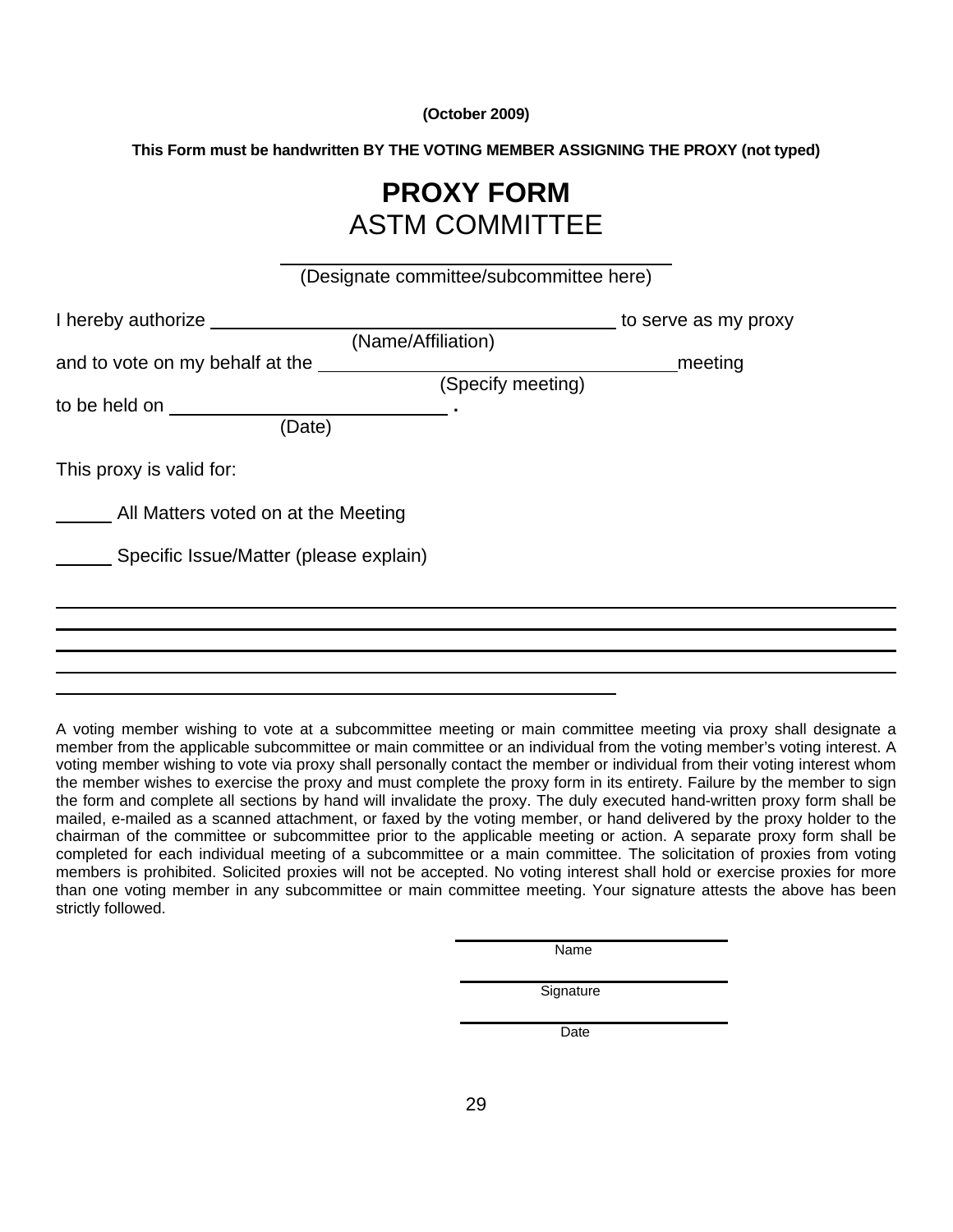# **INDEX**

Abstentions main committee ballot, 12.2.1, 12.4.1 not related negative votes in subcommittee ballot, 11.4.3.2 subcommittee ballot, 11.2.1, 11.3.2.2 Actions on standards main committee ballot, 12.2 requiring ballot, 10.3 subcommittee ballot, 11.2 Adjuncts, 10.1.1, 10.10 Affiliate Member, 4.6 Affirmative votes main committee ballot, 12.2.1 statements accompanying votes, 11.3.1, 12.3 subcommittee ballot, 11.2.1 Amending committee bylaws, 3.5.10 Annexes, 10.9 ANSI, submission of standards to, 15.4 Antitrust, 19 Appeals negative vote, main committee ballot, 12.7 society principle, 1.5.1 termination of membership, 5.2.1 Appendixes, 10.9 Application for committee membership, 4.1 Approval of standards, 10.3 ASTM Disclaimer of Liability as to Patented Inventions, 15.3 ASTM documents, 2 categories, 2.1 classification, 2.2.1 standard, 2.1.1 guide, 2.2.2 practice, 2.2.3 specification, 2.2.4 terminology, 2.2.5 test method, 2.2.6 types, 2.2 ASTM headquarters changes in jurisdiction of standards, 10.5.2.1 disbursement of committee funds, 18.4 main committee ballots, 12.1.1 official statements, 16 publications, 17.1 publicity/news statements, 17.2 regulations maintained by COTCO, 1.6 Authority of regulations, 1.3 Automatic withdrawal, overdue standards, 10.6.3.1 Balance of classified voting interests, 3.2 of committees, 3.1.1, 8.3 Ballots, see also Main committee ballot; Society review of main committee ballot; Subcommittee ballot adoption of bylaws for main committees, 3.5 annexes/appendixes, 10.9 concurrent, 11.6 issuance of concurrent ballot, 11.6.1 negative votes, 11.6.2 confirming subcommittee ballots, 12.7 distribution, society principle, 1.4 editorial changes, 10.6.4 election of main committee officers, 9.7 main committee ballot, issuance, 12.1

 patent/pending patent references in standards, 15 percent required return/affirmative votes main committee ballot, 12.2.1 subcommittee ballot, 11.2.1 report on results, society principle, 1.4 subcommittee ballot, issuance, 11.1 Board of Directors authority, 1.3 discharge of committees, 3.6.1 formation of committees, 3.2 approval of bylaws, 3.5 establishment, 3.2 official statements/responses, 16 revisions of regulations, 1.7 right of appeal, 1.5.1 society bylaws, governing principles, 1.4 termination of special projects, 18.3.3 Bylaws, 3.5 guide, Appendix Calls to meetings, 9.3 Categories of ASTM documents, see ASTM documents Chairmen, see Committee chairmen; Subcommittee chairmen Change of employment, voting interest, 6.4 Charter, 1.3 Classification classes of, 7.1 of committee members, 7 committees, 8 annual review, 8.3 balance achieved in new committees, 3.1 multiple classifications, 8.2.2 outlined in committee bylaws, 3.5.3 producer representation, 8.1 related to scope of subcommittee or committee, 7.1.1 voting interest, requirement for, in bylaws, 3.5.3 definition, 2.2.1 Closed meetings, 9.2 Closing date of ballot, 11.1.2, 12.1.2 **Committee**  bylaws, see Bylaws formation of new, 3.2 membership, 4.1 merger or discharge, 3.6 structure, 3.4 Committee chairmen approval/disbursement of committee funds, 18 concurrent ballot requests, 11.6.1 election procedures, 9.6 Committee expenses/funds, 18 Committee membership, 4 classifying, 7 qualifications, 3.5.2 termination, 5 voluntary contributions, 18.1 voting, 6 Committee officers advised of committee inactive status, 3.6.3.1 duties/responsibility covered in committee bylaws, 3.5.5 election, 3.3, 9.7 nomination/election, 3.5.4 policy on salaries and fees, 18.2 release of publicity/news statements, 17.2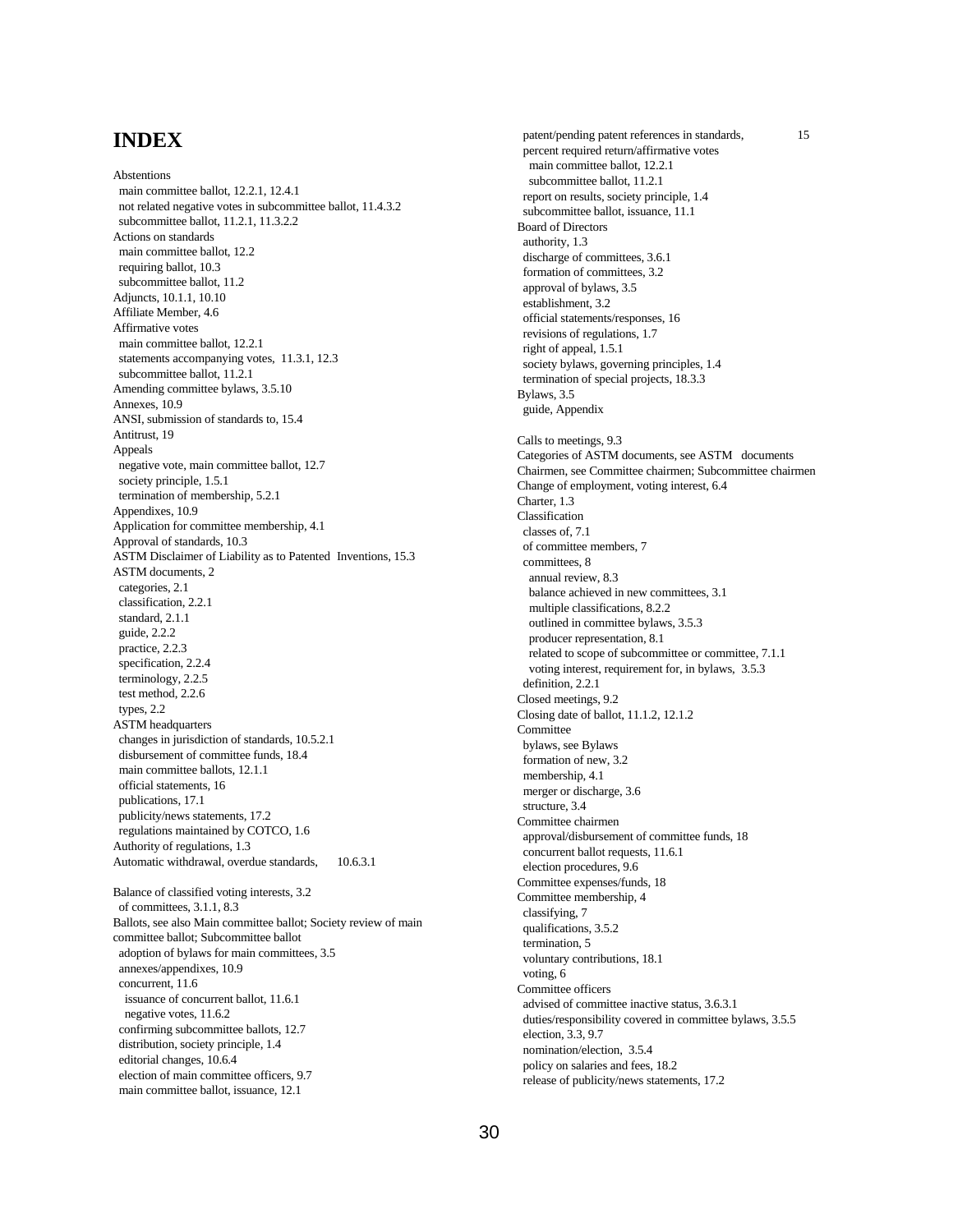Committee on Standards, 14 approval of other forms of documents, 2.2.7 approval of standards for announcement in Standardization News, 14.2 consideration of voting on standards, 14.1 custody of discharged committees' standards, 3.6.4.2 exemptions from Form and Style Manual, 10.8 Committee on Technical Committee Operations (COTCO) appeal by rejected/misclassified applicants, 4.3.1 appeal by terminated members, 5.1.1 approval of committee bylaws, 3.5 formation of new committees, 3.2 maintenance (revision) of Regulations, 1.6, 1.7 revision of regulations, 1.7 scope of, 1.5 Committee review of standards, 10.6.3 Committee rules, in committee bylaws, 3.5 Committee scope annual review of member classifications, 8.3 inclusion in committee bylaws, 3.5.1 Concurrent ballot minimum percent affirmative, 12.4.4.3 negative votes, 11.5.2, 12.4.4 for resolution of negative ballots, 12.4.4.4, 12.4.5 submission of revisions, withdrawals and new standards, 11.6 submission of subcommittee items, 11.5 Concurrent letter ballot, 12.4.4 Conduct of business, 9 Consensus, definition, 1.1.1 Consultants, 7.2 Consumer, definition, 7.1.3 Contracts, 18.3 COTCO, see Committee on Technical Committee Operations Disbursement, 18.1.1 Discharge of committees, 3.6 Disclaimer of liability – patented inventions, 15.3 Drafts, records of, 1.4 Editorial changes, 10.6.4 Election, committee officers, 9.6 procedures covered in committee bylaws, 3.5.4 Employment, change, 4.1, 6.4 Executive subcommittee approval of affiliate members, 4.6.1 approval of membership application, 4.1.1 approval of ASTM official statements/responses, 16.1 classification of committee membership, 7.1 closed meetings, 9.2 definition, 3.1.2 establishment, 3.4 investigation for discharge of committees, 3.6.3.1 Expenses and funds of committees, 18

Fees to committee officers, 18.1.3 Form and Style Manual, 10.8, 15.2.2 Formation and discharge of committees, 3.2 Formation of subcommittee, 3.4 covered in committee bylaws, 3.5.8 Funds for committees, 18

General classification, see Classification General Interest Member, 7.1.4

Government agencies, ASTM official statements/responses to, 16 Guide, definition, 2.2.2 Imbalance on classified committees/subcommittees, 6.3.2 Inactive committee, investigation/discharge status, 3.6.2, 3.6.3 Jurisdiction of standards, 10.5 Liaison representatives, with other committees, 10.6.1 Limitation of membership, 4.4 Main committee ballot, 12 acceptance of subcommittee recommendation, 12.4.3.1 accompanying ballot statements, 11.3, 12.3 available to members prior to action, 11.42.3, 12.2.3 actions requiring, 10.3 annexes/appendixes, 10.9 handling negative votes, 12.4 appeal mechanism, 12.7 documentation of actions taken, 11.4.4, 12.8 motions for handling, 11.4, 12.5 notification of time/place for discussion, 12.4.3 notification of vote disposition, 12.6 resolution, 12.4.4.4, 12.4.5 statements from non-members, 12.2.2 votes not previously considered, 12.4.2 votes previously considered, 12.5 issuance of ballot, 12.1 minimum percent affirmative, 12.4.5.2 patent references in standards, 15 percent required return/affirmative votes, 12.2.1 submission of subcommittee items, 11.5 voting requirements, 12.2 Meetings closed, executive subcommittee, 9.2 election of officers, 9.6 inactive status of committees, definition, 3.6.2 minutes, 9.4 notification, 9.3 official publications, 17.1 open, 9.1 outlined in society bylaws, 1.4 rules for conduct of business, 9 addressed in committee bylaws, 3.5.6 Membership, 4 criteria in committee bylaws, 3.5.2 inactivity, definition and procedure for action, 3.6.2, 3.6.3 member, definition, 1.1.2 termination, 5 voting privileges, 6.2 Merger of committees, 3.6 Minutes of committees and subcommittees, 9.3, 9.4 publication and distribution, 1.4, 17.1 rules for submitting, 3.5.8 Motions, handling negative votes, subcommittee, 11.4.3 Multiple classification system, 8.3 Negatives votes, see also Main committee ballot; Society review; Subcommittee ballot concurrent ballot, 11.6.2 documentation of actions taken

 main committee ballot, 12.8 subcommittee ballot, 11.4.4 not related motions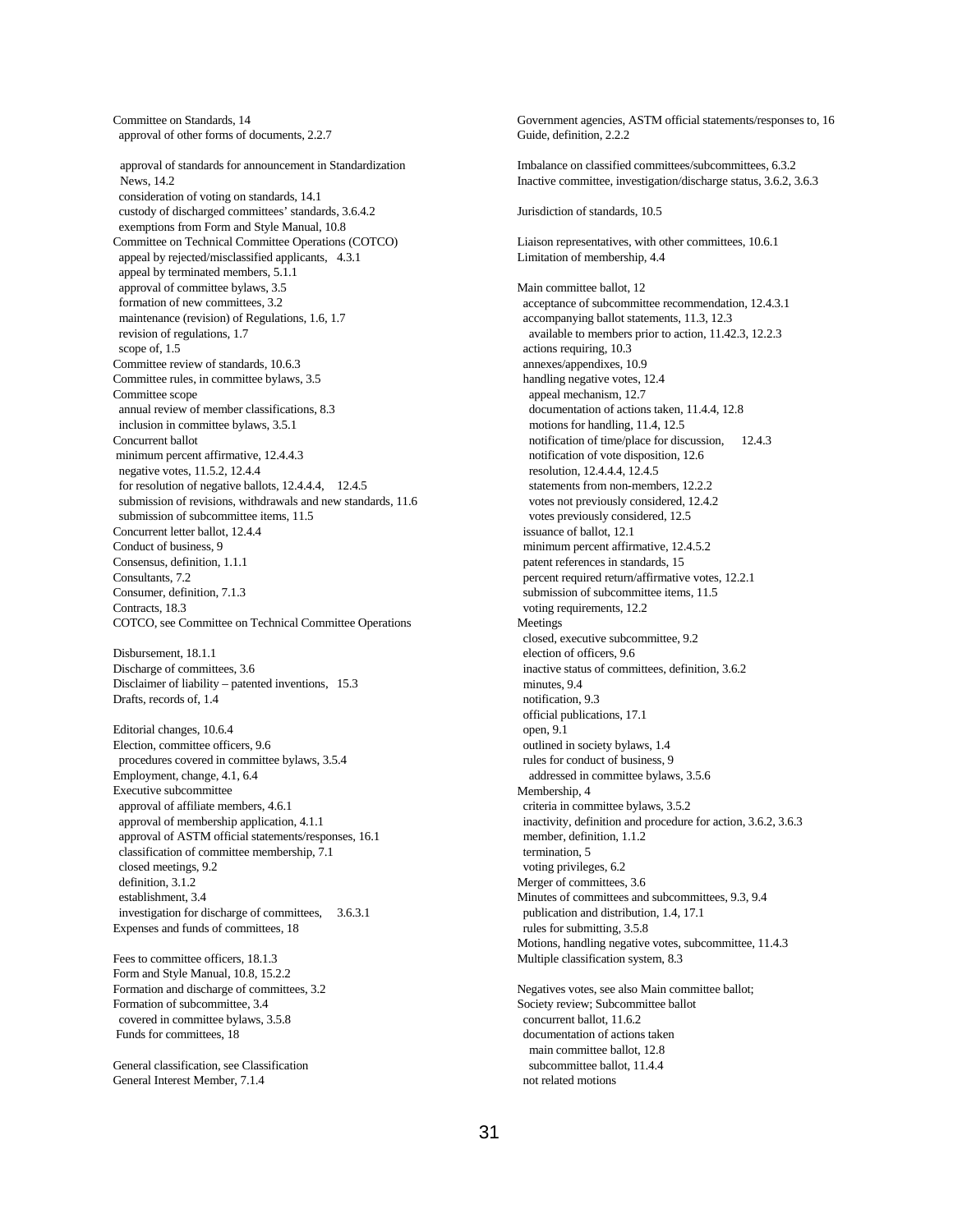main committee ballot, 12.4.3, 12.4.4.1 subcommittee ballots, 11.4.3.2 not persuasive motions main committee ballot, 12.4.3 subcommittee ballots, 11.4.3.3 previously considered, main committee ballot, 12.5 report for main committee ballot, 11.5.1 request for main committee ballot prior to subcommittee consideration of negative votes, 11.5.2 resolution, 12.4.4.4, 12.4.5 submitted to ballot for disposition, 12.4.4.2 withdrawal, 11.4.1, 12.4.1 News statements, 17.2 Nomination procedures for officers, 3.5.4 nominating committee, 9.6 Non-member, statements from, 12.2.2 Notification call to meetings, 9.3 negative voters, 11.4.2.1, 13.4.2 proposed standard undertaking, society principle, 1.4 termination of membership, 5.1 Official (ASTM) statements, 16 Official vote, see Voting Open meetings, 9.1 Organizational interest, definition, 7.1.3 Overdue standards, 10.6.3.1 Patent reference in standards, 15 Percent required return/affirmative votes main committee ballot, 12.2.1 subcommittee ballot, 11.2.1 Practice, definition, 2.2.3 Preface to Regulations, 1 Preliminary organization, 3.2 Producers balance requirements, 8.1 definition, 7.3.1 representation, 4.3 Proposal preparation, to raise funds, 18.2.1 Proxies, 3.5.6, 9.5 Publications, 17 Publicity and news statements, 17.2 Quorum requirements, committee bylaws, 3.5.6 Reapproval of standards, required ballots, 10.4 Reballoting, 12.4.6 Recording at ASTM Meetings, 9.7 Records, maintenance, 1.4 Regulations authority, 1.3 committee bylaws consistent with regulations, 3.5 reference sections, 3.5.9 role of COTCO in maintaining, 1.5, 1.6, 1.7 revision, 1.7 Reports committee officer elections, 9.6 balloting results, submission for main committee ballot, 11.5.1 Review of standards, 10.6 Revision of standards concurrent ballot, 11.6.1 proposal and consideration, 10.6.2

Review of Regulations, 1.7 Revised document, reballoting, 12.4.6 Salaries, committee/subcommittee officers, 18.1.3 Society review accompanying statements, 13.3 actions requiring, 10.3 handling negative votes consideration by Committee on Standards, 14.1 notification of time/place for discussion, 12.4.3 notification of vote disposition, 12.6 votes previously considered, 12.5 main committee ballot items, 13 patent references in standard, 15 Standardization News announcement, 14.2 withdrawal of standards, 10.3.3, 10.7 Society membership, 4.3 Society principles, 1.4 Society regulations on finance, 18 Special projects, 18.2.1 Specification, definition, 2.2.4 Staff manager receipt of main committee ballot materials, 12.1.1 receipt of subcommittee ballot, 11.1.2 Standardization News, publication of society ballot, 14.1.1 standards actions, 14.2 Standards adjuncts, 10.10 annexes/appendixes, 10.9 approval, 10.3.1 definitions, 2 editorial changes, 10.6.4 Form and Style, 10.8 frequency of review, 10.6.3 general procedures, 10 jurisdiction, 10.5 patent references, 15 reapproval, 10.4 review, 10.6 revision, 10.3.3, 10.6.2 submission for concurrent ballot, 11.6 submission to ANSI, 15.4 withdrawals, 10.3.3, 10.7 **Statements**  accompanying ballots, 11.3, 12.3 from non-members, 1.2.2 official, 16 of willingness to consider alternatives, 15.1.1 Subcommittee establishment, 3.5.8 membership, 4.2 rule for reports/minute, 3.5.8 Subcommittee chairmen initiation of concurrent ballot, 11.6.1 initiation of subcommittee ballot, 11.1.1 request of main committee ballot, 11.5.2 Subcommittee ballot, 11 actions requiring, 10.3 annexes/appendixes, 10.9 authorization, 11.1.1 concurrent ballot, issuance, 11.6 handling negative votes, 11.4 on concurrent ballot, 11.6.2